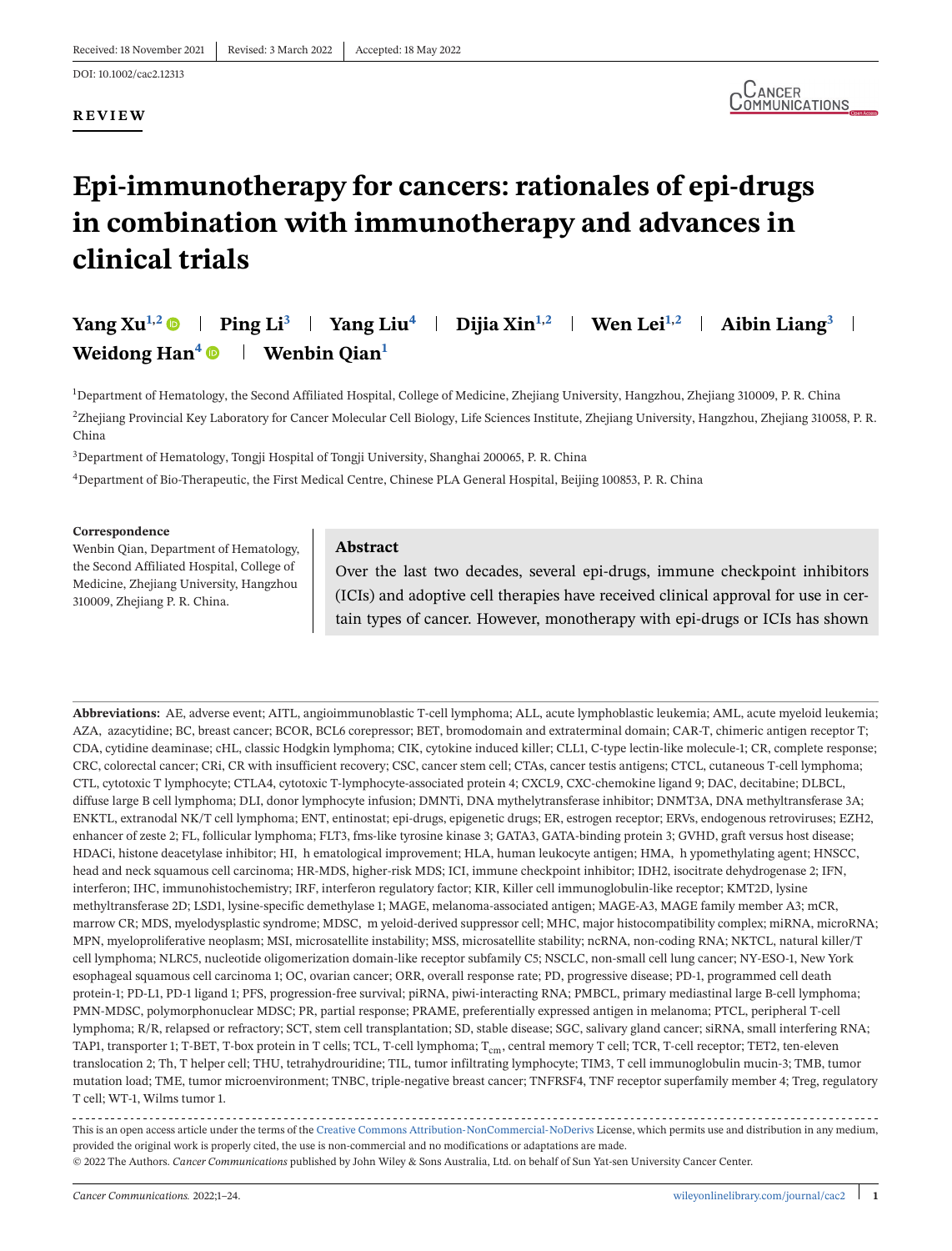# CANCER XU ET AL.

#### Email: [qianwb@zju.edu.cn](mailto:qianwb@zju.edu.cn)

Aibin Liang, Department of Hematology, Tongji Hospital of Tongji University, Shanghai 200065, P. R. China. E-mail: [lab7182@tongji.edu.cn](mailto:lab7182@tongji.edu.cn)

Weidong Han, Department of Bio-Therapeutic, the First Medical Centre, Chinese PLA General Hospital, Beijing 100853, P. R. China. E-mail: [hanwdrsw@163.com](mailto:hanwdrsw@163.com)

Yang Xu, Ping Li and Yang Liu contributed equally.

#### **Funding information**

the National Natural Science Foundation of China, Grant/Award Numbers: 81830006, 82170219, 81830004, 81800188; the Science Technology Department of Zhejiang Province, Grant/Award Number: 2021C03117; the Natural Science Foundation of Zhejiang Province of China, Grant/Award Number: LY21H080005

#### **1 BACKGROUND**

Immunotherapy, the science of enhancing the immune system to combat cancer, has taken center stage in cancer therapeutics thanks to recent clinical successes in treating various tumors with immune checkpoint inhibitors (ICIs) and adoptive cell therapy [\[1, 2\]](#page-16-0). However, it is only effective in a few hematological malignancies and solid cancers, while many patients fail to achieve sustained complete response (CR) and suffer from disease relapse or experience immune-related adverse events (AEs), highlighting the needs for novel treatment strategies [\[3, 4\]](#page-16-0). Epigenetics refers to heritable alteration in gene expression without direct changes or mutations in the DNA sequence. Aberrant epigenetic mechanisms imposed by DNA methylation, histone modifications, chromosome remodeling and non-coding RNA play a crucial role in driving cancer initiation and progression [\[5\]](#page-16-0). Epigenetic drugs (epidrugs), such as DNA methyltransferase inhibitors (DMN-Tis) and histone deacetylase inhibitors (HDACis), have been proven to be effective in many different types of cancer [\[6\]](#page-16-0). There has been growing interest in epigenetic regulation of cancer immunity [\[7\]](#page-16-0) because epigenetic dysregulations not only are restricted to cancer cells, including cancer stem cells (CSCs) but also contribute to the dysfunction of immune cells in the tumor microenvironment (TME).

limited efficacy in most cancer patients. Epigenetic agents have been shown to regulate the crosstalk between the tumor and host immunity to alleviate immune evasion, suggesting that epi-drugs can potentially synergize with immunotherapy. In this review, we discuss recent insights into the rationales of incorporating epigenetic therapy into immunotherapy, called epi-immunotherapy, and focus on an update of current clinical trials in both hematological and solid malignancies. Furthermore, we outline the future challenges and strategies in the field of cancer epi-immunotherapy.

#### **KEYWORDS**

chimeric antigen receptor T cell, clinical trial, DNA methylation, Epi-drug, Epiimmunotherapy, histone acetylation, immune checkpoint. tumor microenvironment, vaccine

> Recently, emerging strategies to enhance the anticancer potency of immunotherapies have been pursued. One of these involves incorporating epigenetic therapy into immunotherapy, called epi-immunotherapy [\[8\]](#page-16-0). Accumulating preclinical studies have shown that epigenetic modulation can sensitize tumors to ICIs or cell therapy, and various epi-immunotherapies for the patients with different tumor types are currently being evaluated in numerous clinical trials (Figure [1\)](#page-2-0). In light of recent advances in the field of cancer epigenetics and immunology, we provide an updated, clinically oriented review of the evolving landscape of the combination of epigenetic modifiers with immunotherapy in both hematological cancers (Table [1\)](#page-3-0) and solid tumors (Table [2\)](#page-5-0). Although most results are reported from phase I and phase II clinical trials, unless otherwise specified, we primarily focus on the therapeutic efficacy of this strategy while omitting the toxicity or AEs because most epi-immunotherapies did not present new safety concerns in these trials.

## **2 THE RATIONALES OF EPI-DRUGS IN COMBINATION WITH IMMUNOTHERAPY FOR CANCERS**

The cancer genome is featured by global DNA hypomethylation, which results in the silence of certain tumor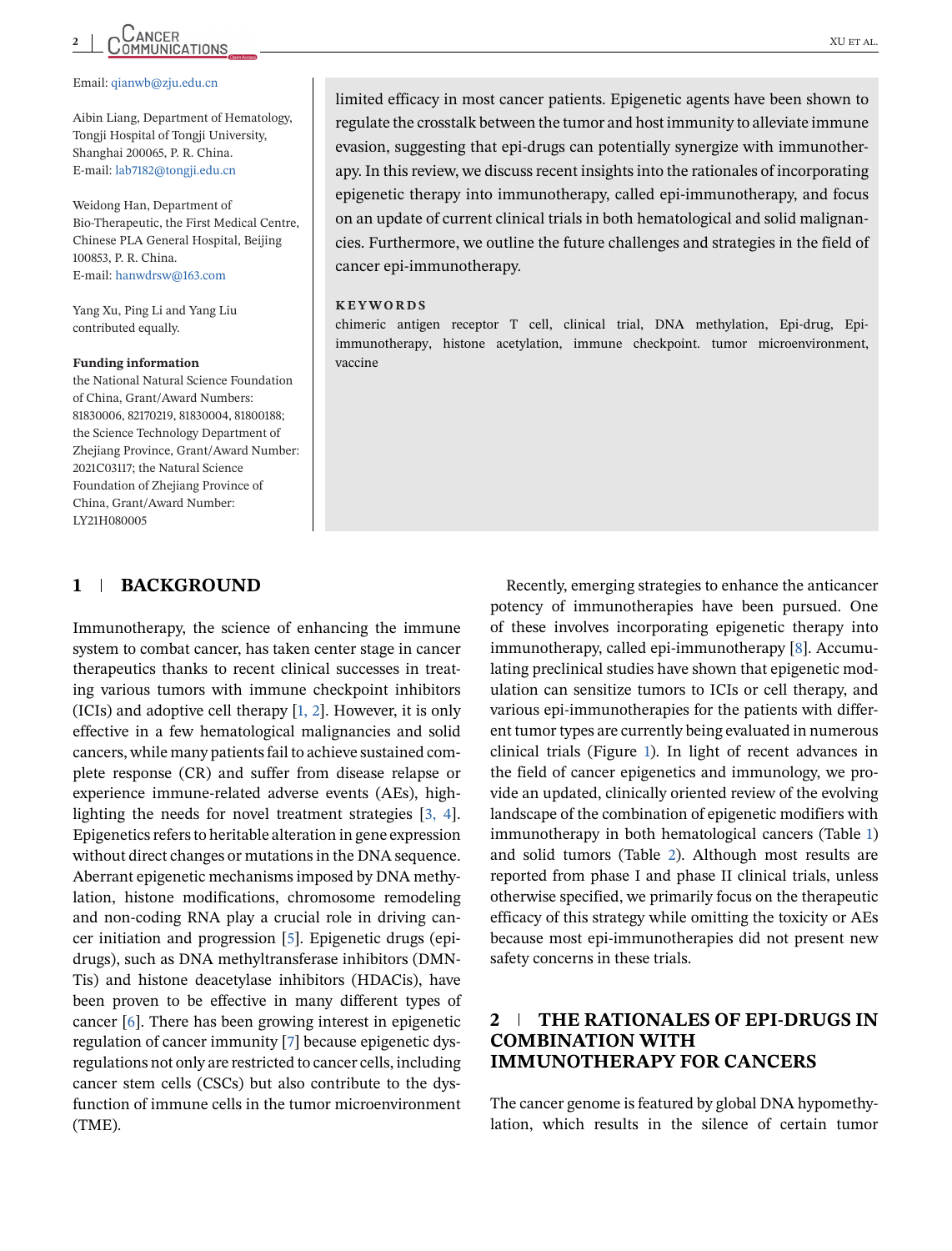<span id="page-2-0"></span>

**FIGURE 1** A timeline of clinical development in epi-immunotherapy highlights key milestones and selected clinical trials for hematological and solid cancers. The US FDA approved the first-generation epi-drugs, i.e., DMNT inhibitor azacytidine in 2004 and HDAC inhibitor vorinostat in 2006. Immunotherapy has gained momentum after the US FDA approval of multiple first-in-class checkpoint inhibitors, including ipilimumab and nivolumab in the early 2010s, and the approval of Kymriah, the first CAR-T product, in 2017. In 2011, a group from Johns Hopkins University first reported durable clinical responses to immune checkpoint therapy in advanced NSCLC patients who received prior epi-drug therapy [\[168\]](#page-21-0). In 2014, Fan et al. [\[213\]](#page-23-0) demonstrated that low-dose decitabine in combination with CIK cell infusion led to improved survival in patients with advanced solid tumors. These findings sparked significant research interests in the potential of epi-immunotherapy. The clinical trials in solid cancer were first proposed for the treatment of melanoma and CRC in 2014, when similar trials were designed for hematological cancers such as MDS and DLBCL. Since then, a variety of trials were conducted across different cancer types, and in 2020, Fan et al. first initiated a trial of CAR-T therapy combined with epi-drugs for refractory and relapsed B cell lymphoma. The ongoing trials will pave the way for a promising future in epi-immunotherapy. Abbreviations: FDA, Food and Drug Administration; DMNT, DNA methyltransferase; HDAC, histone deacetylase; CAR-T, chimeric antigen receptor T cell; NSCLC, non-small cell lung cancer; CIK, cytokine-induced killer; CRC, colorectal cancer; MDS, myelodysplasia syndrome; DLBCL, diffuse large B cell lymphoma; PMBCL, primary mediastinal large B-cell lymphoma; ENKTCL, extranodal natural killer/T cell lymphoma; PTCL, peripheral T-cell lymphoma; HNSCC, head and neck squamous cell cancer; PADC, pancreatic ductal adenocarcinoma

suppressor genes as well as endogenous retroviral elements. The nucleosome is formed through the wrapping of genomic DNA around histone octamers connected with linker histones and is further packed into high-order chromatin that resides within the nucleus. Chromatin remodeling complexes regulate the chromatin configuration in an ATP-dependent manner to activate or repress gene transcription. Multiple histone residues are subjected to covalent modifications, through which the accessibility of DNA to transcription factors is modulated. The non-coding RNAs (ncRNAs) represent another layer of complexity of epigenetic regulation. Short ncRNAs of <30 nucleotides in length, including microRNAs (miRNAs) and small interfering RNA (siRNAs), can bind to the 3' untranslated region and degrade target mRNA or interfere with its translation. Long ncRNAs have a wide variety of gene regulation at multiple levels, including nucleosome positioning and chromosome looping. It has been clear

that ncRNAs also function in immune regulation, which has been recently reviewed elsewhere [\[9, 10\]](#page-16-0).

The epigenetic marks on DNA or histones, such as methylation, acetylation, phosphorylation and ubiquitination, are central nodes among a variety of epigenetic modifiers. These modifiers are commonly classified as epigenetic writers, readers and erasers, which function to add, recognize, and remove specific chromatin modifications, respectively. Targeting the epigenetic modifiers with enzymatic activities was initially explored, leading to the development of first-generation epi-drugs, i.e., DNMT or HDAC inhibitors [\[6\]](#page-16-0). Chromatin remodelers and ncRNAs do not directly modify DNA or histone, and their therapeutic implications for cancer are under active investigation. A number of excellent reviews have provided details on epigenetic modifiers and their regulatory roles in cancer or immunity [\[11–14\]](#page-16-0), and we refer to these for more indepth information on individual epigenetic mechanisms.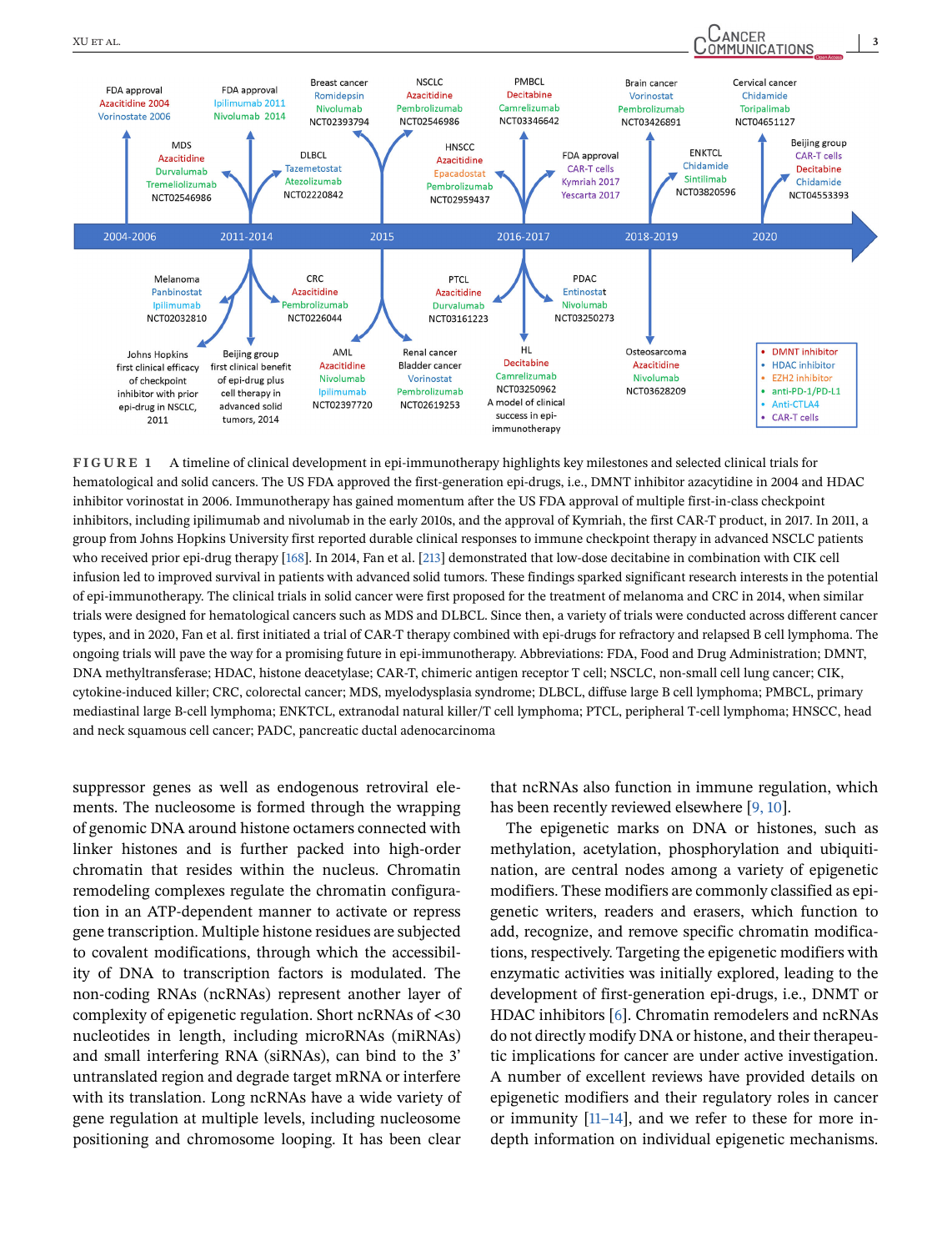<span id="page-3-0"></span>**TABLE 1** Clinical trials of epi-immunotherapy for hematological malignancies

| Condition    | Epi-immmunotherapy          | <b>NCT</b> Identifier | Phase        | <b>Status</b>          |
|--------------|-----------------------------|-----------------------|--------------|------------------------|
| AML          | Aza + Pembro                | NCT02845297           | $_{\rm II}$  | Active, not recruiting |
|              | $Aza + Pembro$              | NCT03769532           | $_{\rm II}$  | Recruiting             |
|              | Aza + Nivo                  | NCT03825367           | I/II         | Recruiting             |
|              | $Aza + Nivo \pm Ipili$      | NCT02397720           | $\rm II$     | Recruiting             |
|              | $Aza + Nivo$                | NCT04128020           | $\mathbf I$  | Withdrawn              |
|              | Aza + Nivo + Relatli        | NCT04913922           | $_{\rm II}$  | Recruiting             |
|              | Aza + Nivo                  | NCT03092674           | II/III       | Active, not recruiting |
|              | $Aza + Ave$                 | NCT02953561           | I/II         | Terminated             |
|              | $Aza + Ave$                 | NCT03390296           | I/II         | Active, not recruiting |
|              | Aza + Liri                  | NCT02399917           | $\rm II$     | Terminated             |
|              | Aza + Lenalidomide          | NCT04490707           | Ш            | Recruiting             |
|              | $Dec + Pembro$              | NCT02996474           | I/II         | Completed              |
|              | $Dec + Nivo$                | NCT03358719           | $\bf{I}$     | Completed              |
|              | $Dec + Cam$                 | NCT04353479           | $_{\rm II}$  | Not recruiting         |
|              | Guadec + Atezo              | NCT02892318           | Ι            | Completed              |
| <b>MDS</b>   | Aza+ Pembro                 | NCT03094637           | $\mathbf{I}$ | Active, not recruiting |
|              | Aza+ Atezo                  | NCT02508870           | $\bf{I}$     | Completed              |
|              | Aza + Liri                  | NCT02599649           | I/II         | Terminated,            |
|              | Aza + Durva + Treme         | NCT02117219           | $\mathbf I$  | Completed              |
|              | $Aza + Ipili$               | NCT02530463           | $\rm II$     | Recruiting             |
|              | $Aza + Dec + MBG453$        | NCT04878432           | $\rm II$     | Recruiting             |
|              | Aza + MBG453                | NCT04266301           | III          | Active, not recruiting |
|              | $Dec + Sparta$              | NCT05201066           | $\mathbf I$  | Not yet recruiting     |
|              | $Ent + Pembro$              | NCT02936752           | Ib           | Active, not recruiting |
| AML, MDS     | Aza+ Durva                  | NCT02775903           | $\rm II$     | Active, not recruiting |
|              | Aza + NKR-2                 | NCT03612739           | Ι.           | Withdrawn              |
|              | $Dec + Pembro$              | NCT03969446           | Ι            | Recruiting             |
|              | $Dec +$ Sparta $\pm$ MBG453 | NCT03066648           | Ib           | Active, not recruiting |
|              | $Dec + Ave$                 | NCT03395873           | $\mathbf I$  | Terminated             |
|              | $Dec + Ipili$               | NCT02890329           | $\bf{I}$     | Recruiting             |
|              | Guadec + Atezo              | NCT02935361           | I/II         | Active, not recruiting |
| PTCL/CTCL    | Aza+ Durva                  | NCT03161223           | $\bf{I}$     | Recruiting             |
|              | Romi + Pembro               | NCT03278782           | $\rm II$     | Recruiting             |
|              | Romi + Durva ± Aza          | NCT03161223           | $\bf{I}$     | Recruiting             |
|              | Chida+ Sintili              | NCT04512534           | $\rm II$     | Recruiting             |
|              | Chida + Sintili + Aza       | NCT04052659           | $\rm II$     | Not, yet recruiting    |
|              | Dec+ Pembro + Pralatrexate  | NCT03240211           | Ib           | Not recruiting         |
|              | Chida+ Sintili              | NCT04296786           | $\rm II$     | Recruiting             |
| <b>NKTCL</b> | Chida+ Sintili              | NCT03820596           | I/II         | Recruiting             |
| <b>DLBCL</b> | Aza+ Ave + utomilumab       | NCT02951156           | Ib/III       | Terminated             |
|              | CXD101 + Pembro             | NCT03873025           | I/II         | Withdrawn              |
|              | Tazemetostat + Atezolizumab | NCT02220842           | Ib           | Completed              |
| <b>PMBCL</b> | $Dec + Cam + chem$          | NCT03346642           | I/II         | Unknown                |

(Continues)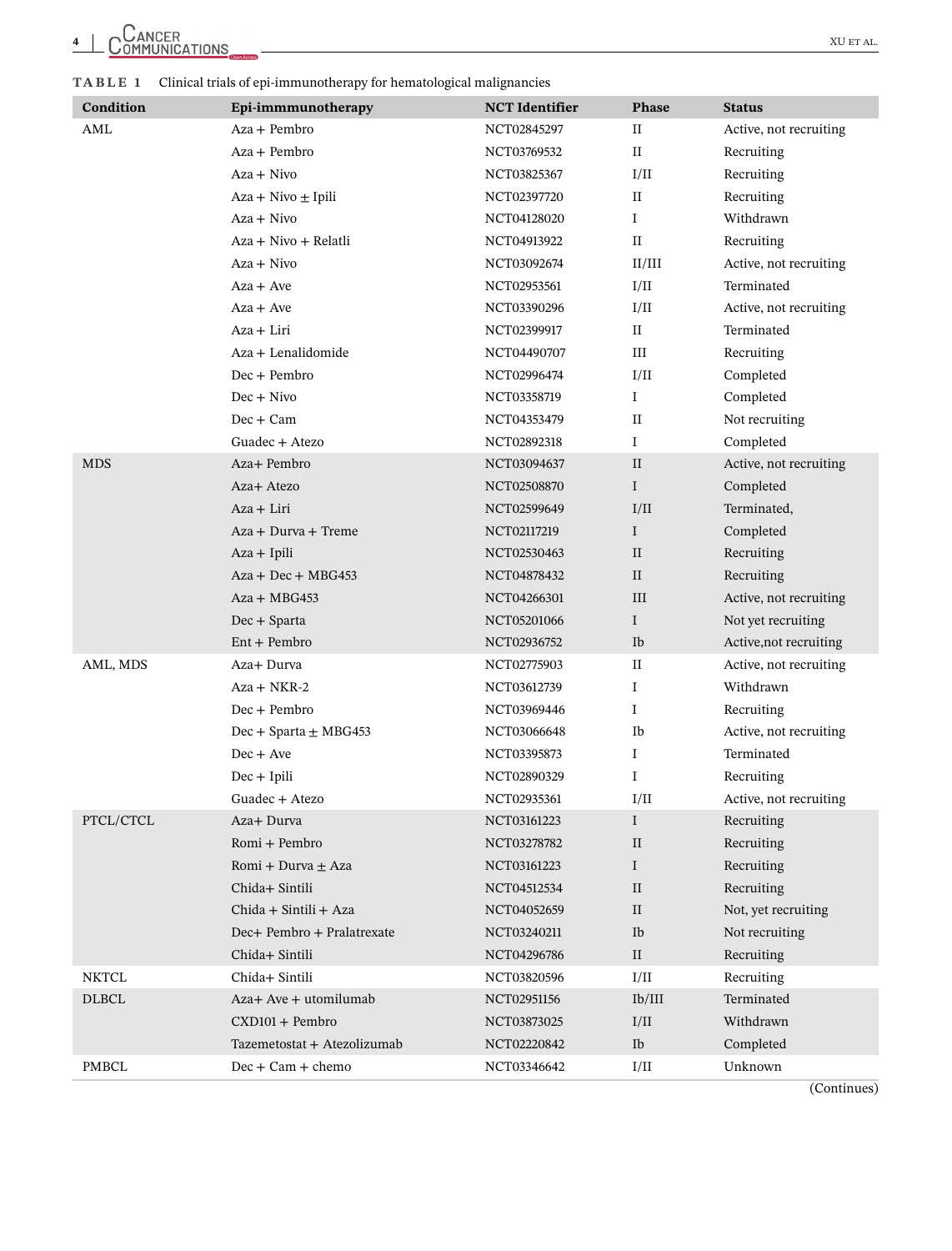#### **TABLE 1** (Continued)

| Epi-immmunotherapy                                  | <b>NCT</b> Identifier | <b>Phase</b> | <b>Status</b> |
|-----------------------------------------------------|-----------------------|--------------|---------------|
| Dec+ Cam                                            | NCT03250962           | $_{\rm II}$  | Recruiting    |
| $Dec + Cam$                                         | NCT04510610           | II/III       | Recruiting    |
| $Dec + Childa + Cam$                                | NCT04233294           | I/II         | Recruiting    |
| $Dec + Childa + Cam$                                | NCT04514081           | $\mathbf{I}$ | Recruiting    |
| $Ent + Pembro$                                      | NCT03179930           | $_{\rm II}$  | Recruiting    |
| $Vor + Pembro$                                      | NCT03150329           | I            | Recruiting    |
| Dec-primed Tandem 19/20 CAR-T                       | NCT04697940           | I/II         | Recruiting    |
| Dec-primed Tandem 19/20 CAR-T +<br>Dec and/or Chida | NCT04553393           | I/II         | Recruiting    |
| Dec + PD-1/CD28 CD19 CAR-T                          | NCT04850560           | I/II         | Recruiting    |
| $Chida + Cam$                                       | NCT04337606           | I/II         | Recruiting    |
|                                                     |                       |              |               |

Abbreviations: AML, acute myeloid leukemia; MDS, myelodysplasia syndrome; CMML, chronic myelomonocytic leukemia; DLBCL, diffuse large B cell lymphoma; PTCL, peripheral T cell lymphoma; CTCL, cutaneous T cell lymphoma; NKTCL, NK/T cell lymphoma; HL, Hodgkin lymophoma; PMBCL, primary mediastinal B cell lymphoma; DMNTi: Aza, Azacytizine; Dec, Decitabine; Guadec, Guadecitabine; HDACi: Vor, Vorinostat; Ent, Entinostat; Chida, Chidamide; Romi, Romidepsin; CXD101; anti-PD-1: Pembro, Pembrolizumab; Nivo, Nivoluzumab; Cam, Camrelizumab;Sintili, Sintilimab; Sparta, Spartalizumab; anti-PD-L1: Durva, Durvalumab; Atezo, Atezolizumab; Ave, Avelumab; anti-CTLA4: Ipili, Ipilimumab;Treme, Tremelimumab (anti-CTLA4); CAR-T, chimeric antigen receptor T cell; **others**: Liri, Lirilumab (anti-KIR); MBG453 (anti-TIM3), Relatli, Relatlimab (anti-LAG3); utomilumab (anti-4-1BB), NKR-2 (CAR-T), chemo, chemotherapy.

As discussed below, a brief illustration of the rationales for epi-immunotherapy is shown in Figure [2.](#page-7-0)

#### **2.1 Direct antitumor effects of epi-drugs**

Epi-drugs are chemical agents that alter DNA and chromatin structure and promote the disruption of transcriptional and post-transcriptional modifications [\[6\]](#page-16-0). To date, several epi-drugs, including DNMTis and HDACis, have received the US Food and Drug Administration (FDA) approval for a few cancers; for example, azacitidine (AZA) and decitabine (DAC) are the most common DNMTis, also known as hypomethylating agents (HMAs) [\[13, 15\]](#page-16-0). More recently, Tazemetostat, an H3K27 methyltransferase enhancer of zeste 2 (EZH2) inhibitor, has been indicated as front-line therapy for epithelioid sarcoma in the US [\[16\]](#page-16-0). Nevertheless, clinical response to epi-drugs has been mostly confined to hematological malignancies [\[17\]](#page-16-0). DNMTi and HDACi can induce cell cycle arrest, senescence and apoptosis in tumor cells through the reexpression of certain tumor suppressor genes silenced by DNA methylation and histone deacetylation [\[18–24\]](#page-16-0). On the other hand, the epigenetic alterations promote CSC self-renewal, proliferation and metastasis and confer treatment resistance [\[25–28\]](#page-16-0). Many preclinical studies have shown that DMNTis can inhibit the expression of stemness genes and upregulate differentiation-related genes, thereby significantly reducing the self-renewal and tumorigenesis of CSCs [\[29–33\]](#page-16-0). Similarly, HDACis are also

capable of controlling the CSC population [\[34\]](#page-17-0). Several essential genes involved in the CSC maintenance, such as *β*-catenin, Stat3 and Notch1, are targeted by HDACi, which alone or in combination can eradicate CSCs to suppress tumor growth [\[35–39\]](#page-17-0).

However, the best clinical responses to the combined treatment with DNMTi plus programmed cell death protein-1 (PD-1) blockade were found in those patients who received low-dose DNMTi regimens in which the drug dose would not result in cytotoxicity [\[7\]](#page-16-0). For example, in a patient tumor-derived xenograft model of colorectal cancer (CRC), low-dose DAC can re-modulate the TME to sensitize the PD-1 blockade [\[40\]](#page-17-0). Moreover, Chiappinelli *et al*. [\[41\]](#page-17-0) demonstrated that DNMTi stimulated immune signaling through the viral defense mechanisms, and low-dose AZA directly enhanced the anti-cytotoxic T-lymphocyteassociated protein 4 (CTLA4) efficacy in a melanoma model. These striking synergistic effects for cancer intervention can be extended to chimeric antigen receptor T (CAR-T) cell therapy [\[42, 43\]](#page-17-0). More importantly, in an open-label phase II study, relapsed or refractory (R/R) classic Hodgkin lymphoma (cHL) patients without previous anti-PD-1 exposure were included, and the CR rate was significantly higher in the patients treated with lowdose DAC plus PD-1 inhibitor camrelizumab than those treated with camrelizumab alone [\[44\]](#page-17-0). On the other hand, the efficacy of HDACis alone in clinical trials has been largely restricted to hematological malignancies, and the clinical outcomes in a variety of solid tumors are still disappointing [\[24, 45\]](#page-16-0). Collectively, these findings support that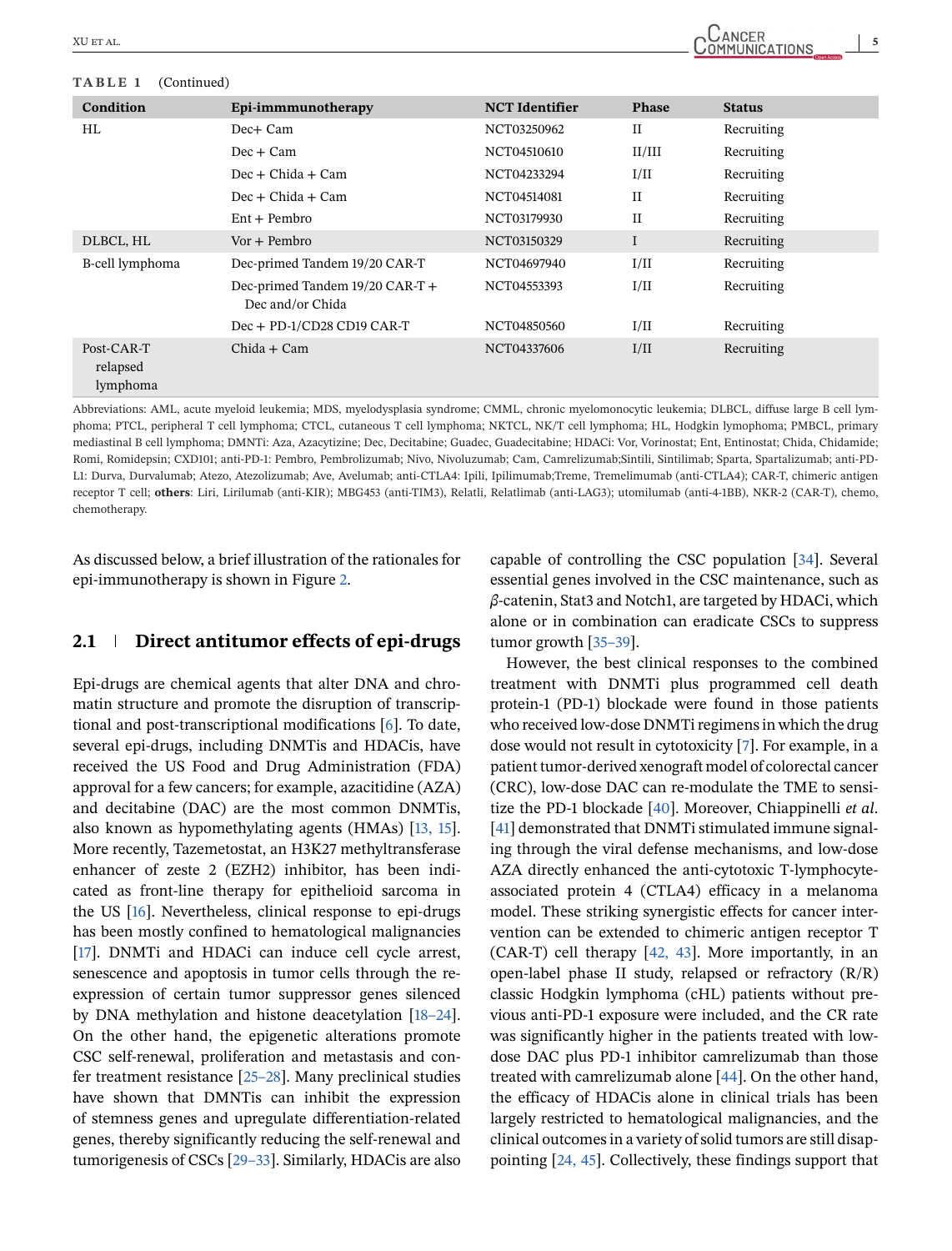#### <span id="page-5-0"></span>**TABLE 2** Clinical trials of epi-immunotherapy for solid cancers

| Condition                      | Epi-immunotherapy              | <b>NCT</b> Identifier | Phase        | <b>Status</b>          |
|--------------------------------|--------------------------------|-----------------------|--------------|------------------------|
| <b>NSCLC</b>                   | Aza+ Pembro                    | NCT02546986           | $_{\rm II}$  | Active, not recruiting |
|                                | $Aza + Ent + Nivo$             | NCT01928576           | $_{\rm II}$  | Recruiting             |
|                                | Aza + Durva                    | NCT02250326           | $\rm II$     | Active, not recruiting |
|                                | $Dec + Pembro$                 | NCT03233724           | I/II         | Recruiting             |
|                                | $Dec + Nivo$                   | NCT02664181           | $_{\rm II}$  | Active, not recruiting |
|                                | Guadec + Moc + Pembro          | NCT03220477           | $\mathbf I$  | Active, not recruiting |
|                                | $Ent + Pembro$                 | NCT02437136           | Ib/II        | Unknown                |
|                                | Vor + Pembro                   | NCT02638090           | $_{\rm II}$  | Recruiting             |
|                                | $ACY241 + Nivo$                | NCT02635061           | Ib           | Active, not recruiting |
|                                | Chida + Pembro                 | NCT05141357           | $_{\rm II}$  | Recruiting             |
|                                | $Moc + Nivo$                   | NCT02954991           | $_{\rm II}$  | Active, not recruiting |
|                                | Moc+ Durva                     | NCT02805660           | I/II         | Terminated             |
| <b>CRC</b>                     | Aza+ Pembro                    | NCT02260440           | $\rm II$     | Completed              |
|                                | Aza +Romi + Pembro             | NCT02512172           | I            | Active, not recruiting |
|                                | Guadec + Nivo                  | NCT03576963           | I/II         | Withdrawn              |
|                                | Chida + Sintili                | NCT04724239           | $\rm II$     | Not recruiting         |
| Melanoma                       | Aza + Pembro                   | NCT02816021           | $_{\rm II}$  | Recruiting             |
|                                | Guadec + Ipili                 | NCT02608437           | Ib           | Unknown                |
|                                | $Ent + Pembro$                 | NCT03765229           | $\rm II$     | Recruiting             |
|                                | $Ent + Pembro$                 | NCT02437136           | Ib/II        | Unknown                |
|                                | $Ent + Pembro$                 | NCT02697630           | $_{\rm II}$  | Active, not recruiting |
|                                | Pano + Ipili                   | NCT02032810           | $\mathbf{I}$ | Active, not recruiting |
|                                | $Moc + Nivo + Ipili$           | NCT03565406           | Ib           | Terminated             |
|                                | Tino + Nivo                    | NCT03903458           | Ib           | Recruiting             |
| NSCLC, CRC                     | Aza + Pembro+ Epa              | NCT02959437           | I/II         | Terminated             |
| NSCLC, melanoma                | Guadec + Nivo + Ipili          | NCT04250246           | П            | Not recruiting         |
|                                | Pano + Sparta                  | NCT03982134           | $\mathbf I$  | Withdrawn              |
| NSCLC, RC, melanoma,           | Chida + Nivo                   | NCT02718066           | I/II         | Active, not recruiting |
| NSCLC, CRC,<br>melanoma, HNSCC | Aza + NCB059872 + Pembro + Epa | NCT02959437           | I/II         | Terminated             |
| <b>HNSCC</b>                   | Dec + Durva                    | NCT03019003           | I/II         | Recruiting             |
|                                | Moc + Durva                    | NCT02993991           | $\bf{I}$     | Withdrawn              |
| HNSCC, SGC                     | Vor + Pembro                   | NCT02538510           | $\rm II$     | Active, not recruiting |
| <b>PDAC</b>                    | Aza + Pembro                   | NCT03264404           | $\rm II$     | Recruiting             |
| PDAC, CGC                      | Ent+ Nivo                      | NCT03250273           | $\rm II$     | Active, not recruiting |
| PDAC, CGC, liver<br>cancer     | Guadec + Durva                 | NCT03257761           | $\bf{I}$     | Recruiting             |
| Breast cancer                  | Dec + Pembro                   | NCT02957968           | $_{\rm II}$  | Recruiting             |
|                                | $Ent + Atezo$                  | NCT03280563           | I/II         | Recruiting             |
|                                | Vor+ Pembro                    | NCT02395627           | $\rm II$     | Terminated             |
|                                | Vor + Pembro                   | NCT04190056           | $_{\rm II}$  | Recruiting             |
|                                | Romi + Nivo + Cisplatin        | NCT02393794           | I/II         | Suspended              |
|                                | $Ent + Atezo$                  | NCT02708680           | $\rm II$     | Unknown                |
| Ovarian cancer                 | $Ent + Ave$                    | NCT02915523           | Ib/II        | Unknown                |
|                                | Guadec + Pembro                | NCT02901899           | $\rm II$     | Active, not recruiting |
|                                | Aza + Pembro                   | NCT02900560           | $\rm II$     | Completed              |

(Continues)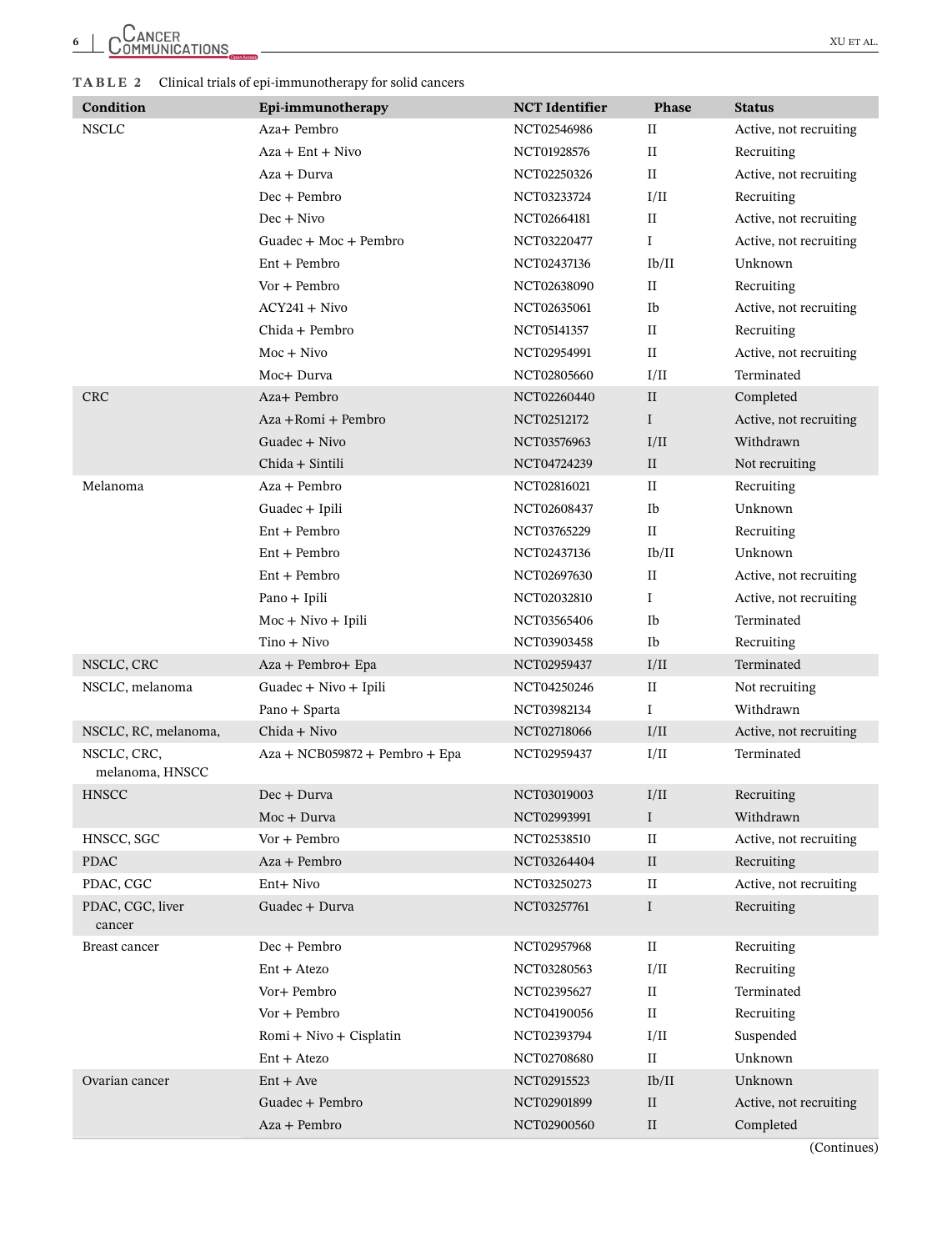#### **TABLE 2** (Continued)

| Condition                 | Epi-immunotherapy                 | <b>NCT</b> Identifier | Phase        | <b>Status</b>          |
|---------------------------|-----------------------------------|-----------------------|--------------|------------------------|
| Breast, ovarian cancers   | Aza + Durva                       | NCT02811497           | $\mathbf{I}$ | Completed              |
|                           | RO6870810 + Atezo                 | NCT03292172           | Ib           | Terminated             |
| Cervical cancer           | Chida + Tori                      | NCT04651127           | I/II         | Recruiting             |
|                           | $VA + Ave$                        | NCT03357757           | $\rm II$     | Recruiting             |
| RC                        | Guadec + Durva                    | NCT03308396           | Ib/II        | Active, not recruiting |
|                           | $Ent + Nivo + Ipili$              | NCT03552380           | $\rm II$     | Active, not recruiting |
|                           | $Ent + Atezo + Beva$              | NCT03024437           | $\mathbf{I}$ | Active, not recruiting |
| <b>UC</b>                 | Guadec + Atezo                    | NCT03179943           | II           | Active, not recruiting |
|                           | Taze + Pembro                     | NCT03854474           | I/II         | Recruiting             |
|                           | $Ent + Pembro$                    | NCT03978624           | $\mathbf{I}$ | Recruiting             |
|                           | Chida + Tisle                     | NCT04562311           | $\mathbf I$  | Recruiting             |
|                           | $Aza + Pembro + Epa + INCB059872$ | NCT02959437           | I/II         | Terminated             |
| RC, UC                    | $Vor + Pembro$                    | NCT02619253           | Ib           | Active, not recruiting |
| Glioblastoma              | Vor+ Pembro                       | NCT03426891           | $\mathbf I$  | Active, not recruiting |
| Osteosarcoma              | $Aza + Nivo$                      | NCT03628209           | $\mathbf I$  | Recruiting             |
| Virus-associated cancers  | $VA + Ave$                        | NCT03357757           | $\mathbf{I}$ | Recruiting             |
| Solid tumors,<br>lymphoma | $Dec + Pembro + radiation$        | NCT03445858           | $\mathbf I$  | Recruiting             |
| Advanced solid cancers    | Epa+ Pembro                       | NCT02909452           | $\mathbf I$  | Completed              |
|                           | $Ent + Nivo + Ipili$              | NCT02453620           | $\mathbf I$  | Active, not recruiting |
|                           | Guadec + Pembro                   | NCT02998567           | $\mathbf I$  | Active, not recruiting |
|                           | $Lira + Ipili$                    | NCT03525795           | $\mathbf{I}$ | Completed              |
|                           | $Ent + Pembro$                    | NCT02909452           | $\mathbf{I}$ | Unknown                |
|                           | $Ent + Nivo + Ipili$              | NCT02453620           | $\mathbf{I}$ | Active, not recruiting |
|                           | Taze + Durva                      | NCT04705818           | I            | Recruiting             |

Abbreviations: NSCLC, non-small cell lung cancer; CRC, colorectal cancer; PADC, pancreatic ductal adenocarcinoma; CGC, cholangiocarcinoma; HNSCC, head and neck squamous cell carcer; SGC, salivary gland cancer; RC, renal cancer; UC, urothelial carcinoma; DMNTi: Aza, Azacytizine; Dec, Decitabine; Guadec, Guadecitabine; HDACi: Vor, Vorinostat; Ent, Entinostat; Chida, Chidamide; Romi, Romidepsin; Pano,Panobinostat; Moc,Mocetinostat; Tino, Tinostamustine,; VA, Valproic acid; ACY241; EZHi: Lira,Lirametostat; Taze, Tazemetostat; LSD1i: NCB059872; BETi: RO6870810; anti-PD-1: Pembro, Pembrolizumab; Nivo, Nivoluzumab; Cam, Camrelizumab; Sintili, Sintilimab; Sparta, Spartalizumab; Tisle, Tislelizumab; Tori,Toripalimab; anti-PD-L1: Durva, Durvalumab; Atezo, Atezolizumab; Ave, Avelumab; anti-CTLA4: Ipili, Ipilimumab;Treme, Tremelimumab; others: Liri, Lirilumab (anti-KIR), Epa, Epacadostat (anti-IDO1); Beva, Bevacizumab (anti-VEGF).

modulation of antitumor immune responses, rather than direct antitumor activity of epi-drugs, provide rationales for epi-immunotherapy.

## **2.2 Enhanced immunogenicity of cancer cells by epi-drugs**

The absence of tumor antigens and defects in the antigenpresenting machinery, which result in the lack of recognition by T cells, greatly contribute to primary and adaptive resistance to immunotherapy [\[46\]](#page-17-0). Epi-drugs are known to elicit viral mimicry to activate the interferon (IFN) pathway, thereby augmenting immune responses [\[47\]](#page-17-0). Accounting for 5%-10% of genomic DNA sequences, human endogenous retroviruses (ERVs) are remnants of germline integrations of exogenous infectious retroviruses during evolution [\[48, 49\]](#page-17-0). The cancer-testis antigens (CTAs) are not expressed in healthy tissues other than germ cells but are often abnormally expressed in tumors [\[50\]](#page-17-0). ERVs and CTAs, initially suppressed by cytosine methylation in cancer cells, are closely associated with antitumor cytotoxic immune response [\[51\]](#page-17-0). Both ERVs and CTAs are reactivated through demethylation following exposure to DMNTi, leading to a state of viral mimicry, through which the neoantigen expression increases immunogenicity and triggers an innate immune response against tumor [\[41, 52\]](#page-17-0). During viral mimicry response, double-strand RNA is produced and activates immunogenic pattern recognition receptors, type I and III IFNs are secreted, thus further enhancing antigen processing and presentation through transporter 1 (TAP1) and human leukocyte antigen (HLA)-class I, respectively [\[48,](#page-17-0) [51\]](#page-17-0). DMNTis can upregulate immunogenic CTAs such as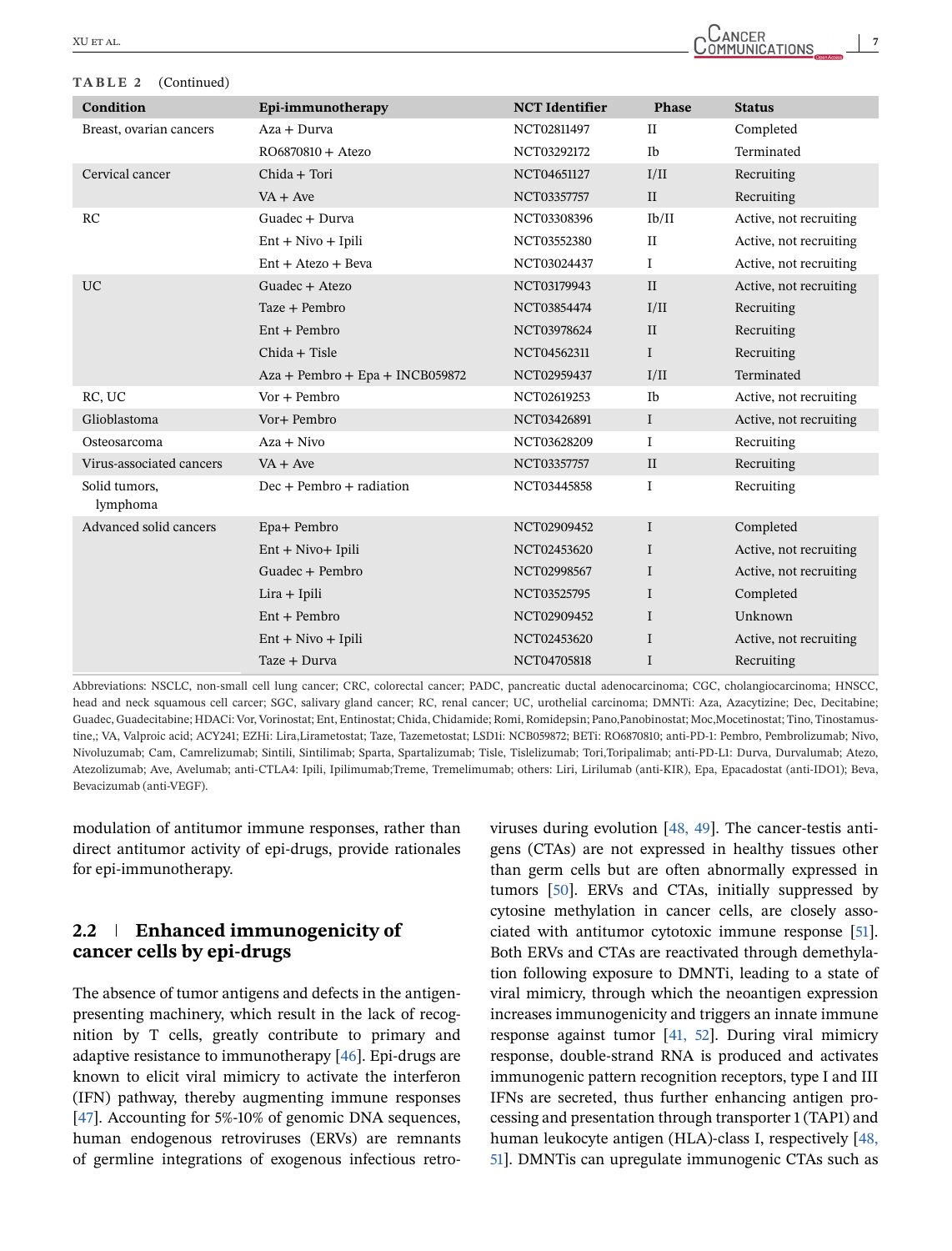<span id="page-7-0"></span>

**FIGURE 2** Representative rationales of epi-immunotherapy. Epi-drugs including HMA (red), HDACi (brown), BETi (green) and EZH2i (blue) have been used in clinical trials for cancer epi-immunotherapy. Downward black arrows indicate inhibition or reduction, while upward black arrows indicate upregulation or increase. Details are given in the text. Abbreviations: HMA, hypomethylating agent; HDACi, histone deacetylase inhibitor; BETi, bromodomain inhibitor; EZHi, EZH2 inhibitor; ERV, endogenous retrovirus; CTA, cancer-testis antigen; Treg, regulatory T cell; MDSC, Myeloid-derived suppressor cell; TIL, tumor-infiltrating lymphocyte.

New York esophageal squamous cell carcinoma 1 (NY-ESO-1) and melanoma-associated antigen (MAGE) family member A1 (MAGE-A1) [\[53, 54\]](#page-17-0). Defect in antigen presentation machinery also contributes to the reduced immunogenicity. Major histocompatibility complex (MHC) class I genes are often silenced due to promotor DNA methylation in cancer, and DMNTi reverses MHC-I gene methylation and increases MHC-I expression in response to IFN [\[55\]](#page-17-0). Likewise, *β*2-microglobulin and TAP1 are also increased when DNA methylation is inhibited, which is responsible for increased antigen processing and presentation [\[55\]](#page-17-0). DNMTi can reactivate nucleotide oligomerization domainlike receptor subfamily C5 (NLRC5), an IFN-inducible gene, to increase MHC-I gene expression [\[56\]](#page-17-0). HDACi also increases antigen presentation and restores HLA class-I expression in solid tumors [\[57\]](#page-17-0). Recently, Truong *et al*. [\[58\]](#page-17-0) demonstrated that entinostat (ENT), a selective HDAC1/3 inhibitor, enhanced immunogenicity through neoantigen editing and induced robust specific antitumor response, which was mediated by increased effector T cell infil-

tration in TME. Inhibition of the histone demethylase lysine-specific demethylase 1 (LSD1) also induces a viral mimicry response following ERVs activation [\[59\]](#page-17-0). Additionally, ERV-independent activation is seen in several IFN-responsive genes, such as CXC-chemokine ligand 9 (CXCL9) and CXCL10, which are directly regulated by DNA methylation and histone modifications [\[60, 61\]](#page-17-0).

The tumor PD-L1 expression appears to associate with the efficacy of PD-1 blockade [\[62–64\]](#page-17-0). There is increasing evidence that epi-drugs lead to PD-L1 upregulation in preclinical cancer models [\[65–67\]](#page-18-0). This modulation is largely dependent on the reactivation of ERVs and the IFN pathway [\[68\]](#page-18-0).

#### **2.3 The effects of epi-drugs on T cells**

It is well known that epigenetic changes can alter the function and differentiation of T cells [\[7\]](#page-16-0).  $CD4<sup>+</sup>$  T helper (Th) cells predominantly secrete cytokines to stimulate cellular immunity against tumor cells [\[69\]](#page-18-0). Low-dose ENT, a class I HDACi, decreases Foxp3 expression in regulatory T cells (Tregs), leading to tumor suppression [\[70\]](#page-18-0). CG-745, another HDACi, can also inhibit Treg proliferation and modulate the TME that potentiates anti-PD-1 activity against tumors [\[71\]](#page-18-0). Importantly, the combination of HDACis and anti-CTLA4 further improves CD4<sup>+</sup> Tcell infiltration and effector functions [\[72\]](#page-18-0). In addition, inhibition of EZH2 enhances the pro-inflammatory functions of tumor-infiltrating Tregs and rewires the TME with increased effector T cells [\[73\]](#page-18-0). Another study found that CPI-1205, a small-molecule EZH2 inhibitor, can alter Tregs' phenotype and functions to augment anticancer responses induced by CTLA4 blockade [\[74\]](#page-18-0). The bromodomain and extraterminal domain (BET) bromodomain inhibitor JQ1 could synergize with PD-1 inhibitor to promote a robust anticancer response in lung cancer, which was associated with reduced tumor-infiltrating Tregs but increased T-helper type 1 (Th1) cells [\[75, 76\]](#page-18-0).

It has been established that both intrinsic and extrinsic mechanisms, i.e., terminal differentiation, exhaustion and activation-induced cell death, contribute to T cell dysfunction, which can be rescued by epigenetic reprogramming therapy [\[76\]](#page-18-0). T cell exhaustion is dependent on DMNT3a-mediated de novo DNA methylation, block of which by DAC can enhance T cell rejuvenation and sensitize anti-PD-1 therapy in cancer [\[77\]](#page-18-0). Recently, we showed that low-dose DAC significantly improves CAR-T cell phenotype and function, which is characterized by increased non-exhausted T cells and naive, early memory T cell differentiation [\[42, 43\]](#page-17-0). Loo Yau *et al*. [\[78\]](#page-18-0) also demonstrated that low-dose DAC increases  $CD8<sup>+</sup>$  T cell infiltration and their antitumor activities. Mechanistically, DAC can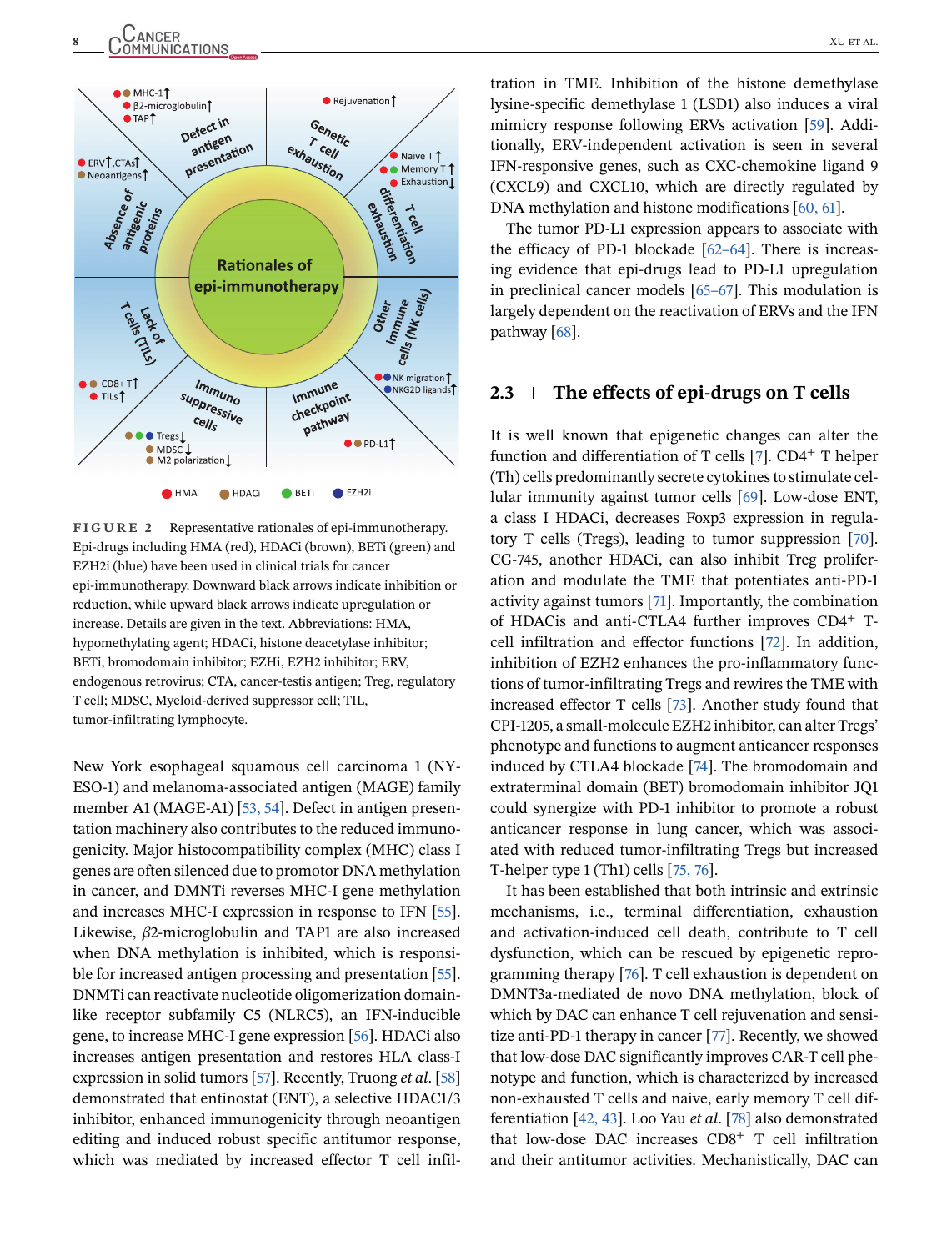selectively increase both the number and abundance of a granzyme B<sup>high</sup>, perforin<sup>high</sup> effector subpopulation. JO1 had been shown to prevent the transition to effector memory T cells and enhance antitumor response in murine models of CAR-T therapy [\[79\]](#page-18-0). The effects of HDACi on T cells are complex and paradoxical, varying by isoformselective HDAC inhibition. Laino *et al*. [\[80\]](#page-18-0) found that low-dose pan-HDACis, but not selective HDACis, impair T cell viability. In patients who received HDAC6-selective inhibitors ACY-1215 and ACY-241, peripheral blood T cells showed increased Th2 transcription factor GATA-binding protein 3 (GATA3) and decreased Th1 transcription factor T-box protein in T cells (T-BET), shifting from exhaustion to central memory phenotype, and enhanced cytotoxicity. HDAC8, often overexpressed in cancers, suppresses the production of T cell-trafficking chemokines; downregulation of HDAC8 promotes global and enhancer acetylation of H3K27 to reactivate chemokine gene transcriptions [\[81\]](#page-18-0). In a liver cancer model, selective HDAC8 inhibition synergizes with anti-PD-L1 to eradicate cancer through increased CD8+ T cell infiltration in the TME [\[81\]](#page-18-0).

#### **2.4 Targeting the TME**

In addition to cancer cells, the TME consists of extracellular matrix, vasculature, and stromal cells surrounding the tumor, as well as cytokines, chemokines, and exosomes. These components form a complicated immunosuppressive microenvironment [\[82, 83\]](#page-18-0). The epigenetic dysregulation is pivotal in the generation and maintenance of an immunosuppressive TME, resulting in immune evasion of cancer [\[84, 85\]](#page-18-0). As mentioned above, epi-drugs can promote maturation of functional Tregs, converting an immunosuppressive TME to an immunocompetent TME. Moreover, epigenetic changes by histone modifications also affect the differentiation and activation of the myeloid cells [\[86\]](#page-18-0). Myeloid-derived suppressor cells (MDSCs) include polymorphonuclear MDSCs (PMN-MDSCs) and monocytic MDSCs (M-MDSCs) [\[87\]](#page-18-0). Valproic acid, a common HDACi, when combined with an anti-PD-L1 antibody, induces polarization of precursor cells toward M-MDSCs in the bone marrow through transcriptional activation of the interferon regulatory factor (IRF)1/IRF8 pathway [\[88\]](#page-18-0). The class I/IV HDACi mocetinostat had been demonstrated to inhibit intratumoral Treg and MDSC populations and increase intra-tumoral CD8<sup>+</sup> populations [\[89\]](#page-18-0). ENT impairs the immunosuppressive activity only in PMN-MDSCs but not M-MDSCs or macrophages; ricolinostat, an HDAC6 inhibitor, suppresses M-MDSC activity other than PMN-MDSC activity [\[90\]](#page-18-0). Interestingly, combined treatment abrogates the activities of MDSC populations and markedly inhibits tumor growth [\[90\]](#page-18-0).

Macrophages have become promising immune effectors for cancer treatment [\[91\]](#page-18-0). The HDAC6 inhibitor, nexturastat A, reduces pro-tumorigenic M2 macrophages [\[92, 93\]](#page-18-0), while class IIa HDACi improves phagocytic and immunostimulatory functions in macrophages, steering them toward an antitumor phenotype with enhanced capacity to activate cytotoxic T lymphocytes (CTLs) [\[94,](#page-19-0) [95\]](#page-19-0). Some HDACis can suppress M2 macrophage polarization and decrease MDSCs [\[71\]](#page-18-0). Although few studies have investigated the effect of HMA on the TME, recent data show that guadecitabine can down-regulate inhibitory accessory cells in the TME and reduce the leukemiamediated expansion of MDSCs [\[96\]](#page-19-0). In a pancreatic ductal adenocarcinoma model, DAC treatment led to increased tumor infiltrating lymphocytes (TILs) and Chi3I3 (Ym1) upregulation, indicating an increase of M2 macrophages in the TME [\[97\]](#page-19-0).

Epigenetic therapies also play an essential role in modulating natural killer (NK) cell and dendritic cell functions and, therefore, augment antitumor immunity [\[98,](#page-19-0) [99\]](#page-19-0). For example, EZH2 inhibitors can upregulate natural killer cell receptor protein 2D (NKG2D) ligands on cancer cells to enhance NK antitumor responses and induce CXCL10 re-expression, which is necessary and sufficient for NK cell migration [\[100–102\]](#page-19-0). Low-dose AZA significantly increases the expression of multiple killer cell immunoglobulin-like receptors in NK cells, thereby boosting NK cell-mediated recognition of leukemia cells [\[103\]](#page-19-0).

## **3 ADVANCES IN CLINICAL TRIALS OF EPI-IMMUNOTHERAPY FOR SOLID AND HEMATOLOGICAL CANCERS**

#### **3.1 Hematological malignancies**

#### 3.1.1 Hodgkin's lymphoma

Currently, there are various FDA-approved ICIs, including antibodies against PD-1 (pembrolizumab and nivolumab), PD-L1 (atezolizumab), and CTLA4 (ipilimumab). In cHL, nivolumab or pembrolizumab alone elicits overall response rates (ORR) of 70%-85% [\[104–106\]](#page-19-0). However, the CR rate was only 25%-30%, suggesting that a great proportion of cHLs remain resistant to anti-PD-1 treatment [\[107, 108\]](#page-19-0). Nie et al. [\[44\]](#page-17-0) performed a proof-of-concept study to investigate whether DAC could improve the efficacy of camrelizumab, a PD-1 antibody approved in China, in patients with R/R cHL. In this prospective, openlabel, phase II trial (NCT02961101), among anti-PD-1-naïve patients, camrelizumab alone was compared with lowdose DAC (10 mg/day, days 1 to 5) plus camrelizumab. At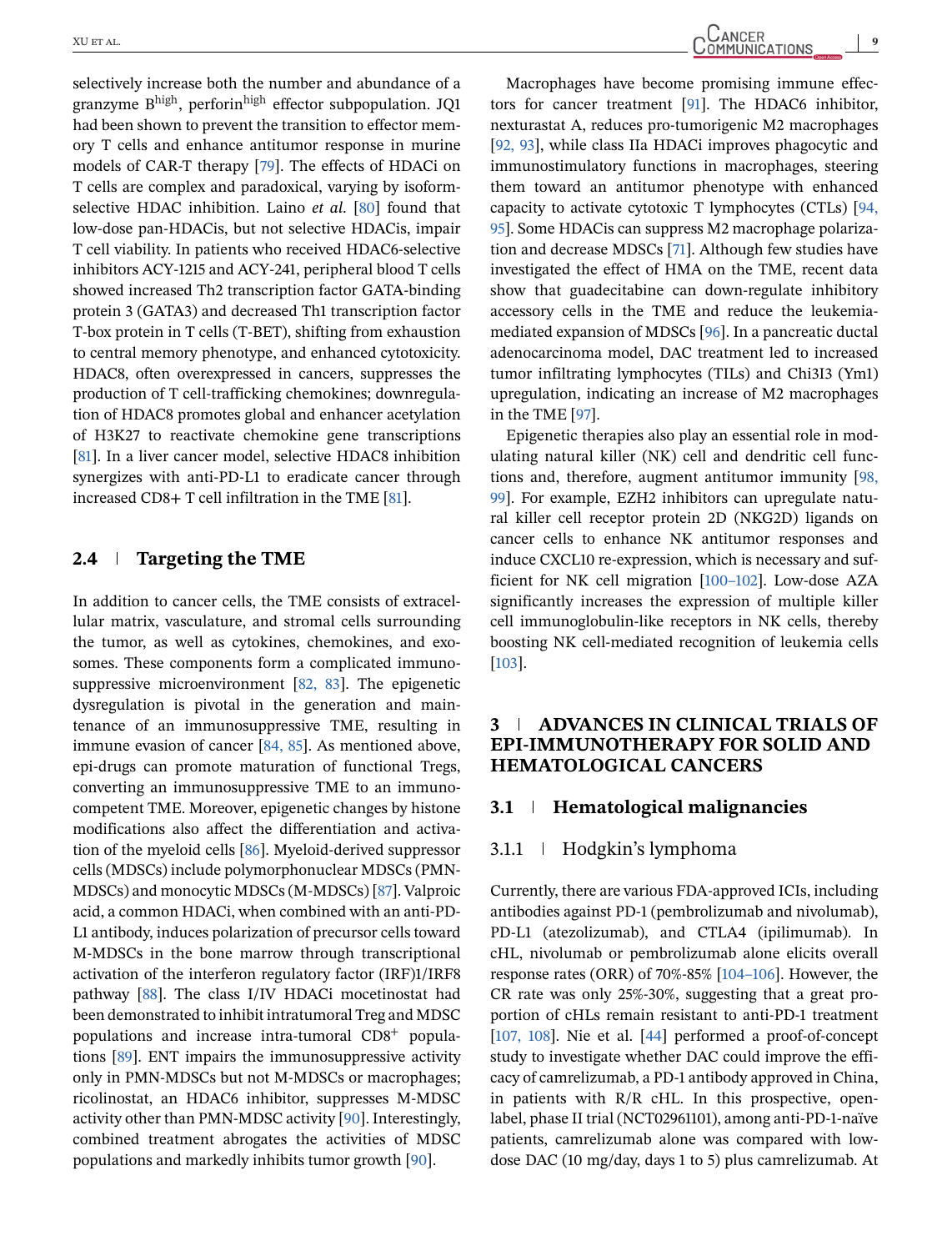a median follow-up of 14.9 months, CR rates were 32% and 71% in camrelizumab alone and DAC-camrelizumab combination groups, respectively [\[44\]](#page-17-0). When the median follow-up extended to 34.5 months, a greater improvement in CR rate was achieved in patients receiving DAC plus camrelizumab (79% vs. 32%). Progression-free survival (PFS) was longer for those receiving DAC plus camrelizumab compared with camrelizumab alone (35.0 vs. 15.5 months). The benefit of adding DAC to camrelizumab was observed especially in patients who had relatively high tumor burdens or received  $\geq$ 3 prior lines of therapies. Interestingly, the increase in circulating peripheral central memory T cells was associated with improved clinical response and PFS, suggesting a potential biomarker for epi-immunotherapy in cHL [\[109\]](#page-19-0). Lately, Wang *et al*. [\[110\]](#page-19-0) updated the clinical results of DAC combined with camrelizumab in cHL patients receiving prior anti-PD-1 (NCT02961101 and NCT03250962). Of 50 patients with progressed or relapsed cHL after anti-PD-1 treatment, the combined treatment resulted in an objective response rate of 52%, CR rate of 36% and longer PFS compared with prior anti-PD-1 monotherapy. The response appears durable once CR is achieved at 24 months. The exploratory studies showed that, when the tumor progresses, the ratio of peripheral CCR7<sup>+</sup>CD45RA<sup>–</sup> central memory T cells  $(T_{cm})$ over total CD8<sup>+</sup> or CD4+ cells decrease from the baseline level; after treatment with DAC plus camrelizumab, the Tcm ratio increases and persists in patients who obtained partial response (PR) or better, but not in those with stable disease (SD) or progressive disease (PD) [\[110\]](#page-19-0).

In preclinical studies using various tumor models, ICIs also had been demonstrated to have synergistic effects when combined with HDACis [\[111, 112\]](#page-19-0). In a phase II trial (NCT03179930), R/R cHL patients were given ENT, an oral class I-specific HDACi, plus pembrolizumab [\[113\]](#page-19-0). Of 13 evaluable patients, ORR was 92%, including 3 patients who progressed on prior anti-PD-1 therapy, suggesting that the combination of ICI and HDACi have promising clinical activity. The study also showed a reasonable safety profile. Chidamide, a novel, orally active benzamide class of selective inhibitors against HDAC 1, 2, 3 and 10, was evaluated in a clinical study in cHL patients who were resistant to or relapsed after DAC plus camrelizumab treatment [\[114\]](#page-19-0). Of 14 evaluable patients, 13 (93%) achieved objective response, including 6 CRs. The toxicities were acceptable without any immune-related AEs. Collectively, compared with ICI alone, the combination of DMNTi or HDACi with ICI resulted in higher CR rate in anti-PD-1-naïve patients with R/R cHL. Epigenetic agents appear to partially reverse the resistance to ICIs since a proportion of patients with prior anti-PD-1 exposure still respond well when an epi-drug is added to anti-PD-1.

#### 3.1.2 B-cell lymphoma

Unlike cHL, diffuse large B-cell lymphoma (DLBCL) and follicular lymphoma (FL) generally do not respond well to PD-1 blocker, although EBV-positive status associates with reasonable efficacy of pembrolizumab [\[115, 116\]](#page-19-0). Primary mediastinal large B-cell lymphoma (PMBCL), a DLBCL subtype, is characterized by chromosome 9p24 aberrations and upregulated PD-L1 [\[117\]](#page-19-0). A phase Ib and phase II trials (KEYNOTE-013/KEYNOTE-170) have shown that pembrolizumab produced durable responses and acceptable toxicity in  $R/R$  PMBCL [\[118\]](#page-19-0). To improve the antilymphoma activity, several ongoing clinical studies are assessing the combination of PD-1 blockade with DAC or vorinostat in DLBCL, FL and HL (NCT03346642 and NCT03150329). A high frequency of somatic mutations in epigenetic modifier genes, including CREBBP and EZH2, are identified in B cell lymphoma [\[115\]](#page-19-0). The mutant EZH2 reprograms germinal center B cells to alter their interactions with follicular Th cells and follicular dendritic cells, promoting B cell transformation in FL [\[119, 120\]](#page-19-0). CREBBP mutant-associated program can be reversed by HDAC3 inhibitor, which induces transcription of BCL6 targets to restore immune surveillance [\[121\]](#page-19-0). HDAC3 inhibitor can also enable TILs to eradicate DLBCL cells in an MHCdependent manner and has synergistic effects with PD-L1 antibody in vivo [\[121\]](#page-19-0).

Recently, multiple new epi-drugs are being evaluated for cytotoxicity against B-cell lymphoma and their mechanisms of action in preclinical and clinical studies. Tazemetostat, an oral first-in-class EZH2 inhibitor, has singleagent activity against DLBCL and FL [\[122–124\]](#page-19-0). Interestingly, a phase Ib study (NCT02220842) was performed to assess the efficacy of tazemetostat in combination with atezolizumab on  $R/R$  DLBCL [\[125\]](#page-20-0). A total of 43 patients were enrolled. However, at the data cut-off, 19 (44%) had discontinued study treatment because of death  $(n = 17)$  and withdrawal ( $n = 2$ ). Best ORR was 16%, including 2 (5%) CRs and 5 (12%) PRs. Among the 5 patients with EZH2 mutations, 3 achieved a response.

#### 3.1.3 T-cell lymphoma

PD-1 is considered a potential therapeutic target of T-cell lymphoma (TCL) because PD-1 is frequently overexpressed in angioimmunoblastic T-cell lymphoma (AITL), natural killer-/T-cell lymphoma (NKTCL), and peripheral T-cell lymphoma (PTCL) [\[126\]](#page-20-0). It has been shown that nivolumab results in an ORR of 40% in R/R TCL, and pembrolizumab leads to an ORR of 100% in EBV-associated NK cell lymphoma and TCL [\[127, 128\]](#page-20-0). Additionally,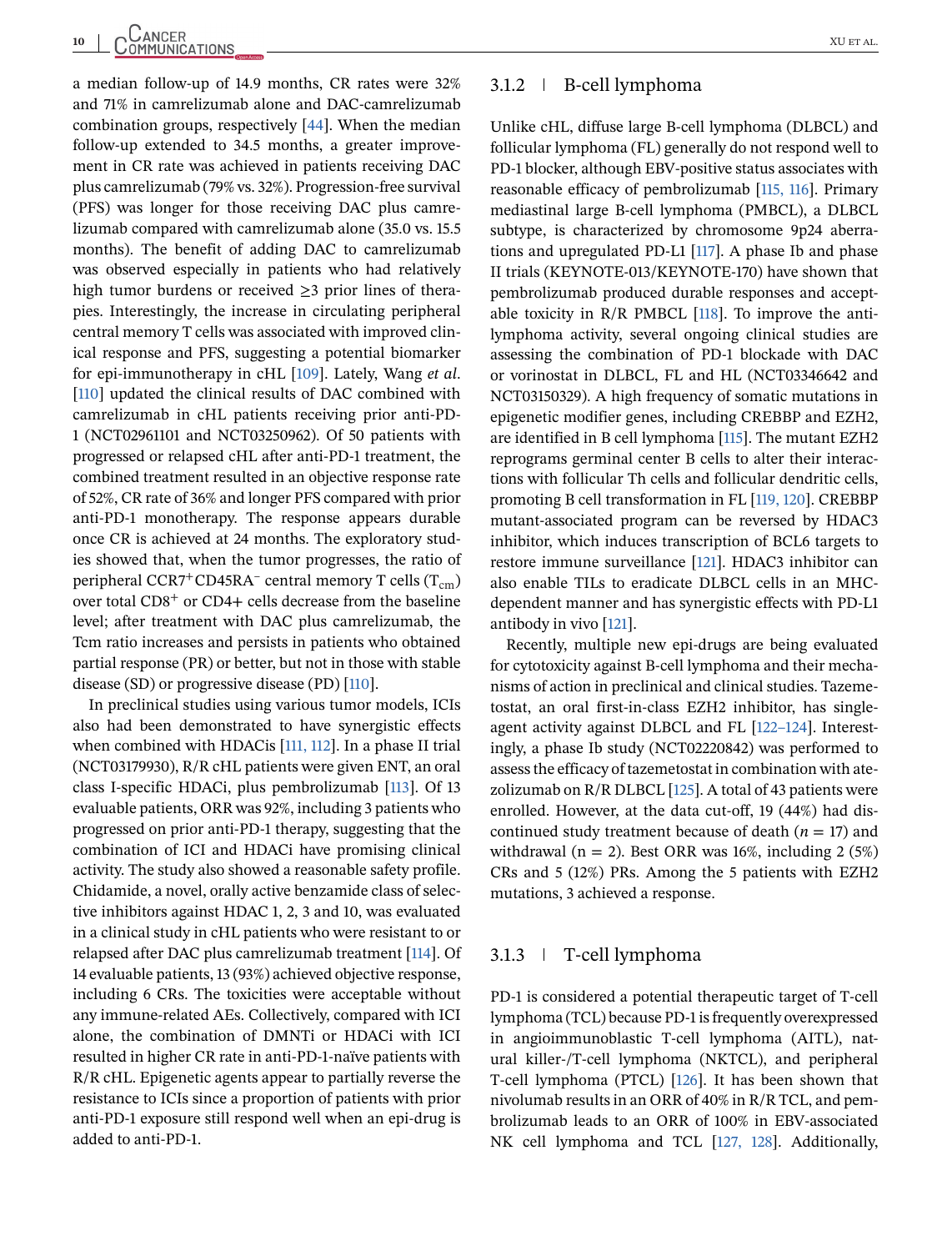several HDACis, including belinostat, romidepsin and chidamide, have been indicated for certain TCL subtypes, but the efficacy of single agents rarely exceeded 30% [\[129\]](#page-20-0). It was also well known that azacitidine is effective in follicular Th cell-derived PTCL by targeting recurrent teneleven translocation 2 (TET2), DNA methyltransferase 3A (DNMT3A) and isocitrate dehydrogenase 2 (IDH2) mutations [\[130\]](#page-20-0). Thus, the incorporation of epi-drugs into PD-1 checkpoint inhibition is worth further clinical assessment in TCL.

Recently, a phase I/II trial of pembrolizumab combined with romidepsin and pralatrexate for R/R AITL and PTCL with follicular Th cells was conducted (NCT03278782) [\[131\]](#page-20-0). Among 14 patients who received pembrolizumab in combination with romidepsin, the ORR was 50%, including 5 CRs and 2 PRs, which was durable with 18-month follow-up and with acceptable safety. High level of PD-L1 is predictive of good response [\[131\]](#page-20-0). Pembrolizumab is also being tested along with DAC and pralatrexate in a phase I clinical trial (NCT03240211) [\[132\]](#page-20-0). In this study, 13 patients with R/R PTCL and cutaneous T-cell lymphoma (CTCL) were enrolled, and the patients who received triplet combination treatment achieved objective responses with a duration of response (DOR) of 18 months. The preliminary data from another phase I/IIa trial (NCT03161223) showed that the epi-immunotherapy was tolerable in PTCL patients, and 3/5 evaluable patients achieved CR when treated with durvalumab, oral azacitidine, and romidepsin [\[132\]](#page-20-0).

Extranodal NK/T cell lymphoma (ENKTL) is an aggressive Epstein-Barr virus-related lymphoma with a high incidence in Asia [\[115\]](#page-19-0). Abnormal PD-1/PD-L1 expression was demonstrated in both neoplastic and immune cells in the TME, which offers opportunities for applying ICIs in this lymphoma subtype [\[115, 133\]](#page-19-0). On the other hand, the tumor suppressor epigenetic regulators, lysine methyltransferase 2D (KMT2D) and BCL6 corepressor (BCOR), were frequently mutated in ENKTL [\[134\]](#page-20-0). Kwong et al. [\[135\]](#page-20-0) first demonstrated the effectiveness of pembrolizumab in a small series of patients with R/R ENKTL. In a phase II ORIENT-4 study, sintilimab, another anti-PD-1 antibody, also showed efficacy, and ORR and disease control rate (DCR) were 67.9% (19/28) and 85.7% (24/28), respectively [\[136\]](#page-20-0). Recently, a single-arm, open-label, multicenter clinical trial (NCT03820596) was designed to evaluate the safety and efficacy of sintilimab combined with chidamide for R/R ENKTL, showing an impressive response in 36 evaluable patients [\[137\]](#page-20-0). In this study, the combination therapy yielded an ORR of 58.3% with CR in 16 (44.4%) patients. Notably, tumor PD-L1 expression could predict clinical response [\[137\]](#page-20-0). Furthermore, a single-arm phase II trial is conducted to test the combination of sintilimab, chidamide and azacitidine in patients with R/R PTCLs, and the results are pending [\[138\]](#page-20-0).

## 3.1.4 Acute myeloid leukemia and myelodysplastic syndrome

Acute myeloid leukemia (AML) and myelodysplastic syndrome (MDS) are highly heterogenous myeloid malignancies with complex molecular genetic abnormalities, and the prognosis remains poor for elderly or refractory patients. Yang *et al*. [\[139\]](#page-20-0) first reported that PD-1, PD-L1/L2 and CTLA4 are overexpressed in 8%-34% of bone marrow CD34<sup>+</sup> cells from patients with MDS and AML. Currently, there is great clinical interest in immunotherapies for AML, with over 30 clinical studies evaluating ICIs for AML and MDS, which included PD-1, CTLA4, and T cell immunoglobulin mucin-3 (TIM3) blockade [\[140–142\]](#page-20-0). However, ICIs, especially anti-PD-1 antibodies, have limited activity in these diseases [\[143, 144\]](#page-20-0). Given their potential for induction of checkpoint molecules, HMAs have been combined with PD-1/PD-L1 inhibitors in several studies. In an open-label, phase II study, 70 patients with R/R AML were treated with nivolumab and AZA [\[145\]](#page-20-0). The ORR was 33%, including 15 (22%) CR or CR with insufficient recovery of counts (CRi), 1 PR, and 7 hematological improvement (HI). Importantly, the ORR of 58% in HMA-naive R/R AML patients compared favorably with the historical controls treated with AZA alone [\[145\]](#page-20-0). Combinations of HMAs with another anti-PD-1 antibody, pembrolizumab, produced similar benefits to those observed with AZA and nivolumab in R/R AML patients [\[146\]](#page-20-0). Pembrolizumab-AZA combination therapy also had been investigated in a clinical trial for newly diagnosed AML (NCT02845297), in which 22 unfit, elderly patients were enrolled [\[147\]](#page-20-0). Seventeen patients were evaluable with CR/Cri 47% (8/17) and PR 12% (2/17). This frontline treatment resulted in a median OS of 13.1 months [\[147\]](#page-20-0). For high-risk MDS (HR-MDS), a phase II trial (NCT03094637) evaluated AZA plus pembrolizumab in patients with HR-MDS after failure of HMA therapy. The combination treatment of pembrolizumab and AZA was well tolerated in 17 therapy-naive patients and showed an ORR of 80%, including 3 CR, 7 marrow CRs and 1 HI [\[148\]](#page-20-0). This clinical study showed that the combination therapy might have anticancer activity in certain HMAfailure patients, but no significant improvement in OS was demonstrated. Interestingly, a recent study of triple combination showed encouraging CR/CRi and OS [\[149\]](#page-20-0). In this study, 31 R/R AML patients were given nivolumab, AZA and ipilimumab, and the ORR was 60%, including 9 (36%) CR/CRi, 2 (8%) HI lasting over 6 months, and 4 (16%) SD.

The efficacy of PD-1 or PD-L1 blockade appears to vary between AML and MDS [\[150\]](#page-20-0). In a single-arm phase I study, avelumab in combination with DAC was evaluated in newly-diagnosed AML patients ineligible for intensive therapy [\[151\]](#page-20-0). Only 1 of 5 patient (20%) achieved CR, 3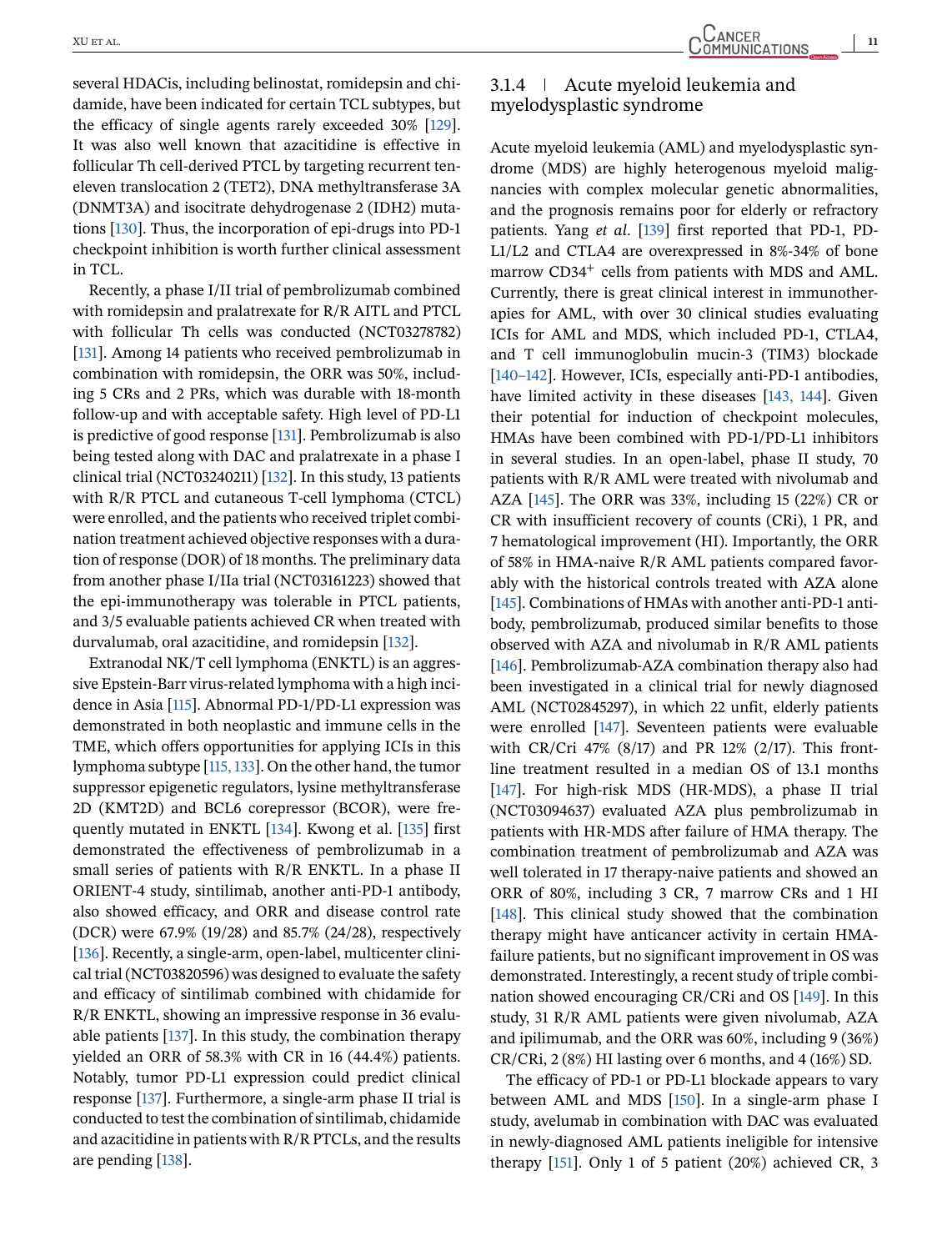had SD, and 1 experienced PD. In the first large randomized trial (NCT02845297), 129 AML patients of 65 years or older were randomized to receive AZA plus durvalumab or AZA alone [\[152\]](#page-21-0). No significant difference was found in the ORR (31.3% vs. 35.4%) or CR rate (17.2% vs. 21.5%) between 2 arms, and the median OS was 13.0 and 14.4 months, respectively. Similar results were reported in the patients with HR-MDS [\[152\]](#page-21-0). In a phase Ib study, the efficacy of atezolizumab, with or without AZA, was evaluated in HMA-failure and HMA-naive MDS patients (NCT02508870) [\[153\]](#page-21-0). Despite little effects in HMA-failure MDS patients, atezolizumab, with or without AZA, indeed produces an ORR of 62% (CR, 14%; mCR, 19%; mCR + HI, 10%; HI, 19%) in HMA-naïve patients with median OS not reached.

However, clinical studies in AML and MDS have raised safety concerns about epi-immunotherapy. For example, in HMA-naïve patients receiving AZA and atezolizumab, frequent febrile neutropenia (29%) accounted for 3-month mortality of 29%, which caused early termination of the study (NCT02508870) [\[146\]](#page-20-0). In addition, SWOG 1612, a randomized phase III trial in AML and HR-MDS, also showed excessive early deaths in the AZA/nivolumab arm compared with the control arm [\[154\]](#page-21-0). Based on our previous studies in cHL [\[44, 109, 110\]](#page-17-0), we suggest that low-dose HMA should be tested in combination with PD-1 or PD-L1 inhibitors in AML and MDS patients.

Lirilumab is a fully-humanized IgG4 monoclonal antibody that is designed to block the killer cell immunoglobulin-like receptor (KIR)/HLA-C interaction, thereby enhancing NK cell-mediated cytotoxicity against AML in KIR-mismatched haploidentical stem cell transplantation (SCT) [\[155, 156\]](#page-21-0). Previously, lirilumab in combination with AZA was evaluated in relapsed AML in a phase Ib/II study (NCT02399917) [\[157\]](#page-21-0). Twenty-five patients were included and achieved an ORR of 20%, including a CR/CRi of 8% (2/25) and HI 12% (3/25). The median DOR and overall OS were 2.0 months and 4.0 months, respectively. In another pilot trial (NCT02599649), 8 HR-MDS patients received a median of 4 cycles of treatment with AZA plus lirilumab [\[158\]](#page-21-0). Overall, 2 patients achieved CR, 4 had marrow CR, and 2 had SD.

Despite significant advances, epi-immunotherapy has shown variable efficacies. Many patients do not experience a CR, and some are non-responders, highlighting the need to improve our understanding of the clinical features and molecular events associated with response. In AML and HR-MDS, a good response is associated with HMA-naïve status, low leukemia burden, ASXL1 mutation, and high number of pre-treatment CD3<sup>+</sup> and  $CD8<sup>+</sup>$  cells evaluated by mass cytometry (CyTOF) and immunohistochemistry (IHC) [\[145\]](#page-20-0). Herbrich *et al*. [\[159\]](#page-21-0) analyzed the baseline immune landscape using single-cell

CyTOF profiling of serial samples collected from R/R AML patients receiving AZA and avelumab (NCT02953561). The CD4/CD8 ratio and residual T cell profiles were found to predict the response following HMA/PD-L1 inhibition. Importantly, immune landscape studies revealed that AML cells also express other immune checkpoints, in particular, PD-L2, TNF receptor superfamily member 4 (TNFRSF4) and TIM3 could be potential targets for novel epi-immunotherapy [\[159\]](#page-21-0). In a recent phase II trial (NCT03066648), sabatolimab (MBG453), an anti-TIM3 antibody, plus DAC or AZA led to an ORR of 58%-70% for HR-MDS, 27%-41% for newly-diagnosed AML, and 24% for R/R AML [\[160, 161\]](#page-21-0). The study also showed that combining HMAs with TIM3 inhibition was safe with a relatively durable response in MDS and AML [\[160, 161\]](#page-21-0). Based on these data, the STIMULUS MDS-US trial will further assess the feasibility and clinical efficacy of sabatolimab in combination with an oral HMA in patients with advanced MDS [\[162\]](#page-21-0).

#### **3.2 Solid tumors**

#### 3.2.1 Breast cancer

A phase II clinical trial was designed to combine CC-486, an oral HMA, and durvalumab to treat selected immunologically cold tumors, including breast cancer (BC), resulting in marginal clinical response [\[163\]](#page-21-0). When combined with anti-PD-1, anti-CTLA4, or both, ENT can significantly prolong tumor-free survival in a HER2/neu transgenic BC model [\[164\]](#page-21-0). In ENCORE 602 trial (NCT02708680) [\[165\]](#page-21-0), 81 patients with refractory triple-negative breast cancer (TNBC) were randomized to receive atezolizumab plus ENT or atezolizumab alone. Unfortunately, no significant differences in ORR, PFS and median OS were observed between the two arms, while more AEs were seen in the combination arm. Similarly, Terranova-Barberio *et al*. [\[166\]](#page-21-0) presented the data from a randomized phase II trial (NCT02395627) using triple combination of vorinostat, pembrolizumab, and tamoxifen. In 34 heavily pretreated patients with estrogen receptor (ER)-positive BC, this combination treatment showed limited efficacy. However, comprehensive correlative analysis revealed that an exhausted CD8<sup>+</sup> T-cell (PD-1+/CTLA4+) immune signature and an HDACi-dependent decrease in Tregs  $(CD4^+ Foxp3^+/CTLA4^+)$  might predict response to epiimmunotherapy. Recently, another HDACi, romidepsin, was combined with cisplatin and nivolumab in a phase I/II study (NCT02393794) [\[167\]](#page-21-0), in which 51 patients with metastatic TNBC were enrolled. Among 34 evaluable patients, the ORR was 44%, median PFS was 4.4 months, and 1-year PFS rate was 23%; the median OS was 10.3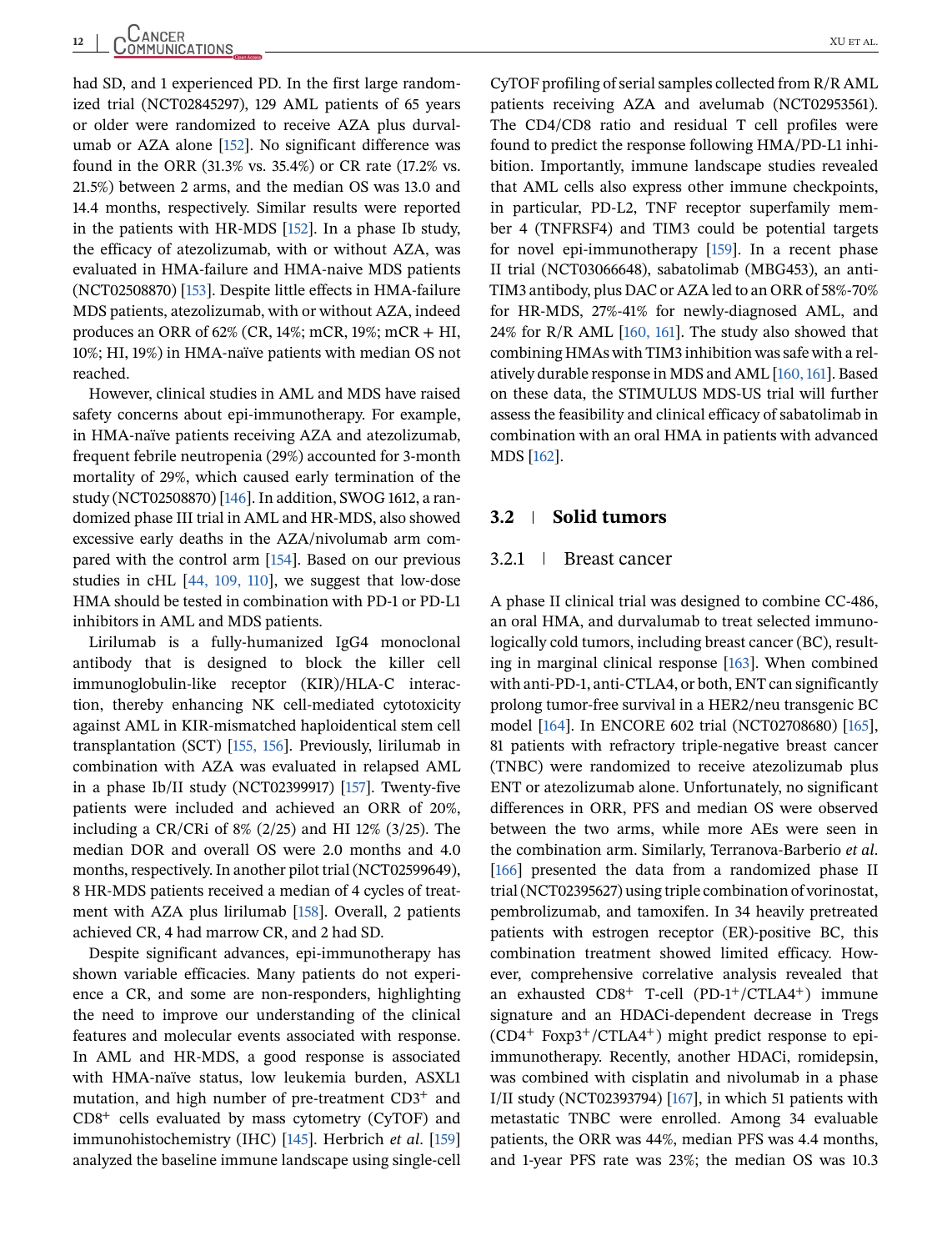months, and 1-year OS rate was 43%. The triple combination had safe profiles and impressive efficacy in refractory metastatic TNBC, including PD-L1-negative diseases and those with liver metastasis [\[167\]](#page-21-0).

#### 3.2.2 Non-small cell lung cancer

Juergens et al. [\[168\]](#page-21-0) from Johns Hopkins University first reported durable clinical responses to immune checkpoint therapy in advanced NSCLC patients who received prior epi-drug therapy, and later they suggested that AZAinduced PD-L1 upregulation may account for the beneficial effect observed in the combination of epi-drugs and anti-PD-1 [\[169\]](#page-21-0). Recently, a Bayesian network meta-analysis revealed that PD-1/PD-L1 inhibitors were more efficacious than control treatment in patients with solid tumors, including non-small cell lung cancer (NSCLC) [\[170\]](#page-21-0). However, it is unclear whether the combined use of PD-1/PD-L1 inhibitor and HMA would benefit NSCLC patients [\[171\]](#page-21-0). In a phase II trial (NCT02546986), 100 patients with a previous line of platinum-based therapy were assigned to receive pembrolizumab combined with either oral AZA or placebo, and PFS was not improved (median, 2.9 and 4.0 months) [\[172\]](#page-21-0). We recently reported an unexpectedly good outcome for 3 advanced NSCLC patients carrying unfavorable ICI biomarkers, such as low tumor mutation load, low microsatellite instability and HLA loss of heterozygosity [\[173\]](#page-21-0). Surprisingly, all 3 patients responded well to low-dose DAC in combination with camrelizumab, with mild AEs, suggesting that low-dose DAC sensitized PD-1/PD-L1 inhibitors in NSCLC. High expression of the enzyme cytidine deaminase (CDA) that catabolizes DAC within minutes was reported in NSCLC [\[174\]](#page-21-0). The combination of HMA with tetrahydrouridine (THU), a CDA inhibitor, was found to cause  $> 2$ -fold DNMT1 depletion and > 5-fold increase in TILs, as well as destruction of NSCLC in vivo. Based on these data, the PRECISE trial (NCT02664181) has been conducted to compare the efficacy of nivolumab alone or in combination with THU and DAC in patients with  $R/R$  NSCLC [\[175\]](#page-21-0). To investigate the effect of guadecitabine, a second-generation DNA methylation inhibitor, on solid cancers, a phase II dose-escalation trial (NCT02998567) was initiated [\[176\]](#page-22-0). Overall, 34 patients were enrolled, of whom 10 of 15 patients with NSCLC (13 patients were resistant/refractory to PD-1/PD-L1 targeting agents) were evaluable, with a DCR of 80% and 5 patients having DCR > 6 months.

Recent clinical trials suggest that the combination of anti-PD-1/PD-L1 and HDACi is a promising option for treating NSCLC patients. A phase Ib study (NCT02635061) assessed the clinical efficacy of ACY-241, a selective HDAC6 inhibitor, plus nivolumab on metastatic NSCLC

XU ET AL. COMMUNICATIONS 13

[\[177\]](#page-22-0). Eighteen patients received the treatment. Eight of 13 evaluable patients showed clinical benefit, including 1 CR, 4 PRs and 3 SDs. Immune cell profiling revealed a trend of increased infiltrating cytotoxic T and NK cells following the combined treatment [\[177\]](#page-22-0). Two clinical trials (NCT01928576 and NCT02437136) are evaluating the combination of pembrolizumab with HDACis such as vorinostat and ENT on anti-PD-1/PD-L1-naïve or refractory NSCLCs [\[178\]](#page-22-0). In a phase I/Ib trial, 33 patients were given pembrolizumab plus vorinostat [\[179\]](#page-22-0). Among 30 evaluable patients, 20 had SD or PR. In the subsequent open-label, phase II randomized trial (NCT02638090), patients with metastatic NSCLC were randomized to receive pembrolizumab alone (arm A) or pembrolizumab plus vorinostat (arm B) [\[180\]](#page-22-0). Among 47 of 49 patients evaluable for response, the ORR of patients with low pretreatment TIL count (score = 1) in arm B (66.7%) was obviously higher than that in arm A (33.3%), suggesting that the combination strategy may favor NSCLC patients with a low-TIL count.

#### 3.2.3 Metastatic melanoma

ICIs, including nivolumab, pembrolizumab and ipilimumab, have significantly improved the clinical outcomes of metastatic melanoma and are now in routine use [\[181–183\]](#page-22-0). However, more than half of patients experience either primary or acquired resistance [\[184\]](#page-22-0). To date, some preclinical studies have shown the therapeutic value of CTLA4 inhibitor combined with HMA [\[185\]](#page-22-0). In a phase Ib NIBIT-M4 study (NCT02608437), guadecitabine combined with ipilimumab resulted in immune-related DCR of 42% and ORR of 26% [\[186\]](#page-22-0). The interim results of a phase II study (NCT02816021) reported that, in anti-PD-1-naive patients with metastatic melanoma, oral AZA plus pembrolizumab led to a PR 55%, while the anti-PD-1 pretreated patients did not show any response [\[187\]](#page-22-0).

Epi-immunotherapies using HDACi also have been investigated in metastatic melanoma patients. The ENCORE-601 (NCT02437136), an open-label study, enrolled melanoma patients in which 70% had prior pembrolizumab treatment [\[188, 189\]](#page-22-0). With ENT plus pembrolizumab, 10 of 53 patients achieved CR or PR  $(ORR = 19\%)$ . Efficacy results in patients receiving prior PD-1 therapy were consistent with the overall population. Preliminary biomarker analysis suggests that the addition of ENT restores inflammation in the TME necessary for successful re-treatment with anti-PD-1/PD-L1 [\[188, 189\]](#page-22-0). An early clinical study (NCT02032810) determined the safety and efficacy of panobinostat, a pan inhibitor of class I, II, and IV HDAC, combined with ipilimumab in advanced melanoma [\[190\]](#page-22-0). However, the results with this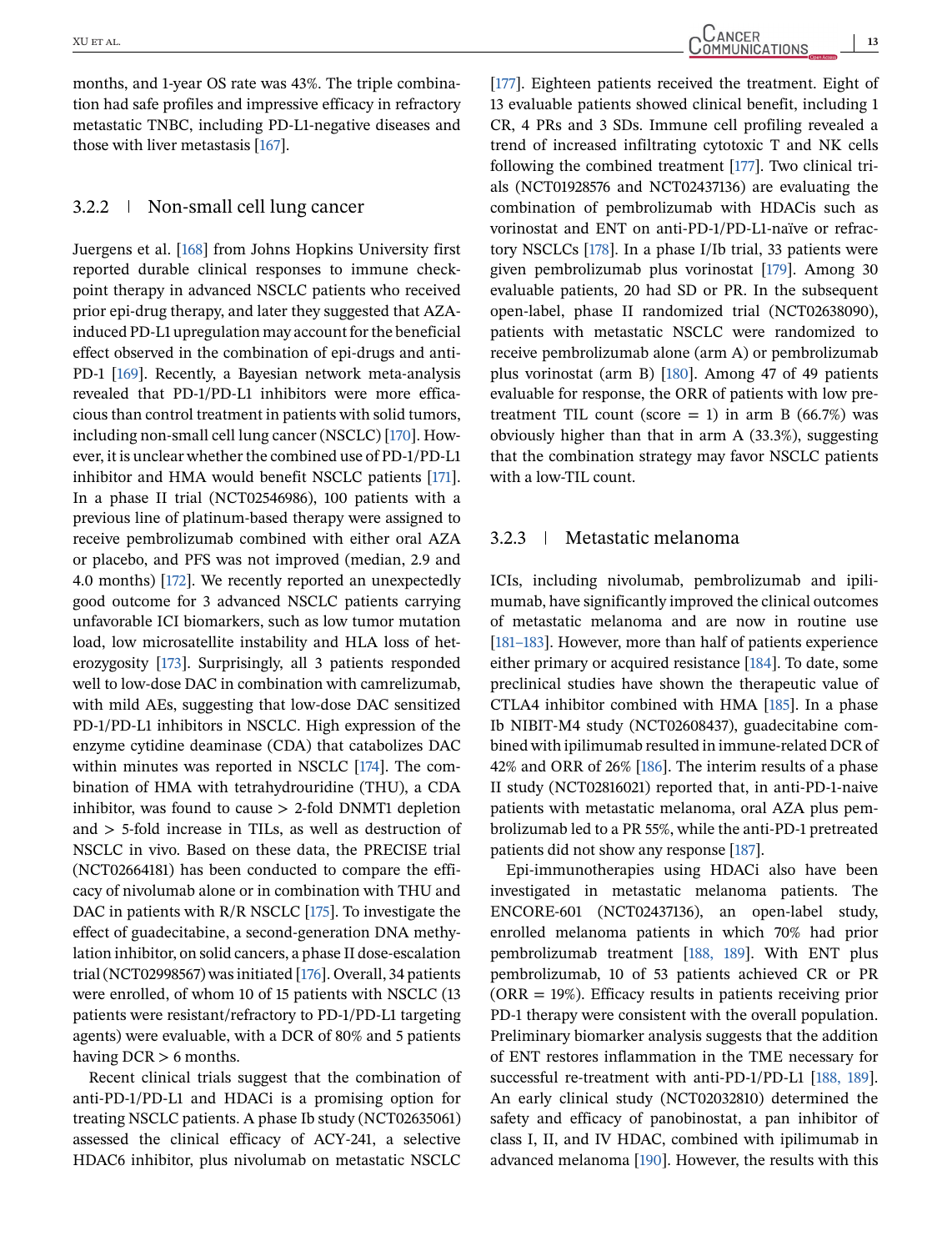combination treatment were disappointing. Mocetinostat, an investigational class I and IV HDACi, has demonstrated anticancer activity in patients with hematological malignancies and solid tumor [\[191\]](#page-22-0). Preclinical studies showed that mocetinostat promotes the accumulation of central memory CD8 and CD4 T cells and inhibits Treg cell and MDSC functions [\[192\]](#page-22-0). In the phase Ib trial (NCT03565406), the efficacy of mocetinostat in combination with ipilimumab was evaluated in 10 patients with unresectable melanoma [\[193\]](#page-22-0). At a median follow-up of 16 months, the ORR was 70%, including 2 CRs and 5 PRs; 7 patients developed grade 3-4 immune-related AEs.

#### 3.2.4 Renal and bladder carcinoma

Preclinical and clinical studies have provided a rationale for PD-1, PD-L1 or CTLA4 blockade for the treatment of renal cell carcinoma [\[194\]](#page-22-0). Recently, several studies had evaluated the safety and efficacy of epi-immunotherapies using HMA, HDACi, and EZH2 inhibitors. In a phase Ib/II study (NCT03308396), 42 patients with advanced renal cancer were treated with durvalumab and guadecitabine [\[195\]](#page-22-0). At a median follow-up of 20.1 months, 66% of patients achieved clinical benefit defined as either PR of SD that lasted ≥6 months. Mechanistically, decreased Tregs and MDSCs might be associated with favorable outcomes, and increased Th17 subpopulations of T cells were associated with immune-related AEs [\[195\]](#page-22-0). The results from another phase Ib study showed that vorinostat and pembrolizumab combination was tolerable and active in a subset of ICIresistant urothelial and renal carcinoma patients [\[196\]](#page-22-0). A phase I/II study with pembrolizumab in combination with tazemetostat is ongoing (NCT03854474).

### 3.2.5 Epithelial ovarian cancer and cervical cancer

To date, most ICI-containing clinical trials for advanced recurrent ovarian cancer (OC) have focused on anti-PD-1/PD-L1 therapy, but the results were disappointing [\[197\]](#page-22-0). The combination of ICI with HMA is being explored. In a phase II trial (NCT02901899), guadecitabine plus pembrolizumab brought clinical benefit in 27% of patients with R/R OC. Epic arrays were used to measure global tumor methylation, and showed 0.05% CpG sites being differentially methylated after the treatment [\[198\]](#page-22-0). The combination of oral AZA and durvalumab produced a median PFS of 1.9 months and a median OS of 5 months in 28 anti-PD-1-naive patients with platinum-resistant OC in the open-label, phase II multicohort study (NCT02811497) [\[163\]](#page-21-0). The biomarker studies did not detect any significant tumor DNA hypomethylation. A phase II randomized study (NCT02915523) recruited 126 advanced OC patients who received avelumab plus either ENT or placebo but found no significant difference in ORR (6% vs. 5%) or OS (NE vs. 11.3 months) [\[199\]](#page-22-0). Toripalimab, a humanized PD-1 antibody, in combination with chidamide is being explored in a phase Ib/II, single-arm, multi-center study (NCT04651127), in patients with R/R metastatic cervical cancer.

#### 3.2.6 Colorectal cancer

A recent real-world analysis showed that the earlier use of ICIs resulted in better tumor response in a subset of CRC patients [\[200\]](#page-22-0). Since either DMNTi or HDACi combined with ICIs markedly improved treatment outcomes in CRC-bearing mice and DAC-based TME reprogramming could enhance the effect of the PD-1 blockade on CRC with microsatellite stability (MSS) [\[40\]](#page-17-0), epiimmunotherapies also have been evaluated in a few clinical settings for CRC. Unfortunately, PD-1 blockade (pembrolizumab) combined with AZA appears to have modest activity against metastatic CRC with MSS [\[201\]](#page-22-0).

#### 3.2.7 Head and neck squamous cell carcinoma

In a phase II trial (NCT02538510), the combination of pembrolizumab and vorinostat was evaluated for recurrent or metastatic head and neck squamous cell carcinoma (HNSCC) and salivary gland cancer (SGC) [\[202\]](#page-22-0). Among 25 patients with HNSCC, 8 (32%) achieved PR, and 5 (20%) had SD; the median OS was 12.6 months, and the median PFS was 4.5 months. Four (16%) of 25 patients with SGC had PR and 14 (56%) had SD; the median OS was 14 months and median PFS was 6.9 months [\[202\]](#page-22-0). In addition, a phase Ib study (NCT03019003) is investigating the safety and efficacy of oral DAC (ASTX727) combined with durvalumab in recurrent or metastatic HNSCC patients who were resistant to ICI monotherapy.

## **4 ADVANCES OF EPI-CELL THERAPY FOR SOLID AND HEMATOLOGICAL CANCERS**

It has become clear that epigenetic modulation can enhance CAR-T cell persistence and function as well as trafficking within an immunosuppressive TME [\[203, 204\]](#page-23-0). In an attempt to decipher the mechanisms underlying a delayed exceptional response to CD19 CAR-T therapy,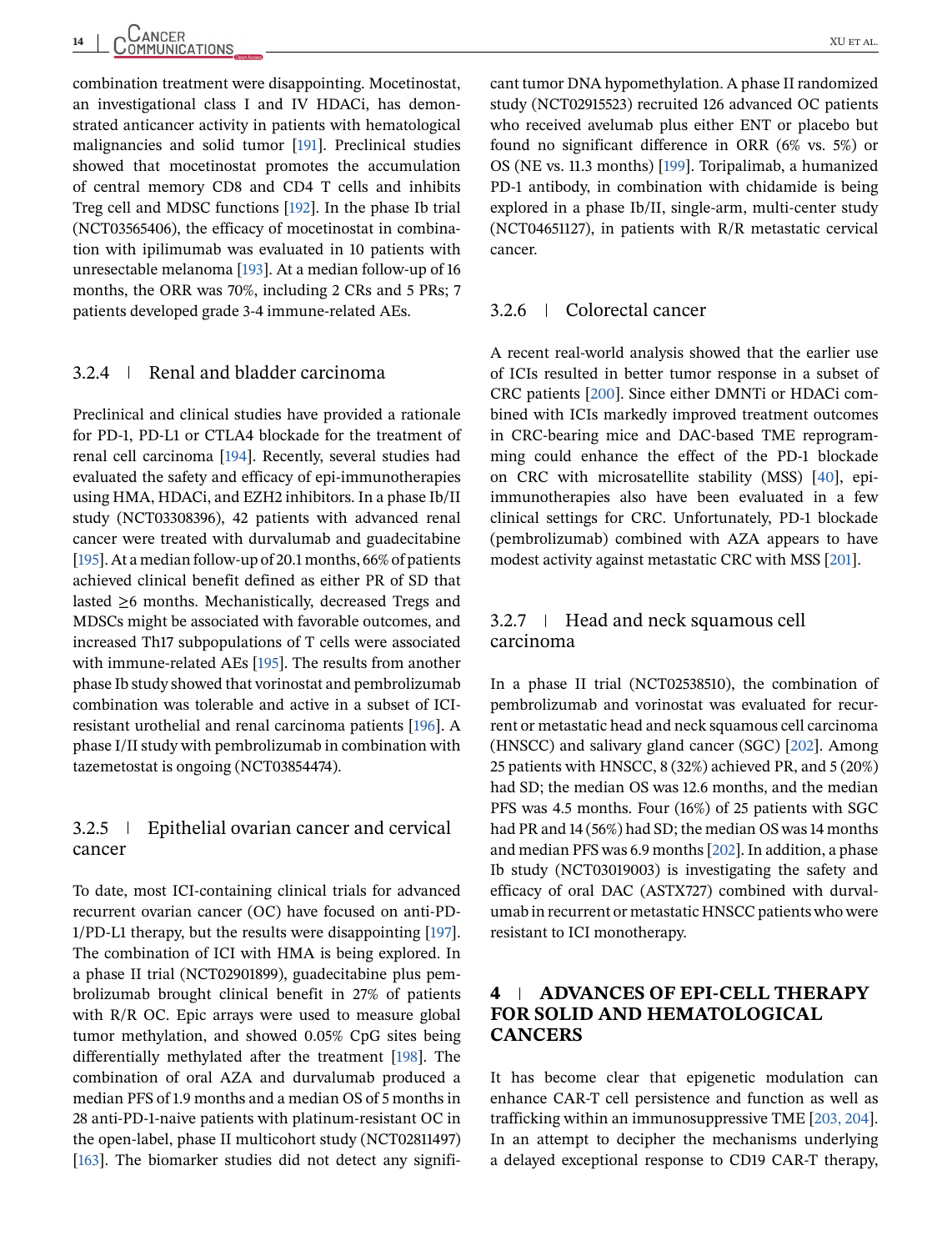Fraietta et al. [\[205\]](#page-23-0) suggested that TET2-disrupted CAR-T cells can acquire a central memory phenotype through altered T cell differentiation as a result of epigenetic modulation. Recently, Weber et al. [\[206\]](#page-23-0) demonstrated that transient inhibition of CAR signaling, but not immune checkpoint blockade, can restore the functionality of exhausted human CAR-T cells and argued against the concept of the "epigenetically fixed state" in CAR-T cell exhaustion. Collectively, these studies highlight epigenetic reprogramming as a potential strategy to improve CAR-T efficacy.

Although clinical trials of CAR-T therapies targeting CD33, CD123, NKG2D, C-type lectin-like molecule-1 (CLL1), CD70 and fms-like tyrosine kinase 3 (FLT3) for AML are growing, the data on myeloid malignancies remain very limited [\[143, 150, 207\]](#page-20-0). We demonstrated that antitumor functions of CD123-specific CAR-T cells are significantly enhanced by low-dose DAC [\[42\]](#page-17-0). NKR-2 are CAR-T cells targeting NKG2D ligands [\[208\]](#page-23-0). In a phase I clinical trial (NCT02203825), the safety and feasibility of NKR2 in patients with AML, MDS, and multiple myeloma were evaluated [\[208\]](#page-23-0). Moreover, EPITHINK, an open-label phase I study (NCT03612739), was designed to investigate the combination therapy of NKR2 and AZA for newly-diagnosed AML/MDS patients ineligible for intensive chemotherapy or transplantation. However, this study was withdrawn by the investigator.

Zebley *et al*. [\[209\]](#page-23-0) performed DNA methylation profiling using serial clinical samples from patients with acute lymphoblastic leukemia (ALL) and found that post-infusion CD8 and CD19 CAR-T cells undergo DNA methylation reprogramming that drives cell differentiation toward exhaustion. It was also demonstrated that low-dose DACtreated CD19 CAR-T cells have stronger anti-lymphoma, proliferation and cytokine-releasing capacities, which is associated with less exhaustion and maintenance of memory phenotype and effector function [\[43\]](#page-17-0). Consistent with this result, Li *et al*. [\[210\]](#page-23-0) suggested that DAC-primed CD19 CAR-T cells are able to kill more lymphoma cells, and DAC followed by CAR-T cell infusion led to CR in 2 patients with refractory lymphoma. Despite high response rates in R/R B-ALL patients, CD19 CAR-T cells showed limited efficacy in R/R ALL patients with p53-mutation/deletion [\[211\]](#page-23-0). Interestingly, Qu *et al*. [\[212\]](#page-23-0) reported that ALL patients with p53 alternations achieved and maintained CR after treatment with CAR-T cells and DAC, indicating that DAC application may improve the outcome of CAR-T cell-treated patients.

In addition to CAR-T therapy, the efficacy of DAC combined with other cell therapies also has been evaluated. The studies in patients with solid tumors showed that lowdose DAC combined with cytokine-induced killer (CIK) cells achieved significant clinical benefits [\[213, 214\]](#page-23-0). Some

XU ET AL. COMMUNICATIONS 15

clinical studies suggested that AZA and donor lymphocyte infusions (DLIs) can induce remission in post-SCT relapsed myeloid cancers [\[215, 216\]](#page-23-0). Sommer *et al*. [\[217\]](#page-23-0) investigated DAC in combination with DLIs in 26 patients with relapsed AML, MDS, or MPN after allogeneic SCT. Eighteen patients received DAC-primed DLIs, while 8 were on DAC only. The rates of acute and chronic graft versus host disease were 17% and 6%, respectively. CR/CRi was observed in 15%, PR in 4%, and SD in 58% of patients. Median OS was 4.7 months. PD-L1 expression appears irrelevant to the response, implying that the efficacy of DAC plus DIL does not restrict to patients with low leukemic burden [\[217\]](#page-23-0). Qian *et al*. [\[218\]](#page-23-0) reported that 2 patients with relapsed AML post allogeneic SCT achieved durable CRs after combined treatment with anti-PD-1, AZA and low-dose DLI, and no severe immune-related AEs or graft versus host disease (GVHD) developed. The anti-PD-1/HMA/DLI combination possibly enhances the graft-vs-leukemia effect of the host's and infused donor's lymphocytes [\[218\]](#page-23-0). By serial analysis of samples following transgenic T-cell receptor (TCR) T cell infusion, Nowicki *et al*. [\[219\]](#page-23-0) suggested that rapid loss of surface TCR expression is caused by epigenetic silencing through DNA methylation. Thus, whether HMAs could potentiate the efficacy of TCR-T therapy warrants further study.

## **5 ADVANCES OF EPI-VACCINES FOR SOLID AND HEMATOLOGICAL CANCERS**

Unlike vaccines against infectious diseases, therapeutic cancer vaccines have not shown significant responses and clinical benefits in patients, and currently only 2 US FDA-approved vaccines with modest efficacy are indicated for prostate or bladder cancer [\[220\]](#page-23-0). Despite feasibility and tolerability, the combination of ICIs with vaccines has not yet been translated into survival improvement in early-phase clinical trials [\[221, 222\]](#page-23-0). NY-ESO-1 is a vaccine target for multiple cancers, but its limited expression is a barrier to cancer vaccine efficacy, although it is expressed at higher levels on cancer cells than on normal cells [\[223\]](#page-23-0). Preclinical studies demonstrated that DAC could enhance both NY-ESO-1 expression in cancer cells and NY-ESO-1-specific CTL-mediated responses in vitro [\[224\]](#page-23-0). The subsequent phase I trial (NCT00887796) showed increased NY-ESO-1 antibodies and T-cell responses, which contribute to disease stabilization or clinical PR in 6 of 10 evaluable patients with relapsed OC [\[224\]](#page-23-0). In a randomized phase I/IIb trial (NCT03206047), AEs and best dose of atezolizumab (anti-PD-L1) when given together with guadecitabine and CDX-1401 vaccine (a dendritic cell vaccine against NY-ESO-1) were investigated. A phase I study of guadecitabine in combination with a colon cancer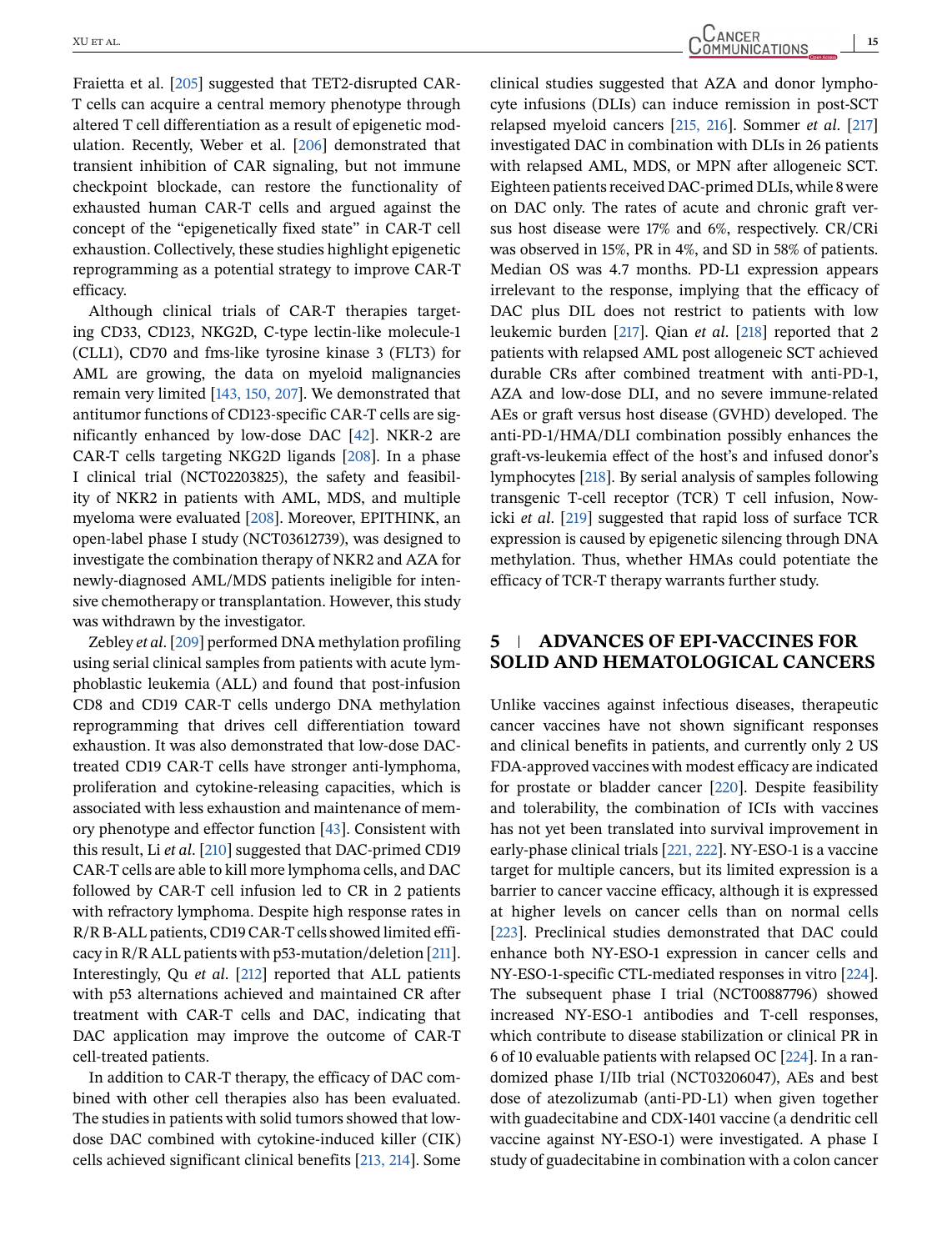vaccine (GVAX) failed to show any significant immunologic responses in 18 patients with advanced CRC [\[225\]](#page-23-0).

In a phase I trial enrolling 9 patients with MDS, an HLA-independent NY-ESO-1 vaccine (CDX-1401 plus poly-ICLC adjuvant), when administered in combination with standard decitabine schedules, can induce an NY-ESO-1-specific adaptive immune responses, supporting epigenetic stimulation of vaccine response in myeloid cancers [\[226\]](#page-23-0). On the basis of these findings, they are now initiating a second phase I study combining NY-ESO-1 vaccine or DAC with nivolumab for MDS patients (NCT03358719). However, another phase I trial was performed to evaluate the combination of AZA and a multi-peptide therapeutic vaccine targeting NY-ESO-1, MAGE-A3, preferentially expressed antigen in melanoma (PRAME), and Wilms tumor 1 (WT-1). Unfortunately, the trial was terminated due to the lack of clinical benefit despite modest immune response observed in 5 MDS patients [\[227\]](#page-23-0). Taken together, epigenetic interventions could theoretically improve therapeutic vaccines, but there is still a long way to achieve clinically meaningful responses [\[228\]](#page-23-0).

#### **6 PERSPECTIVES AND CHALLENGES**

Better understanding the epigenetic determinants of immune response would reveal more potential therapeutic targets. Recently, Griffin *et al*. [\[229\]](#page-23-0) found that suppression of SET domain bifurcated 1 (SETDB1), a H3K9 lysine methyltransferase, can enhance antitumor cytotoxic T-cell responses through activation of immunostimulatory genes and presentation of MHC-I peptides as neoantigens, providing a novel epigenetic strategy to improve ICIs' efficacy. The advent of immunotherapy has significantly revolutionized cancer treatment. Despite encouraging clinical activity in multiple cancer types, especially hematological malignancies, expanding the indications of immunotherapy and overcoming treatment resistance are the major challenges. It is well known that combining epigenetic and immune therapy can overcome tumor resistance and has shown effectiveness in several cancer types. Nowadays, growing clinical trials are currently testing combinations of epi-drugs with immunotherapy, cell therapy, and cancer vaccine, most commonly DNMTi and HDACi. However, several new epi-drugs and immune therapy, such as anti-CTLA4 antibodies, are now being evaluated in the field of epi-immunotherapy. Moreover, novel triplet regimens of synergistic combinations of immunotherapy with epidrugs are also being investigated in a variety of cancers. In addition, recent preclinical and clinical data have demonstrated that the combination of low-dose DAC or HDACi with ICIs produced compelling antitumor activity in patients with cHL and solid tumors. Based on these excit-

ing findings and because of the complexity of interplay between cancer epigenetics and cancer immunology, the dose, schedule, and combination of epi-immunotherapy should be optimized in the future clinical trials. In addition, the assessment of new regimens in preclinical models may enable rational, hypothesis-driven identification of mechanism-based epi-immunotherapies for clinical testing. Finally, relevant biomarker analysis may shed light on understanding multiple genetic and molecular factors in a longitudinal manner, thereby providing comprehensive and dynamic information regarding response to treatment, and help identify best candidates for epi-immunotherapy.

### **7 CONCLUSIONS**

It is now clear that epigenetic processes play a significant role in regulating immune response against cancer. Numerous preclinical studies have shown that different classes of epi-drugs are able to increase tumor immunogenicity, enhance immune cell functions and modulate immunosuppressive TME, providing strong rationales for cancer epi-immunotherapy. The combination of epi-drugs with ICIs or cell therapy has led to improved efficacies in several clinical trials, especially for hematological malignancies. However, this field still faces many challenges, such as poor response seen in solid cancer, treatment resistance and limited use of vaccine or cell therapy. We anticipate that the development of next-generation epi-drugs, incorporation of appropriate biomarker and optimized treatment strategy will provide further insight and opportunities for epi-immunotherapy.

#### **DECLARATIONS ACKNOWLEDGMENTS**

We thank Dr. Zhaoxing Wu for technical assistance in figure preparation. This work was supported by the funds from the National Natural Science Foundation of China (No. 81830006, 82170219, 81830004, and 81800188), the Science Technology Department of Zhejiang Province (No. 2021C03117), and the Natural Science Foundation of Zhejiang Province of China (LY21H080005).

#### **CONFLICT OF INTEREST**

The authors declare that they have no competing interests.

#### **AUTHOR CONTRIBUTIONS**

Wenbin Qian, Yang Xu, Weidong Han and Aibin Liang proposed the concepts; Aibin Liang and Weidong Han provided valuable suggestions; Wenbin Qian, Yang Xu, Ping Li, Yang Liu and Wen Lei drafted the manuscript; Yang Xu and Dijia Xin prepared the tables and figures; Yang Xu, Ping Li, Yang Liu, Wenbin Qian and Dijia Xin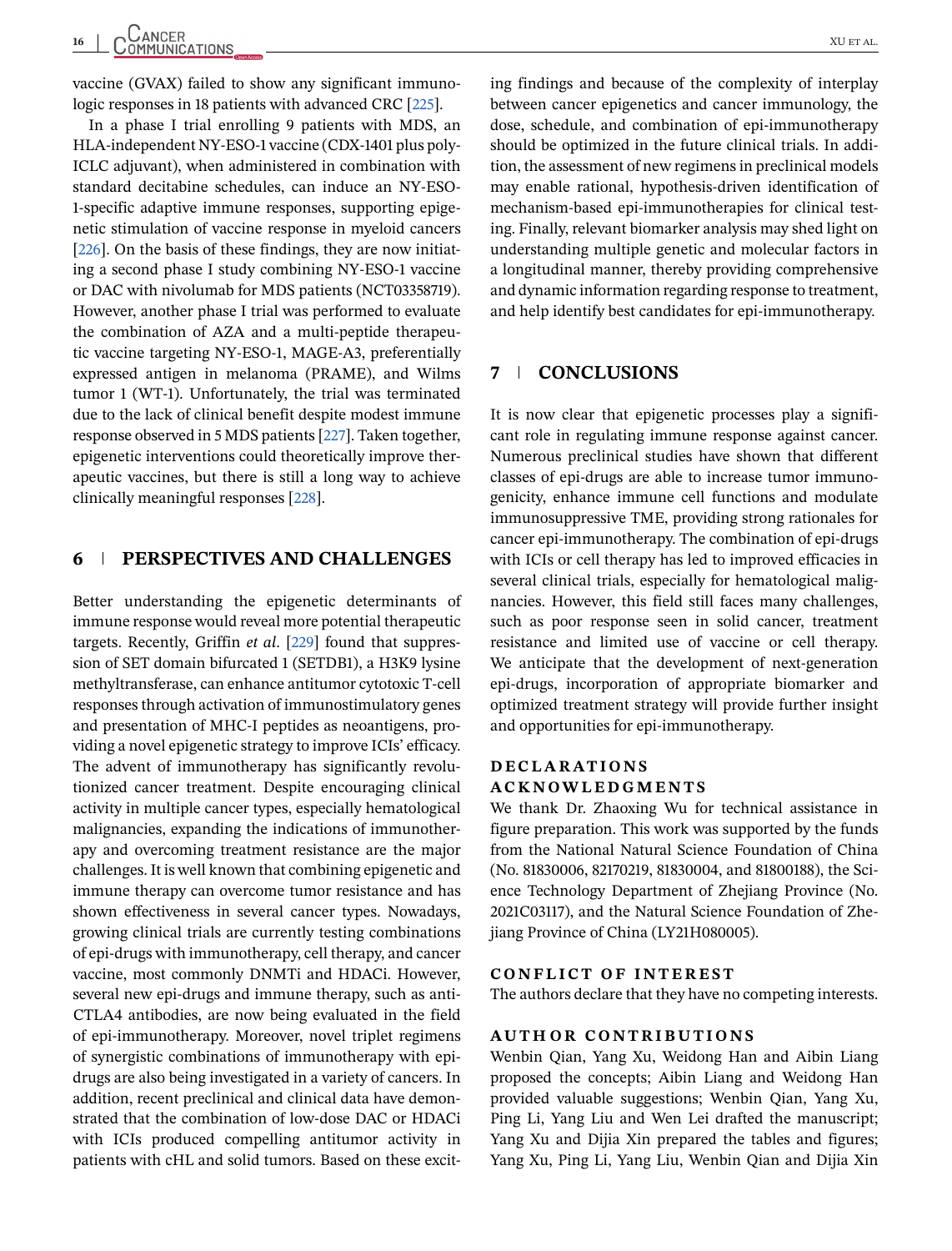<span id="page-16-0"></span>made the revision; all authors read and approved the final manuscript.

## **ETH ICS APPROVAL AND CONSENT TO PARTICIPATE**

Not applicable.

#### **CONSENT FOR PUBLICATION**

Not applicable.

#### **ORCID**

*Yang Xu* ● <https://orcid.org/0000-0003-4737-5523> *Weidong Han*  $\Phi$  <https://orcid.org/0000-0002-9817-6674>

#### **REFERENCES**

- 1. Yang Y. Cancer immunotherapy: harnessing the immune system to battle cancer. J Clin Invest. 2015;125(9):3335–7.
- 2. Pan C, Liu H, Robins E, Song W, Liu D, Li Z, et al. Next-generation immuno-oncology agents: current momentum shifts in cancer immunotherapy. J Hematol Oncol. 2020;13(1):29.
- 3. Upadhaya S, Neftelino ST, Hodge JP, Oliva C, Campbell JR, Yu JX. Combinations take centre stage in PD1/PDL1 inhibitor clinical trials. Nat Rev Drug Discov. 2021;20(3):168–9.
- 4. Hegde PS, Chen DS. Top 10 challenges in cancer immunotherapy. Immunity. 2020;52(1):17–35.
- 5. Dawson MA. The cancer epigenome: concepts, challenges, and therapeutic opportunities. Science. 2017;355(6330):1147–52.
- 6. Miranda Furtado CL, Dos Santos Luciano MC, Silva Santos RD, Furtado GP, Moraes MO, Pessoa C. Epidrugs: targeting epigenetic marks in cancer treatment. Epigenetics. 2019;14(12):1164– 76.
- 7. Hogg SJ, Beavis PA, Dawson MA, Johnstone RW. Targeting the epigenetic regulation of antitumour immunity. Nat Rev Drug Discov. 2020;19(11):776–800.
- 8. Li X, Mei Q, Nie J, Fu X, Han W. Decitabine: a promising epi-immunotherapeutic agent in solid tumors. Expert Rev Clin Immunol. 2015;11(3):363–75.
- 9. Atianand MK, Caffrey DR, Fitzgerald KA. Immunobiology of long noncoding RNAs. Annu Rev Immunol. 2017;35:177–98.
- 10. Statello L, Guo CJ, Chen LL, Huarte M. Gene regulation by long non-coding RNAs and its biological functions. Nat Rev Mol Cell Biol. 2021;22(2):96–118.
- 11. Barrero MJ. Epigenetic strategies to boost cancer immunotherapies. Int J Mol Sci. 2017;18(6):1108.
- 12. Aspeslagh S, Morel D, Soria JC, Postel-Vinay S. Epigenetic modifiers as new immunomodulatory therapies in solid tumours. Ann Oncol. 2018;29(4):812–24.
- 13. Cheng Y, He C, Wang M, Ma X, Mo F, Yang S, et al. Targeting epigenetic regulators for cancer therapy: mechanisms and advances in clinical trials. Signal Transduct Target Ther. 2019;4:62.
- 14. Cao J, Yan Q. Cancer epigenetics, tumor immunity, and immunotherapy. Trends Cancer. 2020;6(7):580–92.
- 15. Ganesan A, Arimondo PB, Rots MG, Jeronimo C, Berdasco M. The timeline of epigenetic drug discovery: from reality to dreams. Clin Epigenetics. 2019;11(1):174.
- 16. Hoy SM. Tazemetostat: First Approval. Drugs. 2020;80(5):513– 21.
- 17. Morel D, Jeffery D, Aspeslagh S, Almouzni G, Postel-Vinay S. Combining epigenetic drugs with other therapies for solid tumours - past lessons and future promise. Nat Rev Clin Oncol. 2020;17(2):91–107.
- 18. Nishioka C, Ikezoe T, Yang J, Udaka K, Yokoyama A. Simultaneous inhibition of DNA methyltransferase and histone deacetylase induces p53-independent apoptosis via downregulation of Mcl-1 in acute myelogenous leukemia cells. Leuk Res. 2011;35(7):932–9.
- 19. Hsi LC, Xi X, Wu Y, Lippman SM. The methyltransferase inhibitor 5-aza-2-deoxycytidine induces apoptosis via induction of 15-lipoxygenase-1 in colorectal cancer cells. Mol Cancer Ther. 2005;4(11):1740–6.
- 20. Yang D, Torres CM, Bardhan K, Zimmerman M, McGaha TL, Liu K. Decitabine and vorinostat cooperate to sensitize colon carcinoma cells to Fas ligand-induced apoptosis in vitro and tumor suppression in vivo. J Immunol. 2012;188(9):4441–9.
- 21. Brodska B, Otevrelova P, Holoubek A. Decitabine-induced apoptosis is derived by Puma and Noxa induction in chronic myeloid leukemia cell line as well as in PBL and is potentiated by SAHA. Mol Cell Biochem. 2011;350(1-2):71–80.
- 22. Venturelli S, Berger A, Weiland T, Essmann F, Waibel M, Nuebling T, et al. Differential induction of apoptosis and senescence by the DNA methyltransferase inhibitors 5-azacytidine and 5-aza-2'-deoxycytidine in solid tumor cells. Mol Cancer Ther. 2013;12(10):2226–36.
- 23. Newbold A, Falkenberg KJ, Prince HM, Johnstone RW. How do tumor cells respond to HDAC inhibition? FEBS J. 2016;283(22):4032–46.
- 24. Li Y, Seto E. HDACs and HDAC inhibitors in cancer development and therapy. Cold Spring Harb Perspect Med. 2016;6(10): a026831.
- 25. Toh TB, Lim JJ, Chow EK. Epigenetics in cancer stem cells. Mol Cancer. 2017;16(1):29.
- 26. Keyvani-Ghamsari S, Khorsandi K, Rasul A, Zaman MK. Current understanding of epigenetics mechanism as a novel target in reducing cancer stem cells resistance. Clin Epigenetics. 2021;13(1):120.
- 27. Tung PY, Knoepfler PS. Epigenetic mechanisms of tumorigenicity manifesting in stem cells. Oncogene. 2015;34(18):2288– 96.
- 28. Easwaran H, Tsai HC, Baylin SB. Cancer epigenetics: tumor heterogeneity, plasticity of stem-like states, and drug resistance. Mol Cell. 2014;54(5):716–27.
- 29. Uchida N, Hsieh MM, Platner C, Saunthararajah Y, Tisdale JF. Decitabine suspends human CD34+ cell differentiation and proliferation during lentiviral transduction. PLoS One. 2014;9(8): e104022.
- 30. Tian J, Lee SO, Liang L, Luo J, Huang CK, Li L, et al. Targeting the unique methylation pattern of androgen receptor (AR) promoter in prostate stem/progenitor cells with 5-aza-2'-deoxycytidine (5-AZA) leads to suppressed prostate tumorigenesis. J Biol Chem. 2012;287(47):39954–66.
- 31. Turcan S, Fabius AW, Borodovsky A, Pedraza A, Brennan C, Huse J, et al. Efficient induction of differentiation and growth inhibition in IDH1 mutant glioma cells by the DNMT Inhibitor Decitabine. Oncotarget. 2013;4(10):1729–36.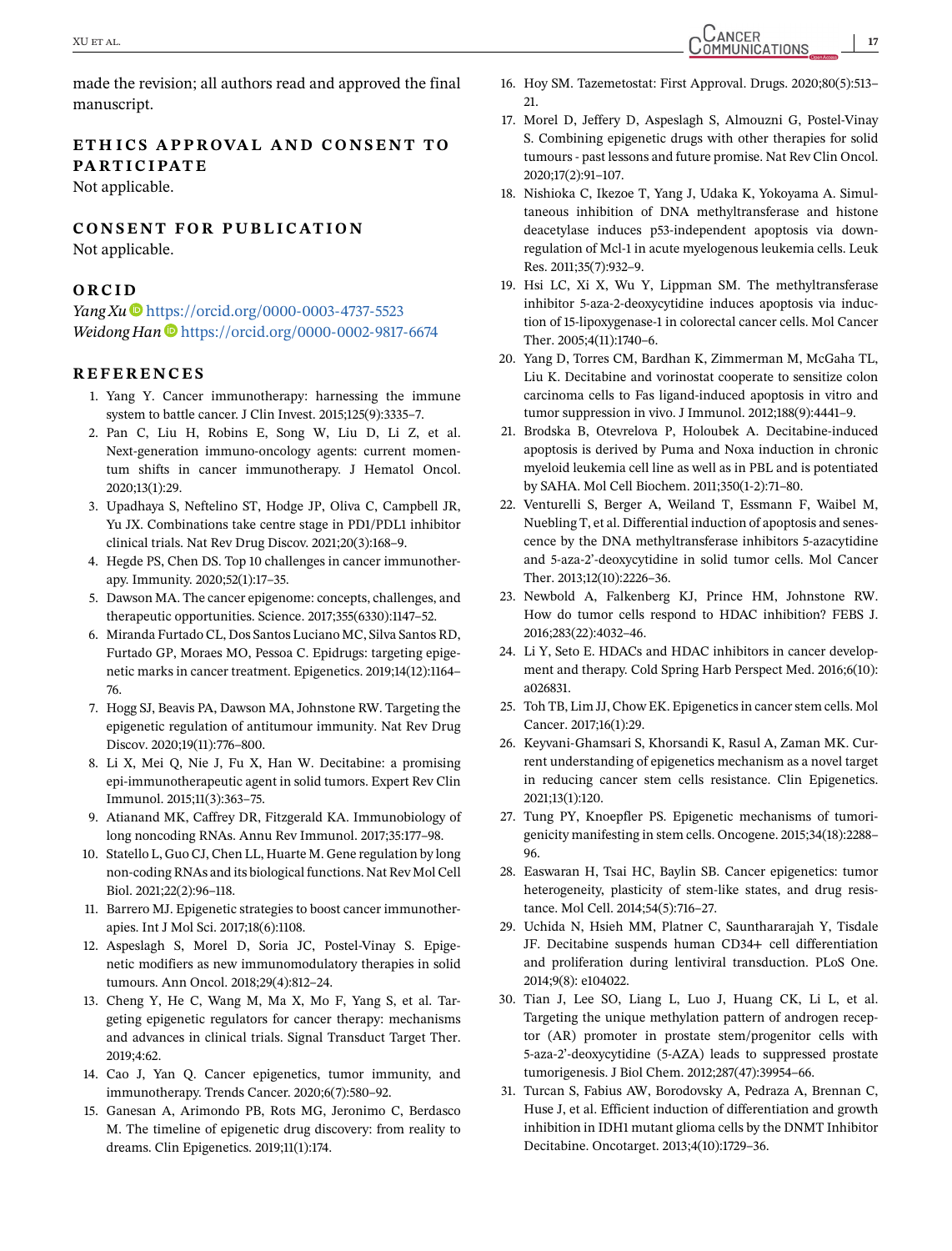- <span id="page-17-0"></span>32. Pollyea DA, Stevens BM, Jones CL, Winters A, Pei S, Minhajuddin M, et al. Venetoclax with azacitidine disrupts energy metabolism and targets leukemia stem cells in patients with acute myeloid leukemia. Nat Med. 2018;24(12): 1859–66.
- 33. Tsai HC, Li H, Van Neste L, Cai Y, Robert C, Rassool FV, et al. Transient low doses of DNA-demethylating agents exert durable antitumor effects on hematological and epithelial tumor cells. Cancer Cell. 2012;21(3):430–46.
- 34. Barbato L, Bocchetti M, Di Biase A, Regad T. Cancer stem cells and targeting strategies. Cells. 2019;8(8):926.
- 35. Lin PC, Hsieh HY, Chu PC, Chen CS. Therapeutic opportunities of targeting histone deacetylase isoforms to eradicate cancer stem cells. Int J Mol Sci. 2018;19(7):1939.
- 36. Tung B, Ma D, Wang S, Oyinlade O, Laterra J, Ying M, et al. Kruppel-like factor 9 and histone deacetylase inhibitors synergistically induce cell death in glioblastoma stem-like cells. BMC Cancer. 2018;18(1):1025.
- 37. Was H, Krol SK, Rotili D, Mai A, Wojtas B, Kaminska B, et al. Histone deacetylase inhibitors exert anti-tumor effects on human adherent and stem-like glioma cells. Clin Epigenetics. 2019;11(1):11.
- 38. Chikamatsu K, Ishii H, Murata T, Sakakura K, Shino M, Toyoda M, et al. Alteration of cancer stem cell-like phenotype by histone deacetylase inhibitors in squamous cell carcinoma of the head and neck. Cancer Sci. 2013;104(11):1468–75.
- 39. Zhang B, Strauss AC, Chu S, Li M, Ho Y, Shiang KD, et al. Effective targeting of quiescent chronic myelogenous leukemia stem cells by histone deacetylase inhibitors in combination with imatinib mesylate. Cancer Cell. 2010;17(5):427–42.
- 40. Yu G, Wu Y, Wang W, Xu J, Lv X, Cao X, et al. Low-dose decitabine enhances the effect of PD-1 blockade in colorectal cancer with microsatellite stability by re-modulating the tumor microenvironment. Cell Mol Immunol. 2019;16(4):401–9.
- 41. Chiappinelli KB, Strissel PL, Desrichard A, Li H, Henke C, Akman B, et al. Inhibiting DNA methylation causes an interferon response in cancer via dsrna including endogenous retroviruses. Cell. 2015;162(5):974–86.
- 42. You L, Han Q, Zhu L, Zhu Y, Bao C, Yang C, et al. Decitabinemediated epigenetic reprograming enhances anti-leukemia efficacy of CD123-targeted chimeric antigen receptor T-cells. Front Immunol. 2020;11:1787.
- 43. Wang Y, Tong C, Dai H, Wu Z, Han X, Guo Y, et al. Low-dose decitabine priming endows CAR T cells with enhanced and persistent antitumour potential via epigenetic reprogramming. Nat Commun. 2021;12(1):409.
- 44. Nie J, Wang C, Liu Y, Yang Q, Mei Q, Dong L, et al. Addition of low-dose decitabine to anti-PD-1 antibody camrelizumab in relapsed/refractory classical Hodgkin lymphoma. J Clin Oncol. 2019;37(17):1479–89.
- 45. Qiu T, Zhou L, Zhu W, Wang T, Wang J, Shu Y, et al. Effects of treatment with histone deacetylase inhibitors in solid tumors: a review based on 30 clinical trials. Future Oncol. 2013;9(2):255– 69.
- 46. Sharma P, Hu-Lieskovan S, Wargo JA, Ribas A. Primary, adaptive, and acquired resistance to cancer immunotherapy. Cell. 2017;168(4):707–23.
- 47. Dear AE. Epigenetic modulators and the new immunotherapies. N Engl J Med. 2016;374(7):684–6.
- 48. Kassiotis G. Endogenous retroviruses and the development of cancer. J Immunol. 2014;192(4):1343–9.
- 49. Jansz N, Faulkner GJ. Endogenous retroviruses in the origins and treatment of cancer. Genome Biol. 2021;22(1):147.
- 50. Chiappinelli KB, Zahnow CA, Ahuja N, Baylin SB. Combining epigenetic and immunotherapy to combat cancer. Cancer Res. 2016;76(7):1683–9.
- 51. Rooney MS, Shukla SA, Wu CJ, Getz G, Hacohen N. Molecular and genetic properties of tumors associated with local immune cytolytic activity. Cell. 2015;160(1-2):48–61.
- 52. Roulois D, Loo Yau H, Singhania R, Wang Y, Danesh A, Shen SY, et al. DNA-demethylating agents target colorectal cancer cells by inducing viral mimicry by endogenous transcripts. Cell. 2015;162(5):961–73.
- 53. Almstedt M, Blagitko-Dorfs N, Duque-Afonso J, Karbach J, Pfeifer D, Jager E, et al. The DNA demethylating agent 5-aza-2'-deoxycytidine induces expression of NY-ESO-1 and other cancer/testis antigens in myeloid leukemia cells. Leuk Res. 2010;34(7):899–905.
- 54. Adair SJ, Hogan KT. Treatment of ovarian cancer cell lines with 5-aza-2'-deoxycytidine upregulates the expression of cancer-testis antigens and class I major histocompatibility complex-encoded molecules. Cancer Immunol Immunother. 2009;58(4):589–601.
- 55. Luo N, Nixon MJ, Gonzalez-Ericsson PI, Sanchez V, Opalenik SR, Li H, et al. DNA methyltransferase inhibition upregulates MHC-I to potentiate cytotoxic T lymphocyte responses in breast cancer. Nat Commun. 2018;9(1):248.
- 56. Yoshihama S, Roszik J, Downs I, Meissner TB, Vijayan S, Chapuy B, et al. NLRC5/MHC class I transactivator is a target for immune evasion in cancer. Proc Natl Acad Sci U S A. 2016;113(21):5999–6004.
- 57. Brocks D, Schmidt CR, Daskalakis M, Jang HS, Shah NM, Li D, et al. DNMT and HDAC inhibitors induce cryptic transcription start sites encoded in long terminal repeats. Nat Genet. 2017;49(7):1052–60.
- 58. Truong AS, Zhou M, Krishnan B, Utsumi T, Manocha U, Stewart KG, et al. Entinostat induces antitumor immune responses through immune editing of tumor neoantigens. J Clin Invest. 2021;131(16):e138560.
- 59. Sheng W, LaFleur MW, Nguyen TH, Chen S, Chakravarthy A, Conway JR, et al. LSD1 ablation stimulates anti-tumor immunity and enables checkpoint blockade. Cell. 2018;174(3):549–63 e19.
- 60. Peng D, Kryczek I, Nagarsheth N, Zhao L, Wei S, Wang W, et al. Epigenetic silencing of TH1-type chemokines shapes tumour immunity and immunotherapy. Nature. 2015;527(7577):249–53.
- 61. Nagarsheth N, Peng D, Kryczek I, Wu K, Li W, Zhao E, et al. PRC2 epigenetically silences Th1-type chemokines to suppress effector T-cell trafficking in colon cancer. Cancer Res. 2016;76(2):275–82.
- 62. Brahmer JR, Tykodi SS, Chow LQ, Hwu WJ, Topalian SL, Hwu P, et al. Safety and activity of anti-PD-L1 antibody in patients with advanced cancer. N Engl J Med. 2012;366(26):2455–65.
- 63. Brahmer JR, Drake CG, Wollner I, Powderly JD, Picus J, Sharfman WH, et al. Phase I study of single-agent antiprogrammed death-1 (MDX-1106) in refractory solid tumors: safety, clinical activity, pharmacodynamics, and immunologic correlates. J Clin Oncol. 2010;28(19):3167–75.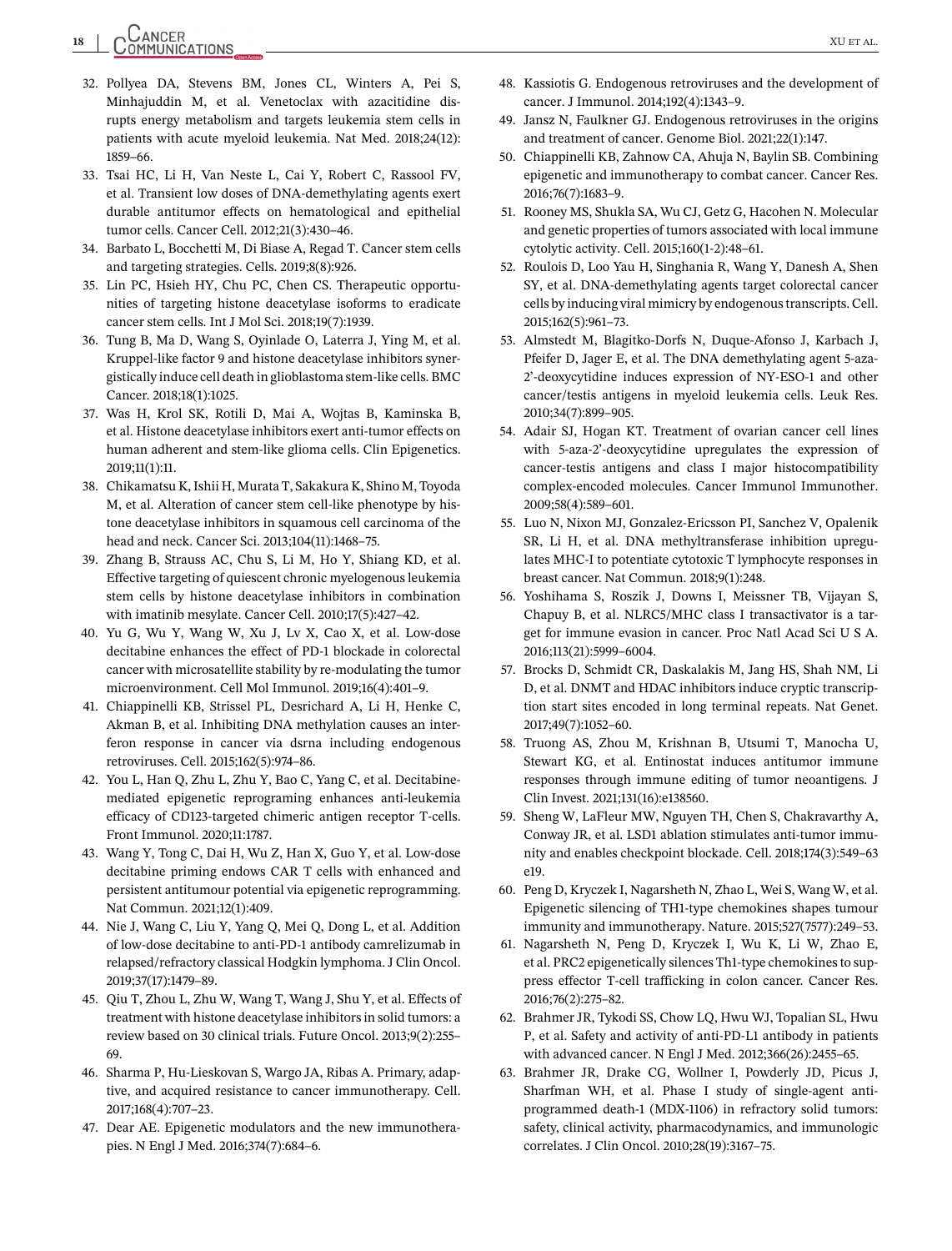- <span id="page-18-0"></span>64. Gandini S, Massi D, Mandala M. PD-L1 expression in cancer patients receiving anti PD-1/PD-L1 antibodies: A systematic review and meta-analysis. Crit Rev Oncol Hematol. 2016;100:88–98.
- 65. Huang KC, Chiang SF, Chen WT, Chen TW, Hu CH, Yang PC, et al. Decitabine augments chemotherapy-induced PD-L1 upregulation for PD-L1 blockade in colorectal cancer. Cancers (Basel). 2020;12(2):462.
- 66. Deng S, Hu Q, Zhang H, Yang F, Peng C, Huang C. HDAC3 inhibition upregulates PD-L1 expression in B-cell lymphomas and augments the efficacy of anti-PD-L1 therapy. Mol Cancer Ther. 2019;18(5):900–8.
- 67. Hua S, Gu M, Wang Y, Ban D, Ji H. Oxymatrine reduces expression of programmed death-ligand 1 by promoting DNA demethylation in colorectal cancer cells. Clin Transl Oncol. 2021;23(4):750–6.
- 68. Perrier A, Didelot A, Laurent-Puig P, Blons H, Garinet S. Epigenetic mechanisms of resistance to immune checkpoint inhibitors. Biomolecules. 2020;10(7):1061.
- 69. Renaude E, Kroemer M, Borg C, Peixoto P, Hervouet E, Loyon R, et al. Epigenetic reprogramming of CD4(+) helper T cells as a strategy to improve anticancer immunotherapy. Front Immunol. 2021;12:669992.
- 70. Shen L, Ciesielski M, Ramakrishnan S, Miles KM, Ellis L, Sotomayor P, et al. Class I histone deacetylase inhibitor entinostat suppresses regulatory T cells and enhances immunotherapies in renal and prostate cancer models. PLoS One. 2012;7(1): e30815.
- 71. Kim YD, Park SM, Ha HC, Lee AR, Won H, Cha H, et al. HDAC Inhibitor, CG-745, enhances the anti-cancer effect of anti-PD-1 immune checkpoint inhibitor by modulation of the immune microenvironment. J Cancer. 2020;11(14):4059–72.
- 72. Cao K, Wang G, Li W, Zhang L, Wang R, Huang Y, et al. Histone deacetylase inhibitors prevent activation-induced cell death and promote anti-tumor immunity. Oncogene. 2015;34(49):5960–70.
- 73. Wang D, Quiros J, Mahuron K, Pai CC, Ranzani V, Young A, et al. Targeting EZH2 reprograms intratumoral regulatory T cells to enhance cancer immunity. Cell Rep. 2018;23(11):3262– 74.
- 74. Goswami S, Apostolou I, Zhang J, Skepner J, Anandhan S, Zhang X, et al. Modulation of EZH2 expression in T cells improves efficacy of anti-CTLA-4 therapy. J Clin Invest. 2018;128(9):3813–8.
- 75. Adeegbe DO, Liu S, Hattersley MM, Bowden M, Zhou CW, Li S, et al. BET Bromodomain inhibition cooperates with PD-1 blockade to facilitate antitumor response in Kras-mutant nonsmall cell lung cancer. Cancer Immunol Res. 2018;6(10):1234– 45.
- 76. Jones PA, Ohtani H, Chakravarthy A, De Carvalho DD. Epigenetic therapy in immune-oncology. Nat Rev Cancer. 2019;19(3):151–61.
- 77. Ghoneim HE, Fan Y, Moustaki A, Abdelsamed HA, Dash P, Dogra P, et al. De novo epigenetic programs inhibit PD-1 blockade-mediated t cell rejuvenation. Cell. 2017;170(1):142–57 e19.
- 78. Loo Yau H, Bell E, Ettayebi I, de Almeida FC, Boukhaled GM, Shen SY, et al. DNA hypomethylating agents increase

activation and cytolytic activity of CD8(+) T cells. Mol Cell. 2021;81(7):1469–83 e8.

- 79. Kagoya Y, Nakatsugawa M, Yamashita Y, Ochi T, Guo T, Anczurowski M, et al. BET bromodomain inhibition enhances T cell persistence and function in adoptive immunotherapy models. J Clin Invest. 2016;126(9):3479–94.
- 80. Laino AS, Betts BC, Veerapathran A, Dolgalev I, Sarnaik A, Quayle SN, et al. HDAC6 selective inhibition of melanoma patient T-cells augments anti-tumor characteristics. J Immunother Cancer. 2019;7(1):33.
- 81. Yang W, Feng Y, Zhou J, Cheung OK, Cao J, Wang J, et al. A selective HDAC8 inhibitor potentiates antitumor immunity and efficacy of immune checkpoint blockade in hepatocellular carcinoma. Sci Transl Med. 2021;13(588).
- 82. Jiang Y, Li Y, Zhu B. T-cell exhaustion in the tumor microenvironment. Cell Death Dis. 2015;6: e1792.
- 83. Jiang X, Wang J, Deng X, Xiong F, Ge J, Xiang B, et al. Role of the tumor microenvironment in PD-L1/PD-1-mediated tumor immune escape. Mol Cancer. 2019;18(1):10.
- 84. Lodewijk I, Nunes SP, Henrique R, Jeronimo C, Duenas M, Paramio JM. Tackling tumor microenvironment through epigenetic tools to improve cancer immunotherapy. Clin Epigenetics. 2021;13(1):63.
- 85. Saleh R, Toor SM, Sasidharan Nair V, Elkord E. Role of epigenetic modifications in inhibitory immune checkpoints in cancer development and progression. Front Immunol. 2020;11:1469.
- 86. Topper MJ, Vaz M, Marrone KA, Brahmer JR, Baylin SB. The emerging role of epigenetic therapeutics in immuno-oncology. Nat Rev Clin Oncol. 2020;17(2):75–90.
- 87. Li K, Shi H, Zhang B, Ou X, Ma Q, Chen Y, et al. Myeloidderived suppressor cells as immunosuppressive regulators and therapeutic targets in cancer. Signal Transduct Target Ther. 2021;6(1):362.
- 88. Adeshakin AO, Yan D, Zhang M, Wang L, Adeshakin FO, Liu W, et al. Blockade of myeloid-derived suppressor cell function by valproic acid enhanced anti-PD-L1 tumor immunotherapy. Biochem Biophys Res Commun. 2020;522(3):604–11.
- 89. Briere D, Sudhakar N, Woods DM, Hallin J, Engstrom LD, Aranda R, et al. The class I/IV HDAC inhibitor mocetinostat increases tumor antigen presentation, decreases immune suppressive cell types and augments checkpoint inhibitor therapy. Cancer Immunol Immunother. 2018;67(3):381–92.
- 90. Hashimoto A, Fukumoto T, Zhang R, Gabrilovich D. Selective targeting of different populations of myeloid-derived suppressor cells by histone deacetylase inhibitors. Cancer Immunol Immunother. 2020;69(9):1929–36.
- 91. Duan Z, Luo Y. Targeting macrophages in cancer immunotherapy. Signal Transduct Target Ther. 2021;6(1):127.
- 92. Banik D, Noonepalle S, Hadley M, Palmer E, Gracia-Hernandez M, Zevallos-Delgado C, et al. HDAC6 plays a noncanonical role in the regulation of antitumor immune responses, dissemination, and invasiveness of breast cancer. Cancer Res. 2020;80(17):3649–62.
- 93. Knox T, Sahakian E, Banik D, Hadley M, Palmer E, Noonepalle S, et al. Selective HDAC6 inhibitors improve anti-PD-1 immune checkpoint blockade therapy by decreasing the antiinflammatory phenotype of macrophages and down-regulation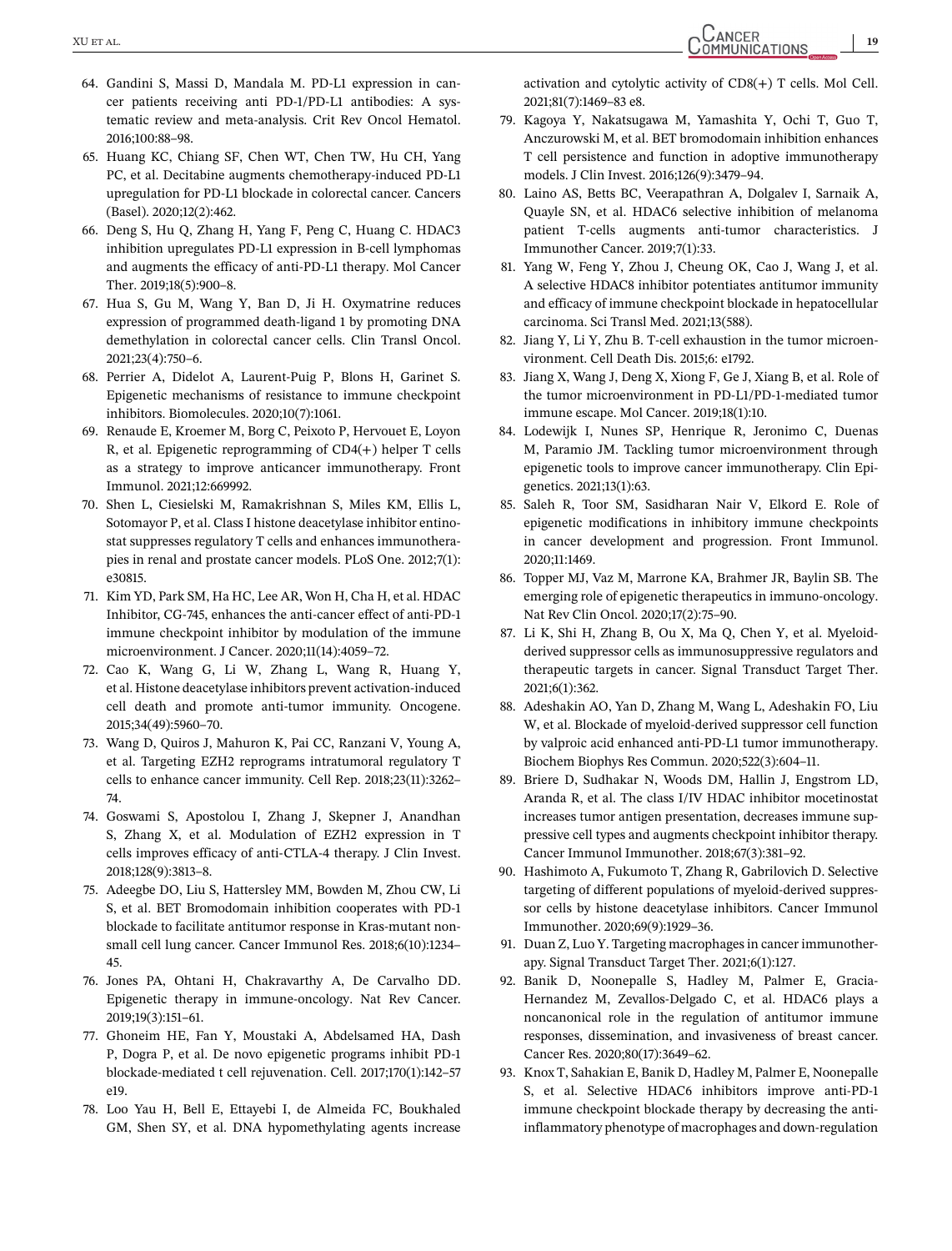<span id="page-19-0"></span>of immunosuppressive proteins in tumor cells. Sci Rep. 2019;9(1):6136.

- 94. Reichman H, Munitz A. Harnessing class II histone deacetylases in macrophages to combat breast cancer. Cell Mol Immunol. 2017;14(7):575–7.
- 95. Guerriero JL, Sotayo A, Ponichtera HE, Castrillon JA, Pourzia AL, Schad S, et al. Class IIa HDAC inhibition reduces breast tumours and metastases through anti-tumour macrophages. Nature. 2017;543(7645):428–32.
- 96. Nahas MR, Stroopinsky D, Rosenblatt J, Cole L, Pyzer AR, Anastasiadou E, et al. Hypomethylating agent alters the immune microenvironment in acute myeloid leukaemia (AML) and enhances the immunogenicity of a dendritic cell/AML vaccine. Br J Haematol. 2019;185(4):679–90.
- 97. Gonda TA, Fang J, Salas M, Do C, Hsu E, Zhukovskaya A, et al. A DNA hypomethylating drug alters the tumor microenvironment and improves the effectiveness of immune checkpoint inhibitors in a mouse model of pancreatic cancer. Cancer Res. 2020;80(21):4754–67.
- 98. Merino AM, Kim H, Miller JS, Cichocki F. Unraveling exhaustion in adaptive and conventional NK cells. J Leukoc Biol. 2020;108(4):1361–8.
- 99. Lau CM, Adams NM, Geary CD, Weizman OE, Rapp M, Pritykin Y, et al. Epigenetic control of innate and adaptive immune memory. Nat Immunol. 2018;19(9):963–72.
- 100. Yin J, Leavenworth JW, Li Y, Luo Q, Xie H, Liu X, et al. Ezh2 regulates differentiation and function of natural killer cells through histone methyltransferase activity. Proc Natl Acad Sci U S A. 2015;112(52):15988–93.
- 101. Bugide S, Green MR, Wajapeyee N. Inhibition of enhancer of zeste homolog 2 (EZH2) induces natural killer cell-mediated eradication of hepatocellular carcinoma cells. Proc Natl Acad Sci U S A. 2018;115(15): E3509–E18.
- 102. Bugide S, Gupta R, Green MR, Wajapeyee N. EZH2 inhibits NK cell-mediated antitumor immunity by suppressing CXCL10 expression in an HDAC10-dependent manner. Proc Natl Acad Sci U S A. 2021;118(30): e2102718118.
- 103. Sohlberg E, Pfefferle A, Andersson S, Baumann BC, Hellstrom-Lindberg E, Malmberg KJ. Imprint of 5-azacytidine on the natural killer cell repertoire during systemic treatment for highrisk myelodysplastic syndrome. Oncotarget. 2015;6(33):34178– 90.
- 104. Ansell SM, Lesokhin AM, Borrello I, Halwani A, Scott EC, Gutierrez M, et al. PD-1 blockade with nivolumab in relapsed or refractory Hodgkin's lymphoma. N Engl J Med. 2015;372(4):311–9.
- 105. Younes A, Santoro A, Shipp M, Zinzani PL, Timmerman JM, Ansell S, et al. Nivolumab for classical Hodgkin's lymphoma after failure of both autologous stem-cell transplantation and brentuximab vedotin: a multicentre, multicohort, single-arm phase 2 trial. Lancet Oncol. 2016;17(9):1283–94.
- 106. Armand P, Shipp MA, Ribrag V, Michot JM, Zinzani PL, Kuruvilla J, et al. Programmed death-1 blockade with pembrolizumab in patients with classical Hodgkin lymphoma after brentuximab vedotin failure. J Clin Oncol. 2016;34(31):3733–9.
- 107. Armand P, Engert A, Younes A, Fanale M, Santoro A, Zinzani PL, et al. Nivolumab for relapsed/refractory classic Hodgkin lymphoma after failure of autologous hematopoietic cell trans-

plantation: extended follow-up of the multicohort single-arm phase II CheckMate 205 trial. J Clin Oncol. 2018;36(14):1428–39.

- 108. Chen R, Zinzani PL, Lee HJ, Armand P, Johnson NA, Brice P, et al. Pembrolizumab in relapsed or refractory Hodgkin lymphoma: 2-year follow-up of KEYNOTE-087. Blood. 2019;134(14):1144–53.
- 109. Liu Y, Wang C, Li X, Dong L, Yang Q, Chen M, et al. Improved clinical outcome in a randomized phase II study of anti-PD-1 camrelizumab plus decitabine in relapsed/refractory Hodgkin lymphoma. J Immunother Cancer. 2021;9(4): e002347.
- 110. Wang C, Liu Y, Dong L, Li X, Yang Q, Brock MV, et al. Efficacy of decitabine plus anti-PD-1 camrelizumab in patients with Hodgkin lymphoma who progressed or relapsed after PD-1 blockade monotherapy. Clin Cancer Res. 2021;27(10):2782–91.
- 111. Booth L, Roberts JL, Poklepovic A, Kirkwood J, Dent P. HDAC inhibitors enhance the immunotherapy response of melanoma cells. Oncotarget. 2017;8(47):83155–70.
- 112. Wang X, Waschke BC, Woolaver RA, Chen Z, Zhang G, Piscopio AD, et al. Histone deacetylase inhibition sensitizes PD1 blockade-resistant B-cell lymphomas. Cancer Immunol Res. 2019;7(8):1318–31.
- 113. Sermer DJ, Vardhana SA, Ames A, Biggar E, Moskowitz AJ, Batlevi CL, et al. Early data from a phase II trial investigating the combination of pembrolizumab (PEM) and entinostat (ENT) in relapsed and refractory (R/R) Hodgkin lymphoma (HL). J Clin Oncol. 2020;38(15\_suppl): e20018.
- 114. Wang C, Nie J, Liu Y, Yang Q, Han W. Safety and efficacy of chidamide in combination with decitabine plus anti-PD-1 camrelizumab after relapse or progression on decitabine-pluscamrelizumab in classical Hodgkin lymphoma. J Clin Oncol. 2021;39(15\_suppl): e19515.
- 115. Salik B, Smyth MJ, Nakamura K. Targeting immune checkpoints in hematological malignancies. J Hematol Oncol. 2020;13(1):111.
- 116. Kim SJ, Hyeon J, Cho I, Ko YH, Kim WS. Comparison of efficacy of pembrolizumab between Epstein-Barr virus positive and negative relapsed or refractory non-Hodgkin lymphomas. Cancer Res Treat. 2019;51(2):611–22.
- 117. Lees C, Keane C, Gandhi MK, Gunawardana J. Biology and therapy of primary mediastinal B-cell lymphoma: current status and future directions. Br J Haematol. 2019;185(1):25–41.
- 118. Armand P, Rodig S, Melnichenko V, Thieblemont C, Bouabdallah K, Tumyan G, et al. Pembrolizumab in relapsed or refractory primary mediastinal large B-cell lymphoma. J Clin Oncol. 2019;37(34):3291–9.
- 119. Beguelin W, Teater M, Meydan C, Hoehn KB, Phillip JM, Soshnev AA, et al. Mutant EZH2 induces a pre-malignant lymphoma niche by reprogramming the immune response. Cancer Cell. 2020;37(5):655–73 e11.
- 120. Duan R, Du W, Guo W. EZH2: a novel target for cancer treatment. J Hematol Oncol. 2020;13(1):104.
- 121. Mondello P, Tadros S, Teater M, Fontan L, Chang AY, Jain N, et al. Selective inhibition of HDAC3 targets synthetic vulnerabilities and activates immune surveillance in lymphoma. Cancer Discov. 2020;10(3):440–59.
- 122. Italiano A, Soria JC, Toulmonde M, Michot JM, Lucchesi C, Varga A, et al. Tazemetostat, an EZH2 inhibitor, in relapsed or refractory B-cell non-Hodgkin lymphoma and advanced solid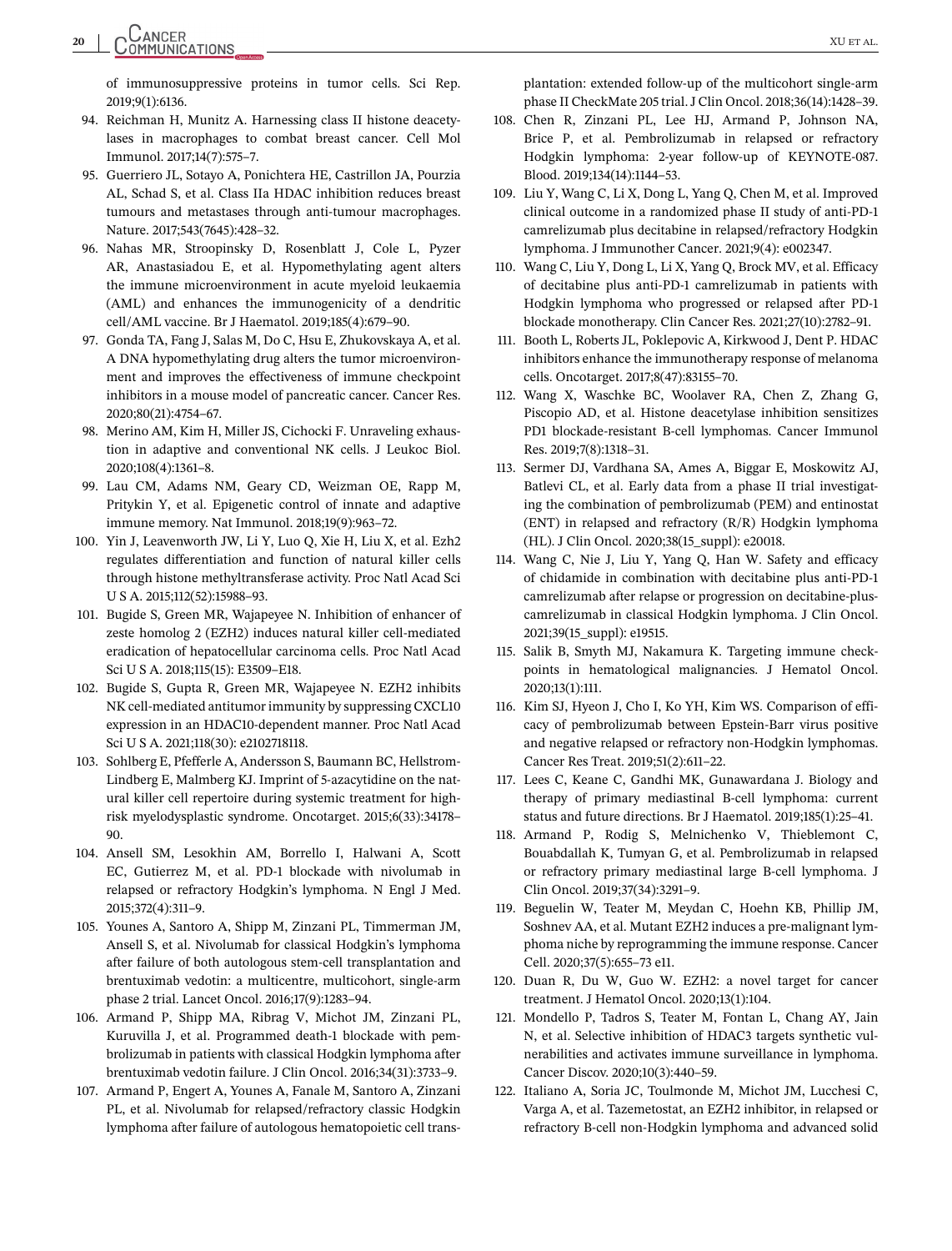<span id="page-20-0"></span>tumours: a first-in-human, open-label, phase 1 study. Lancet Oncol. 2018;19(5):649–59.

- 123. Morschhauser F, Tilly H, Chaidos A, McKay P, Phillips T, Assouline S, et al. Tazemetostat for patients with relapsed or refractory follicular lymphoma: an open-label, singlearm, multicentre, phase 2 trial. Lancet Oncol. 2020;21(11): 1433–42.
- 124. Morschhauser F, Tilly H, Chaidos A, Phillips TJ, Ribrag V, Campbell P, et al. Phase 2 multicenter study of tazemetostat, an EZH2 inhibitor, in patients with relapsed or refractory follicular lymphoma. Blood. 2019;134(Supplement\_1):123.
- 125. Palomba ML, Cartron G, Popplewell L, Ribrag V, Westin J, Chitra S, et al. Safety and clinical activity of atezolizumab in combination with tazemetostat in relapsed or refractory diffuse large B-cell lymphoma: primary analysis of a phase 1b study. Hematological Oncology. 2019;37(S2):517–9.
- 126. Neuwelt A, Al-Juhaishi T, Davila E, Haverkos B. Enhancing antitumor immunity through checkpoint blockade as a therapeutic strategy in T-cell lymphomas. Blood Adv. 2020;4(17):4256–66.
- 127. Lesokhin AM, Ansell SM, Armand P, Scott EC, Halwani A, Gutierrez M, et al. Nivolumab in patients with relapsed or refractory hematologic malignancy: preliminary results of a phase Ib study. J Clin Oncol. 2016;34(23):2698–704.
- 128. Barta SK, Zain J, MacFarlane AWt, Smith SM, Ruan J, Fung HC, et al. Phase II study of the PD-1 inhibitor pembrolizumab for the treatment of relapsed or refractory mature T-cell lymphoma. Clin Lymphoma Myeloma Leuk. 2019;19(6):356–64 e3.
- 129. Mulvey E, Ruan J. Biomarker-driven management strategies for peripheral T cell lymphoma. J Hematol Oncol. 2020;13(1):59.
- 130. Xie C, Li X, Zeng H, Qian W. Molecular insights into pathogenesis and targeted therapy of peripheral T cell lymphoma. Exp Hematol Oncol. 2020;9(1):30.
- 131. Iyer SP, Xu J, Becnel MR, Nair R, Steiner R, Feng L, et al. A phase II study of pembrolizumab in combination with romidepsin demonstrates durable responses in relapsed or refractory T-cell lymphoma (TCL). Blood. 2020;136(Supplement 1):40–1.
- 132. Marchi E, Ma H, Montanari F, Sawas A, Lue JK, Deng C, et al. Abstract CT160: The integration of PD1 blockade with epigenetic therapy is highly active and safe in heavily treated patients with T-cell lymphoma. Cancer Research. 2020;80(16 Supplement): CT160.
- 133. Hu B, Oki Y. Novel immunotherapy options for extranodal NK/T-cell lymphoma. Front Oncol. 2018;8:139.
- 134. Dobashi A, Tsuyama N, Asaka R, Togashi Y, Ueda K, Sakata S, et al. Frequent BCOR aberrations in extranodal NK/Tcell lymphoma, nasal type. Genes Chromosomes Cancer. 2016;55(5):460–71.
- 135. Kwong YL, Chan TSY, Tan D, Kim SJ, Poon LM, Mow B, et al. PD1 blockade with pembrolizumab is highly effective in relapsed or refractory NK/T-cell lymphoma failing l-asparaginase. Blood. 2017;129(17):2437–42.
- 136. Li J, Tao R, Fan L, Song Y, Hu Y, Zhang W, et al. Sintilimab for relapsed/refractory (r/r) extranodal NK/T cell lymphoma (ENKTL): Extended follow-up on the multicenter, single-arm phase II trial (ORIENT-4). J Clin Oncol. 2020;38(15\_suppl):8050.
- 137. Gao Y, Huang H, Wang X, Bai B, Zhang L, Xiao Y, et al. Anti-PD-1 antibody (Sintilimab) plus histone deacetylase inhibitor (Chidamide) for the treatment of refractory or relapsed extranodal natural killer/T cell lymphoma, nasal type (r/r-ENKTL): preliminary results from a prospective, multicenter, singlearm, phase Ib/II trial (SCENT). Blood. 2020;136(Supplement 1):39–40.
- 138. Ying Z, Song Y, Wang X, Lin N, Xie Y, Du T, et al. A phase II study of anti-PD-1 sintilimab in combination with chidamide and azacitidine in refractory and relapsed peripheral T-cell lymphoma. Hematological Oncology. 2021;39(S2).
- 139. Yang H, Bueso-Ramos C, DiNardo C, Estecio MR, Davanlou M, Geng QR, et al. Expression of PD-L1, PD-L2, PD-1 and CTLA4 in myelodysplastic syndromes is enhanced by treatment with hypomethylating agents. Leukemia. 2014;28(6):1280–8.
- 140. Lamble AJ, Lind EF. Targeting the immune microenvironment in acute myeloid leukemia: a focus on T cell immunity. Front Oncol. 2018;8:213.
- 141. Lamble AJ, Kosaka Y, Laderas T, Maffit A, Kaempf A, Brady LK, et al. Reversible suppression of T cell function in the bone marrow microenvironment of acute myeloid leukemia. Proc Natl Acad Sci U S A. 2020;117(25):14331–41.
- 142. Vago L, Gojo I. Immune escape and immunotherapy of acute myeloid leukemia. J Clin Invest. 2020;130(4):1552–64.
- 143. Liu H. Emerging agents and regimens for AML. J Hematol Oncol. 2021;14(1):49.
- 144. Liao D, Wang M, Liao Y, Li J, Niu T. A review of efficacy and safety of checkpoint inhibitor for the treatment of acute myeloid leukemia. Front Pharmacol. 2019;10:609.
- 145. Daver N, Garcia-Manero G, Basu S, Boddu PC, Alfayez M, Cortes JE, et al. Efficacy, safety, and biomarkers of response to azacitidine and nivolumab in relapsed/refractory acute myeloid leukemia: a nonrandomized, open-label, phase II study. Cancer Discov. 2019;9(3):370–83.
- 146. Lindblad KE, Thompson J, Gui G, Valdez J, Worthy T, Tekleab H, et al. Pembrolizumab and decitabine for refractory or relapsed acute myeloid leukemia. Blood. 2018;132(Supplement 1):1437.
- 147. Gojo I, Stuart RK, Webster J, Blackford A, Varela JC, Morrow J, et al. Multi-center phase 2 study of pembroluzimab (Pembro) and azacitidine (AZA) in patients with relapsed/refractory acute myeloid leukemia (AML) and in newly diagnosed  $(\geq 65)$ years) AML patients. Blood. 2019;134(Supplement\_1):832.
- 148. Chien KS, Borthakur G, Naqvi K, Daver N, Montalban Bravo G, Cortes JE, et al. Final results from a phase II study combining azacitidine and pembrolizumab in patients with higher-risk myelodysplastic syndrome after failure of hypomethylating agent therapy. Blood. 2020;136(Supplement 1):23–4.
- 149. Daver NG, Garcia-Manero G, Konopleva MY, Alfayez M, Pemmaraju N, Kadia TM, et al. Azacitidine (AZA) with nivolumab (Nivo), and AZA with Nivo + ipilimumab (Ipi) in relapsed/refractory acute myeloid leukemia: a non-randomized, prospective, phase 2 study. Blood. 2019;134(Supplement\_1):830.
- 150. Daver N, Alotaibi AS, Bucklein V, Subklewe M. T-cell-based immunotherapy of acute myeloid leukemia: current concepts and future developments. Leukemia. 2021;35(7):1843–63.
- 151. Zheng H, Mineishi S, Claxton D, Zhu J, Zhao C, Jia B, et al. A phase I clinical trial of avelumab in combination with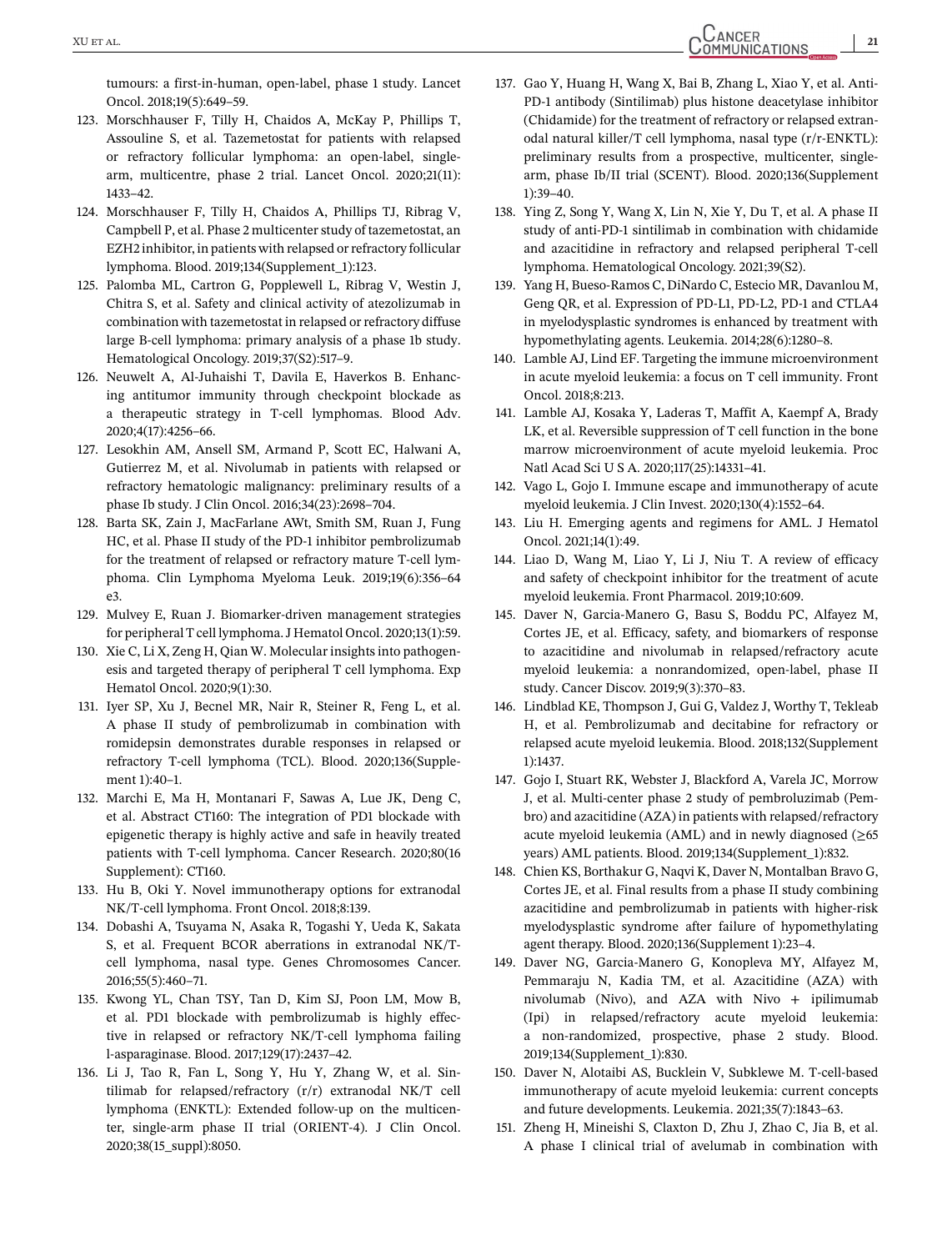<span id="page-21-0"></span>decitabine as first line treatment of unfit patients with acute myeloid leukemia. Am J Hematol. 2021;96(2): E46–E50.

- 152. Zeidan AM, Cavenagh J, Voso MT, Taussig D, Tormo M, Boss I, et al. Efficacy and safety of azacitidine (AZA) in combination with the anti-PD-L1 durvalumab (durva) for the front-line treatment of older patients (pts) with acute myeloid leukemia (AML) who are unfit for intensive chemotherapy (IC) and Pts with higher-risk myelodysplastic syndromes (HR-MDS): results from a large, international, randomized phase 2 study. Blood. 2019;134(Supplement\_1):829.
- 153. Gerds AT, Scott BL, Greenberg PL, Khaled SK, Lin TL, Pollyea DA, et al. PD-L1 blockade with atezolizumab in higherrisk myelodysplastic syndrome: an initial safety and efficacy analysis. Blood. 2018;132(Supplement 1):466.
- 154. Hay AE, Assouline S, Walter RB, Little RF, Moseley A, Gail SM, et al. Accrual barriers and detection of early toxicity signal in older less-fit patients treated with azacitidine and nivolumab for newly diagnosed acute myeloid leukemia (AML) or high-risk myelodysplastic syndrome (MDS) in the SWOG 1612 platform randomized phase II/III clinical trial. Blood. 2019;134(Supplement\_1):3905.
- 155. Ruggeri L, Capanni M, Urbani E, Perruccio K, Shlomchik WD, Tosti A, et al. Effectiveness of donor natural killer cell alloreactivity in mismatched hematopoietic transplants. Science. 2002;295(5562):2097–100.
- 156. Romagne F, Andre P, Spee P, Zahn S, Anfossi N, Gauthier L, et al. Preclinical characterization of 1-7F9, a novel human anti-KIR receptor therapeutic antibody that augments natural killer-mediated killing of tumor cells. Blood. 2009;114(13):2667– 77.
- 157. Daver NG, Garcia-Manero G, Cortes JE, Basu S, Ravandi F, Kadia TM, et al. Phase IB/II study of lirilumab with azacytidine (AZA) in relapsed AML. J Clin Oncol. 2017;35(15\_suppl): e18505.
- 158. Yalniz FF, Daver N, Rezvani K, Kornblau S, Ohanian M, Borthakur G, et al. A pilot trial of lirilumab with or without azacitidine for patients with myelodysplastic syndrome. Clin Lymphoma Myeloma Leuk. 2018;18(10):658–63 e2.
- 159. Herbrich S, Cavazos A, Cheung CMC, Alexander-Williams L, Short NJ, Matthews J, et al. Single-cell mass cytometry identifies mechanisms of resistance to immunotherapy in AML. Blood. 2019;134(Supplement\_1):1428.
- 160. Garcia-Manero G, Wei AH, Porkka K, Knapper S, Traer E, Scholl S, et al. MDS-420: sabatolimab plus hypomethylating agents (HMAs) in patients with high-/very high-risk myelodysplastic syndrome (HR/vHR-MDS) and newly diagnosed acute myeloid leukemia (ND-AML): subgroup analysis of a phase 1 study. Clinical Lymphoma, Myeloma and Leukemia. 2021;21: S350.
- 161. Brunner AM, Esteve J, Porkka K, Knapper S, Vey N, Scholl S, et al. Efficacy and safety of sabatolimab (MBG453) in combination with hypomethylating agents (HMAs) in patients with acute myeloid leukemia (AML) and high-risk myelodysplastic syndrome (HR-MDS): updated results from a phase 1b study. Blood. 2020;136(Supplement 1):1–2.
- 162. Zeidan AM, DeZern A, Borate U, Kobata K, Sadek I, Sabo JR, et al. MDS-364: STIMULUS MDS-US trial in progress: evaluating sabatolimab in combination with hypomethylating agents (HMAs) in patients with intermediate-, high-, or very high–

risk myelodysplastic syndromes (MDS). Clinical Lymphoma Myeloma and Leukemia. 2021;21:S348–S9.

- 163. Taylor K, Loo Yau H, Chakravarthy A, Wang B, Shen SY, Ettayebi I, et al. An open-label, phase II multicohort study of an oral hypomethylating agent CC-486 and durvalumab in advanced solid tumors. J Immunother Cancer. 2020;8(2): e000883.
- 164. Christmas BJ, Rafie CI, Hopkins AC, Scott BA, Ma HS, Cruz KA, et al. Entinostat converts immune-resistant breast and pancreatic cancers into checkpoint-responsive tumors by reprogramming tumor-infiltrating MDSCs. Cancer Immunol Res. 2018;6(12):1561–77.
- 165. O'Shaughnessy J, Moroose RL, Babu S, Baramidze K, Chan D, Leitner SP, et al. Results of ENCORE 602 (TRIO025), a phase II, randomized, placebo-controlled, double-blinded, multicenter study of atezolizumab with or without entinostat in patients with advanced triple-negative breast cancer (aTNBC). J Clin Oncol. 2020;38(15\_suppl):1014.
- 166. Terranova-Barberio M, Pawlowska N, Dhawan M, Moasser M, Chien AJ, Melisko ME, et al. Exhausted T cell signature predicts immunotherapy response in ER-positive breast cancer. Nat Commun. 2020;11(1):3584.
- 167. Sharma P, Abramson VG, O'Dea A, Nye LE, Mayer IA, Crane GJ, et al. Romidepsin (HDACi) plus cisplatin and nivolumab triplet combination in patients with metastatic triple negative breast cancer (mTNBC). J Clin Oncol. 2021;39(15\_suppl):1076.
- 168. Juergens RA, Wrangle J, Vendetti FP, Murphy SC, Zhao M, Coleman B, et al. Combination epigenetic therapy has efficacy in patients with refractory advanced non-small cell lung cancer. Cancer Discov. 2011;1(7):598–607.
- 169. Wrangle J, Wang W, Koch A, Easwaran H, Mohammad HP, Vendetti F, et al. Alterations of immune response of Non-Small Cell Lung Cancer with Azacytidine. Oncotarget. 2013;4(11):2067–79.
- 170. Huang Q, Zheng Y, Gao Z, Yuan L, Sun Y, Chen H. Comparative efficacy and safety of PD-1/PD-L1 inhibitors for patients with solid tumors: a systematic review and bayesian network meta-analysis. J Cancer. 2021;12(4):1133–43.
- 171. Ma L, Diao B, Huang Z, Wang B, Yu J, Meng X. The efficacy and possible mechanisms of immune checkpoint inhibitors in treating non-small cell lung cancer patients with epidermal growth factor receptor mutation. Cancer Commun (Lond). 2021;41(12):1314–30.
- 172. Levy BP, Giaccone G, Besse B, Felip E, Garassino MC, Domine Gomez M, et al. Randomised phase 2 study of pembrolizumab plus CC-486 versus pembrolizumab plus placebo in patients with previously treated advanced non-small cell lung cancer. Eur J Cancer. 2019;108:120–8.
- 173. Yan X, Zhao Y, Liu Y, Yang Q, Dong L, Wu Z, et al. Case report: low-dose decitabine plus anti-PD-1 inhibitor camrelizumab for previously treated advanced metastatic non-small cell lung cancer. Front Oncol. 2020;10:558572.
- 174. Tibaldi C, Camerini A, Tiseo M, Mazzoni F, Barbieri F, Vittimberga I, et al. Cytidine deaminase enzymatic activity is a prognostic biomarker in gemcitabine/platinum-treated advanced non-small-cell lung cancer: a prospective validation study. Br J Cancer. 2018;119(11):1326–31.
- 175. Kang K, Khunger A, Schrump DS, Rubinstein MP, Wrangle JM, Saunthararajah Y, et al. Tetrahydrouridine/decitabine/5-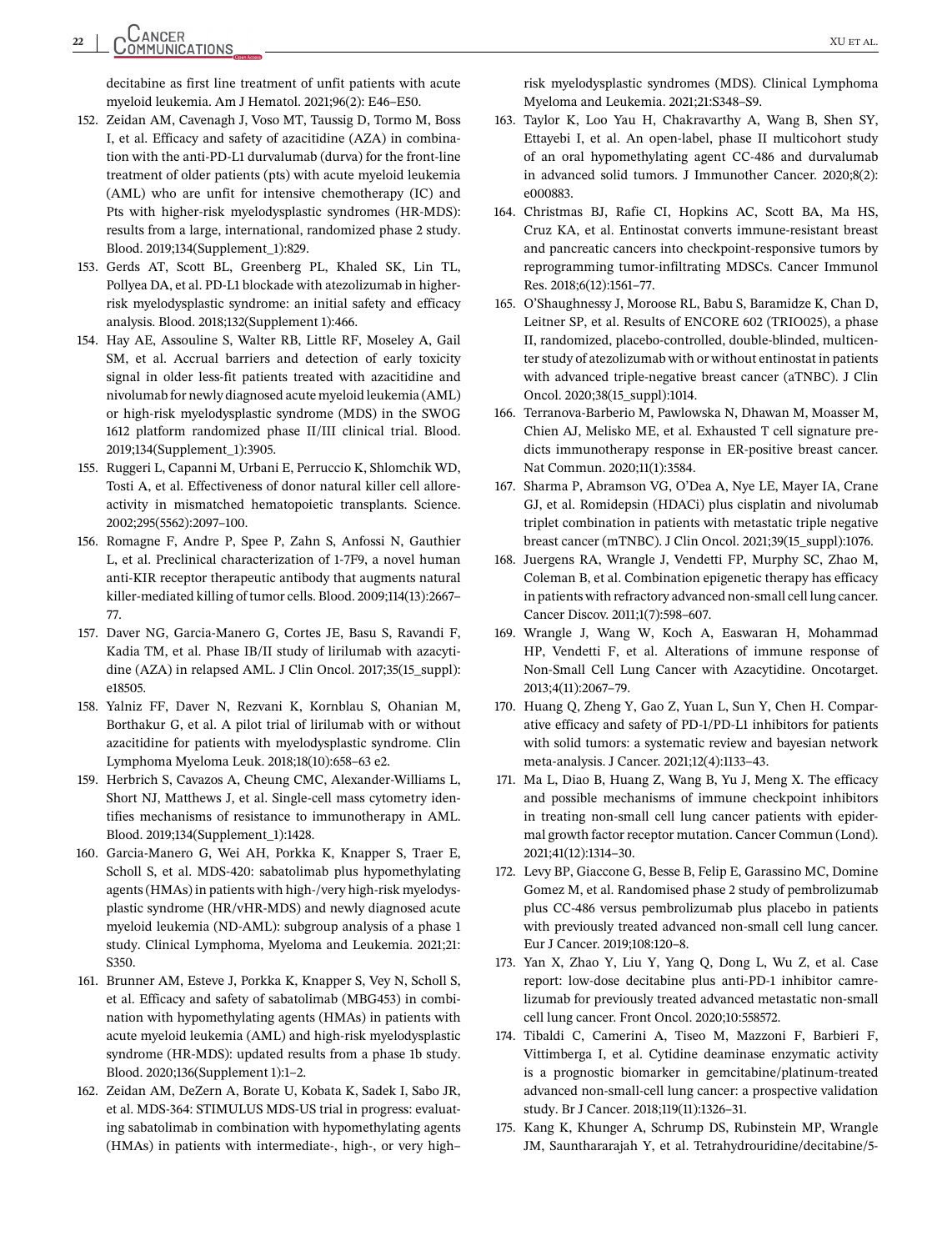<span id="page-22-0"></span>azacytidine for non-cytotoxic epigenetic-immunotherapy of NSCLC in vivo. J Clin Oncol. 2018;36(15\_suppl): e24134.

- 176. Papadatos-Pastos D, Pal A, Akay M, Ameratunga M, Mithra S, Ang J-E, et al. Abstract CT129: HyPeR: A phase 1, dose escalation and expansion trial of guadecitabine (SGI-110), a second-generation hypomethylating agent in combination with pembrolizumab (MK3475) in patients with refractory solid tumors. Cancer Res. 2020;80(16 Supplement): CT129.
- 177. Awad MM, Bruchec YL, Lu B, Miller J, Dumitru CD, Spira AI. Phase Ib study: Selective histone deacetylase (HDAC) inhibitor ACY-241 + nivolumab (Nivo) in advanced non-small cell lung cancer (NSCLC). J Clin Oncol. 2019;37(15\_suppl):9029.
- 178. Gandhi L, Janne PA, Opyrchal M, Ramalingam SS, Rybkin II, Hafez N, et al. Efficacy and safety of entinostat (ENT) and pembrolizumab (PEMBRO) in patients with non-small cell lung cancer (NSCLC) previously treated with anti-PD-(L)1 therapy. J J Clin Oncol. 2018;36(15\_suppl):9036.
- 179. Gray JE, Saltos A, Tanvetyanon T, Haura EB, Creelan B, Antonia SJ, et al. Phase I/Ib study of pembrolizumab plus vorinostat in advanced/metastatic non-small cell lung cancer. Clin Cancer Res. 2019;25(22):6623–32.
- 180. Saltos AN, Tanvetyanon T, Creelan BC, Shafique MR, Antonia SJ, Haura EB, et al. Phase II randomized trial of first-line pembrolizumab and vorinostat in patients with metastatic NSCLC (mNSCLC). J Clin Oncol. 2020;38(15\_suppl):9567.
- 181. Makela S, Kohtamaki L, Laukka M, Juteau S, Hernberg M. Limited-duration anti-PD-1 therapy for patients with metastatic melanoma. Acta Oncol. 2020;59(4):438–43.
- 182. Pires da Silva I, Ahmed T, Reijers ILM, Weppler AM, Betof Warner A, Patrinely JR, et al. Ipilimumab alone or ipilimumab plus anti-PD-1 therapy in patients with metastatic melanoma resistant to anti-PD-(L)1 monotherapy: a multicentre, retrospective, cohort study. Lancet Oncol. 2021;22(6):836–47.
- 183. Weiss SA, Wolchok JD, Sznol M. Immunotherapy of melanoma: facts and hopes. Clin Cancer Res. 2019;25(17):5191–201.
- 184. Wang DY, Eroglu Z, Ozgun A, Leger PD, Zhao S, Ye F, et al. Clinical features of acquired resistance to anti-PD-1 therapy in advanced melanoma. Cancer Immunol Res. 2017;5(5):357–62.
- 185. Covre A, Coral S, Nicolay H, Parisi G, Fazio C, Colizzi F, et al. Antitumor activity of epigenetic immunomodulation combined with CTLA-4 blockade in syngeneic mouse models. Oncoimmunology. 2015;4(8): e1019978.
- 186. Di Giacomo AM, Covre A, Finotello F, Rieder D, Danielli R, Sigalotti L, et al. Guadecitabine plus ipilimumab in unresectable melanoma: the NIBIT-M4 clinical trial. Clin Cancer Res. 2019;25(24):7351–62.
- 187. Burton EM, Woody T, Glitza IC, Amaria RN, Keung EZ-Y, Diab A, et al. A phase II study of oral azacitidine (CC-486) in combination with pembrolizumab (PEMBRO) in patients (pts) with metastatic melanoma (MM). J Clin Oncol. 2019;37(15\_suppl):9560.
- 188. Agarwala SS, Moschos SJ, Johnson ML, Opyrchal M, Gabrilovich D, Danaher P, et al. Efficacy and safety of entinostat (ENT) and pembrolizumab (PEMBRO) in patients with melanoma progressing on or after a PD-1/L1 blocking antibody. J Clin Oncol. 2018;36(15\_suppl):9530.
- 189. Sullivan RJ, Moschos SJ, Johnson ML, Opyrchal M, Ordentlich P, Brouwer S, et al. Abstract CT072: Efficacy and safety of enti-

nostat (ENT) and pembrolizumab (PEMBRO) in patients with melanoma previously treated with anti-PD1 therapy. Cancer Res. 2019;79(13 Supplement): CT072.

- 190. Khushalani NI, Markowitz J, Eroglu Z, Giuroiu I, Ladanova V, Reiersen P, et al. A phase I trial of panobinostat with ipilimumab in advanced melanoma. J Clin Oncol. 2017;35(15\_suppl):9547.
- 191. Grivas P, Mortazavi A, Picus J, Hahn NM, Milowsky MI, Hart LL, et al. Mocetinostat for patients with previously treated, locally advanced/metastatic urothelial carcinoma and inactivating alterations of acetyltransferase genes. Cancer. 2019;125(4):533–40.
- 192. Woods DM, Laino AS, Vassallo M, Weber J. Abstract PO-007: The class I/IV HDAC inhibitor mocetinostat augments antitumor immune responses in melanoma patients. Cancer Res. 2020;80(23 Supplement):PO-007.
- 193. Weber JS, Laino AS, Vassallo M, Pavlick A, Malatyali S, Krishnarajapet S, et al. Preclinical and clinical studies of a class I/IV HDAC inhibitor, mocetinostat, in melanoma. J Clin Oncol. 2020;38(15\_suppl):10052.
- 194. Xu W, Atkins MB, McDermott DF. Checkpoint inhibitor immunotherapy in kidney cancer. Nat Rev Urol. 2020;17(3):137–50.
- 195. Zakharia Y, Singer EA, Ross R, Joshi M, Abern M, Garje R, et al. Phase Ib/II study of durvalumab and guadecitabine in advanced kidney cancer Big Ten Cancer Research Consortium BTCRC GU16-043. J Clin Oncol. 2021;39(6\_suppl): 328.
- 196. Pili R, Quinn DI, Albany C, Adra N, Logan TF, Greenspan A, et al. Immunomodulation by HDAC inhibition: Results from a phase Ib study with vorinostat and pembrolizumab in metastatic urothelial, renal, and prostate carcinoma patients. J Clin Oncol. 2019;37(15\_suppl):2572.
- 197. Indini A, Nigro O, Lengyel CG, Ghidini M, Petrillo A, Lopez S, et al. Immune-checkpoint inhibitors in platinumresistant ovarian cancer. Cancers (Basel). 2021;13(7): 1663.
- 198. Matei D, Pant A, Moroney JW, Fleming GF, Tanner E, Swetzig WM, et al. Phase II trial of guadecitabine priming and pembrolizumab in platinum resistant recurrent ovarian cancer. J Clin Oncol. 2020;38(15\_suppl):6025.
- 199. Cadoo KA, Meyers ML, Burger RA, Armstrong DK, Penson RT, Gordon MS, et al. A phase II randomized study of avelumab plus entinostat versus avelumab plus placebo in patients (pts) with advanced epithelial ovarian cancer (EOC). J Clin Oncol. 2019;37(15\_suppl):5511.
- 200. Zhou C, Jiang T, Li R, Yuan Y, Xie W, Huang X, et al. Outcomes and toxicities of immune checkpoint inhibitors in colorectal cancer: a real-world retrospective analysis. Cancer Commun (Lond). 2021;41(9):921–4.
- 201. Lee JJ, Sun W, Bahary N, Ohr J, Rhee JC, Stoller RG, et al. Phase 2 study of pembrolizumab in combination with azacitidine in subjects with metastatic colorectal cancer. J Clin Oncol. 2017;35(15\_suppl):3054.
- 202. Rodriguez CP, Wu QV, Voutsinas J, Fromm JR, Jiang X, Pillarisetty VG, et al. A phase II trial of pembrolizumab and vorinostat in recurrent metastatic head and neck squamous cell carcinomas and salivary gland cancer. Clin Cancer Res. 2020;26(4):837–45.